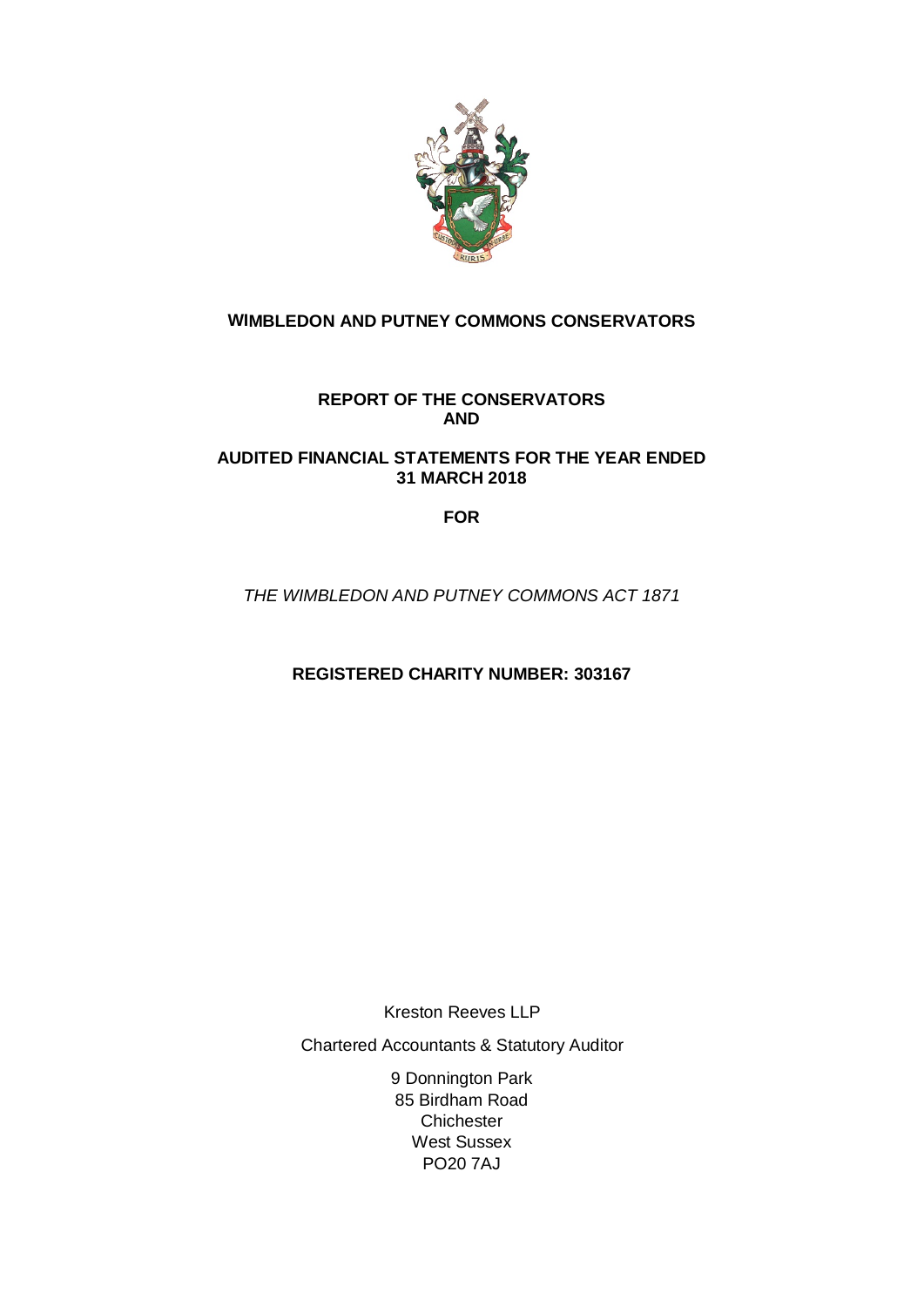## **Reference and Administrative Details for the Year Ended 31st March 2018**

| <b>Conservators</b>                   | Mrs D Neil Mills (Chairman) - Elected April 2018<br>Mrs S. Gillbe - Re-elected April 2018<br>Mr D Hince - Elected April 2018<br>Mr P. Hirsch - Elected April 2018<br>Mrs S-J Holden - Elected April 2018<br>Mr M Rappolt - Appointed by Secretary for Defence<br>May 2017<br>Dr R Taylor Appointed by DEFRA April 2013<br>Mr N Ware - Appointed by Home Secretary March<br>2018     |
|---------------------------------------|-------------------------------------------------------------------------------------------------------------------------------------------------------------------------------------------------------------------------------------------------------------------------------------------------------------------------------------------------------------------------------------|
| <b>Outgoing/Retiring Conservators</b> | Ms P Whyte (Outgoing Chairman) - Elected April 2015<br>- Retired April 2018<br>Sir I Andrews (Appointed by Secretary for Defence) -<br>Appointed May 2009 - Retired May 2017<br>Mr J Cameron - Elected April 2015 - Retired April 2018<br>Mr D Frampton (Appointed by Home Secretary)<br>January 2009 - Retired January 2018<br>Mr K Luck - Elected April 2015 - Retired April 2018 |
| <b>Chief Executive</b>                | Mr S Lee                                                                                                                                                                                                                                                                                                                                                                            |
| <b>Principal address</b>              | Manor Cottage<br>Wimbledon Common<br>London<br><b>SW19 5NR</b>                                                                                                                                                                                                                                                                                                                      |
| <b>Registered charity number</b>      | 303167                                                                                                                                                                                                                                                                                                                                                                              |
| <b>Independent auditors</b>           | <b>Kreston Reeves LLP</b><br><b>Chartered Accountants &amp; Statutory Auditor</b><br>9 Donnington Park<br>85 Birdham Road<br>Chichester<br><b>West Sussex</b><br><b>PO20 7AJ</b>                                                                                                                                                                                                    |
| <b>Solicitors</b>                     | Russell-Cooke LLP,<br>2 Putney Hill,<br>London SW15 6AB                                                                                                                                                                                                                                                                                                                             |
| <b>Bankers</b>                        | Barclays Bank plc<br>8 Alexandra Road<br>Wimbledon<br>London<br><b>SW197L</b>                                                                                                                                                                                                                                                                                                       |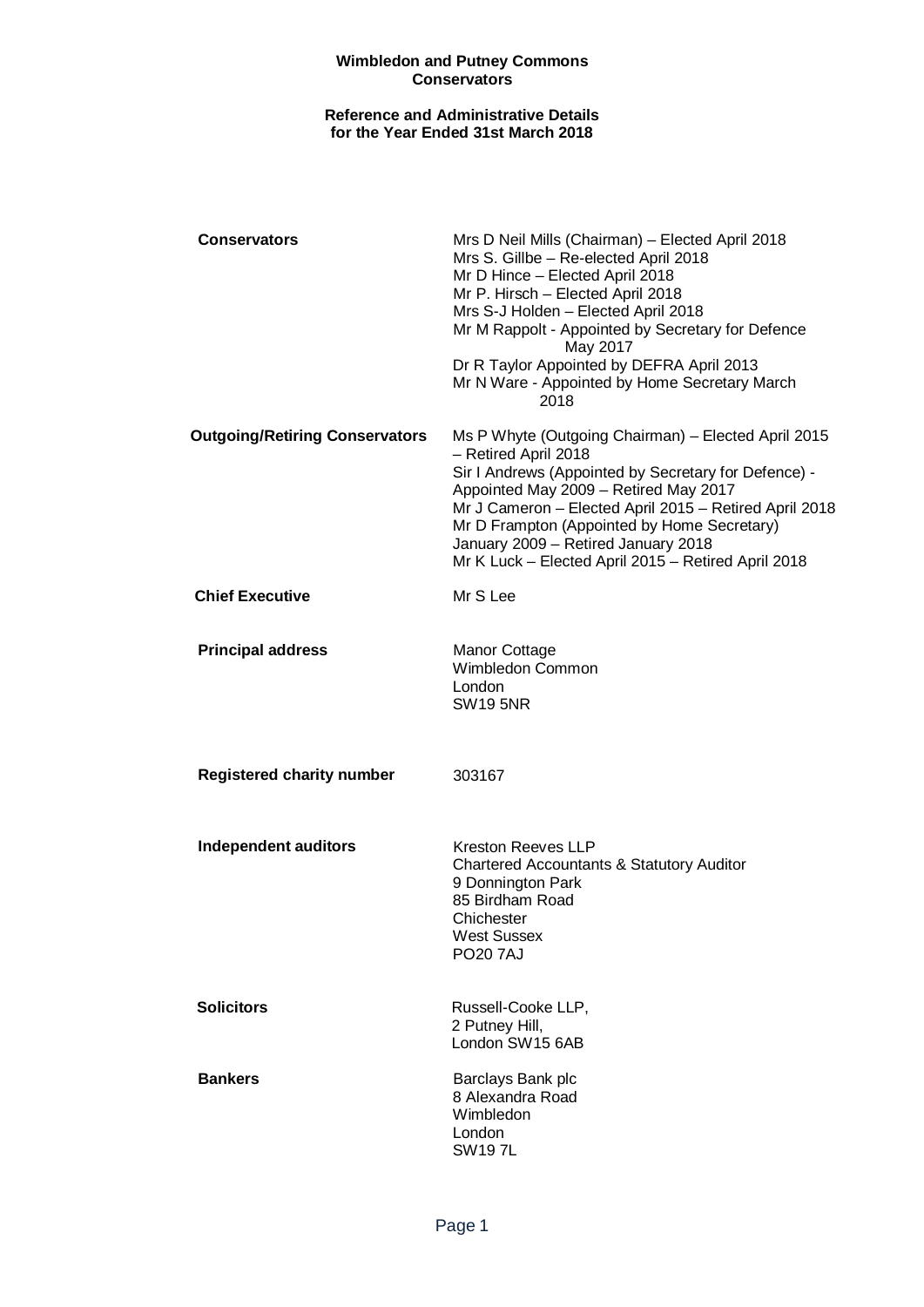## **Contents**

|                                                                                | Page      |
|--------------------------------------------------------------------------------|-----------|
| Reference and administrative details of the charity, its trustees and advisers | 1         |
| <b>Conservators' report</b>                                                    | $3 - 16$  |
| Independent auditors' report                                                   | $17 - 19$ |
| <b>Statement of financial activities</b>                                       | 20        |
| <b>Balance sheet</b>                                                           | 21        |
| <b>Statement of cash flows</b>                                                 | 22        |
| Notes to the financial statements                                              | $23 - 38$ |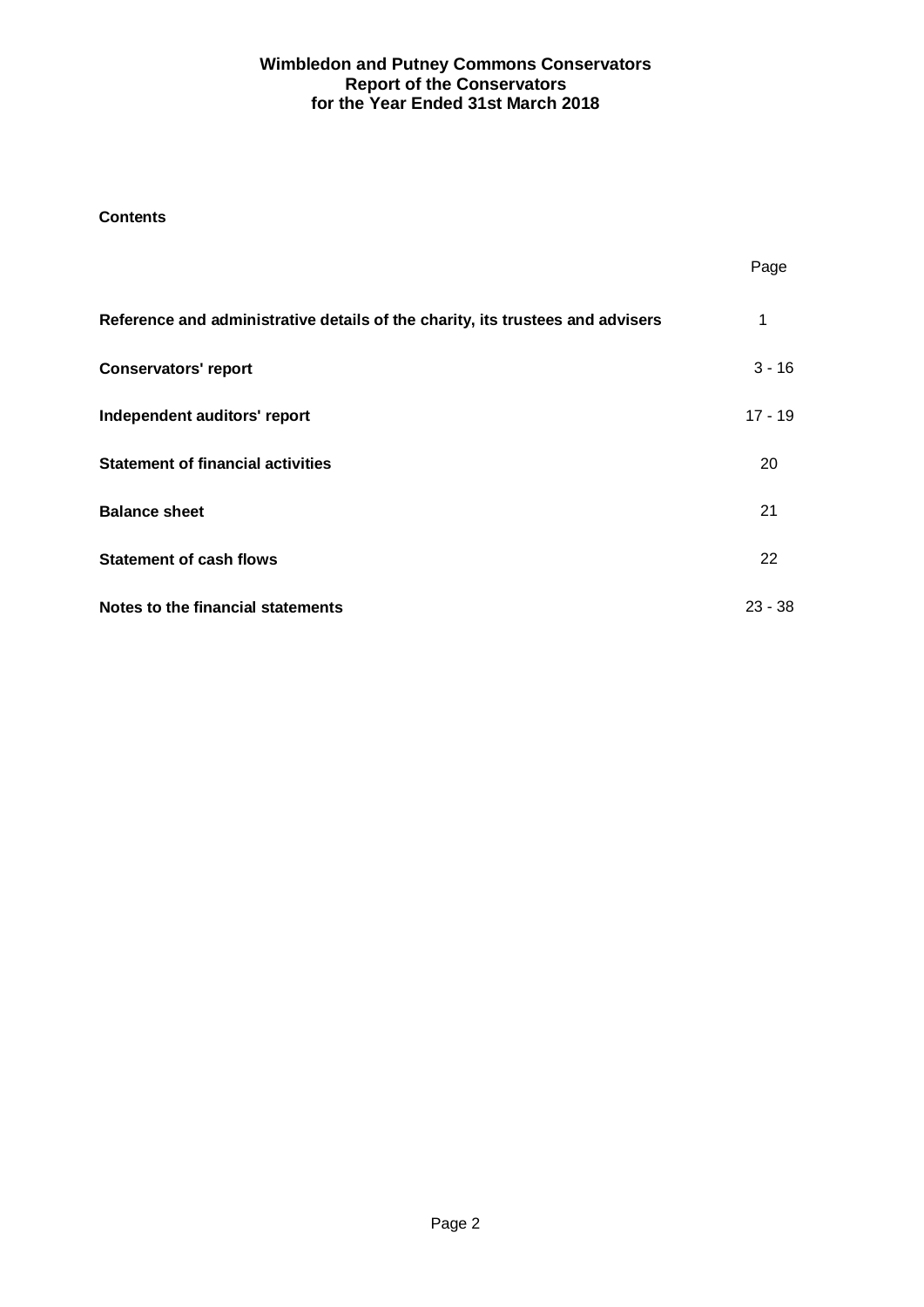## **COMMENT FROM THE CHAIRMAN AND CHIEF EXECUTIVE**

#### CHAIRMAN'S STATEMENT

We all recognise the magnificence of Wimbledon and Putney Commons and as Conservators we are united in our commitment to uphold the founding principles of the 1871 Act to preserve, enhance and protect the open space for the purposes of exercise and recreation. We also however recognise the current challenges that face the organisation, including the need to secure our long-term financial position in order to meet the investment requirements of this unique resource.

Despite the challenges, I believe that we have an unprecedented opportunity to build on the existing strengths of the organisation, not least of which include a team of committed and eminently capable people. As Conservators, we are responsible for ensuring that all initiatives that we undertake are aligned with the founding principles, properly resourced and delivered with excellence and it will be a great honour for me to help lead that process as the newly elected chairman.

Finally, I'd like to take this opportunity to thank all of the previous Conservators including two of the three appointed Conservators whose terms of office came to an end during the financial year as well as those elected Conservators whose terms of office came to an end.

## CHIEF EXECUTIVE'S FOREWORD

The position of Chief Executive of Wimbledon and Putney Commons presents a broad range of opportunities and challenges. One of the most rewarding aspects of the position is the opportunity to work with many different partners in furthering the objectives of the Charity.

Our Commons Strategy launched in June 2017 was developed in consultation with the Stakeholder Engagement Group, staff and of course the Board of Conservators. The Strategy sets out the Vision, Mission and underpinning Values, for the organisation, together with the long-term aspirations for the Commons under five strategic themes.

The new strategic approach looks to retain and enhance the Commons' natural habitats, improve access and opportunities for healthy recreational pursuits while continuing our work to actively engage with the community to improve understanding of the Commons and its management. Above all it is about ensuring that the Commons remain at the very centre of the life for the local community and a home to abundant wildlife.

In February 2018, from the strategic priorities identified by the Board, a three year Business Plan together with a detailed financial plan was approved. A significant focus over the past year has been to bring our finances back into balance and new initiatives have been introduced to help raise funds to support the Commons. This included two successful fundraising appeals and the launch of a voluntary payment scheme in the Windmill car park.

The past year has seen significant changes to the composition of the Board of Conservators. Two Conservators representing the Ministry of Defence and the Home Office were appointed by the respective Secretaries of State in May 2017 and March 2018. Voting in triennial elections closed on the 28<sup>th</sup> February 2018 and one Conservator was re-elected and four new Conservators elected to the Board. The elected Conservators took office on the 4<sup>th</sup> April 2018.

Finally, I would like to thank our highly committed and experienced staff who do so much to make Wimbledon and Putney Commons such a unique open space in London. We are also fortunate in having support from our volunteers. In addition, there are a host of other organisations who have supported the Commons, including the Heritage Lottery Fund, the Wimbledon Foundation (the community funding arm of the All England Lawn Tennis Association), the local amenity societies and business associations together with individuals who have supported the Charity and given generously of their time.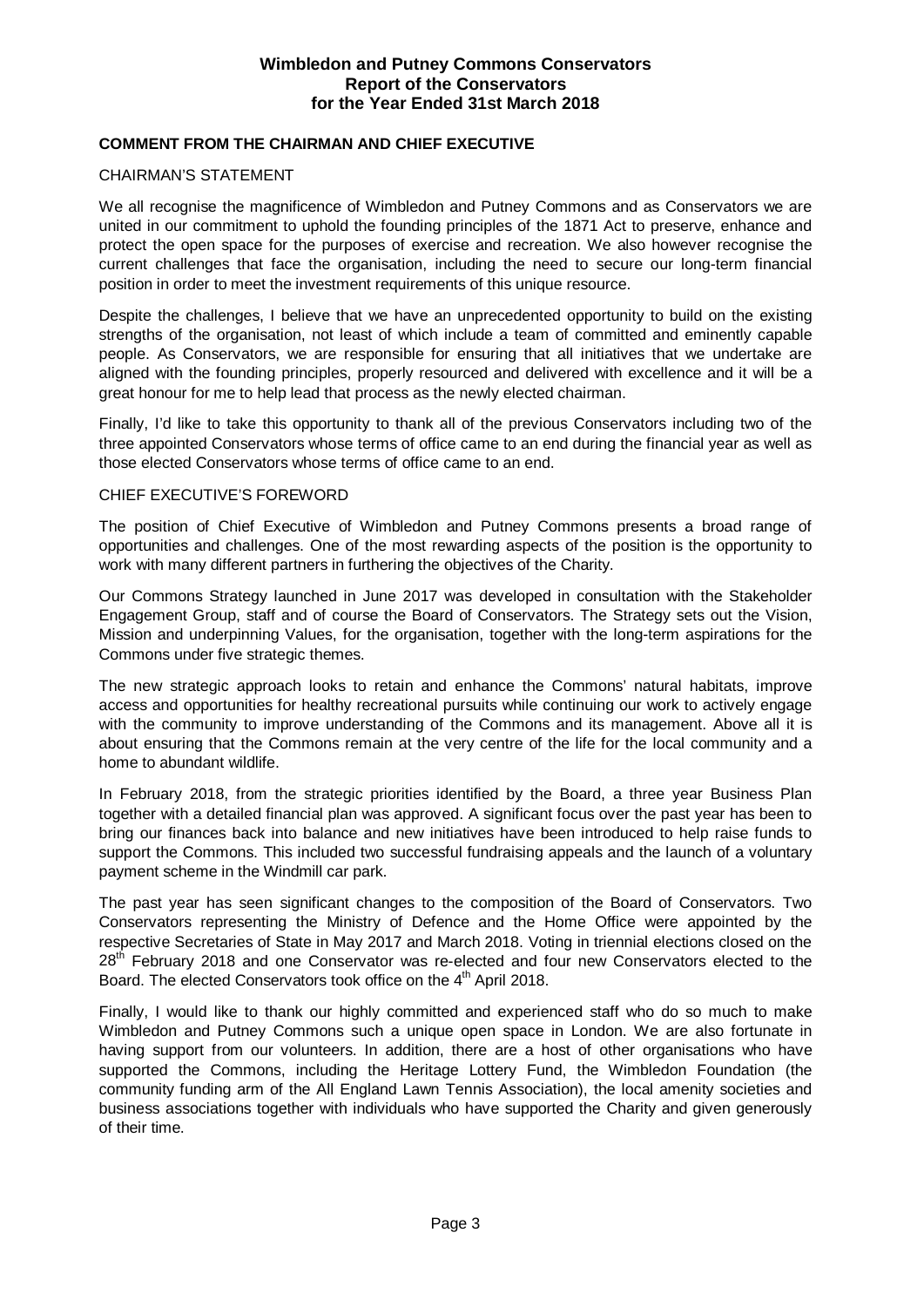## **WHAT WE ACHIEVED DURING THE PAST YEAR**

The adoption by the Board in June 2017 of the Commons first ever Strategy provides a framework for consistent, long-term management based on an agreed set of policy priorities which identify the objectives of site management and seek a balance between any conflicts of interest. These are grouped under five strategic areas of key responsibilities. A link to the Strategy is included below:

https://www.wpcc.org.uk/downloads/publications/commons-strategy-2017-2019.pdf

#### **Our Vision**

"Wimbledon and Putney Commons will be recognised as an exceptional and welcoming natural place for visitors where wildlife thrives"

#### **Our Key Objectives**

- 1) **Safeguard** and improve for the public benefit the natural environment and wildlife conservation together with the use of Wimbledon and Putney Commons in a manner appropriate to its rich heritage;
- 2) **Engage** with the Commons' communities to promote and foster for the public benefit a wide knowledge and understanding of the historical, ecological and recreational significance of the Commons.

We will **achieve** these through exemplary organisation and management, delivering services, projects, and attracting more resources to the benefit of the Commons.

In planning and delivering its activities, the Conservators have referred to the Charity Commission's guidance on public benefit. We confirm we have complied with our duty in section 17 of the Charities Act 2011 to have due regard to public benefit guidance published by the Charity Commission for England and Wales.

## Natural and Cultural Heritage

In September 2017 WPCC received two Gold Awards in the annual London in Bloom 'Common of the Year' competition, one for Wimbledon Common and the other, for the first time, for Putney Lower Common, a reflection of all the hard work of staff and volunteers.

The restoration works associated with the new development on Putney Lower Common were completed and the newly sown wild flower meadows and new plantings provided a glorious display of colour during the summer months that was positively received by the local community.

The Commons were also successful in obtaining a Countryside Stewardship Grant from Natural England of nearly £13,000 per annum for five years commencing in January 2018; none of this grant was receivable prior to 31 March 2018. This grant is directed towards enhancement of the heathlands and acidic grasslands that make up the Commons Site of Special Scientific Interest (SSSI) and Special Area of Conservation (SAC) status.

In connection with the commemorations of World War I, The Airfields of Britain Conservation Trust launched a campaign to commemorate all of the airfields that were critical in the defence of the nation. Many airfields are now disused and research by the Trust revealed that Wimbledon Common had its own airfield located on The Plain from 1915 to 1918. A formal ceremony was held to unveil a plaque the trust had donated on The Ranger's Office on Wednesday 13th December 2017.

## Access and Recreation

In the summer we launched our Access for All Appeal, to raise £55,000 to restore Inner Windmill Road, one of the main arterial hard surfaced routes across the Commons and in a poor condition of repair. It was envisaged keeping the appeal going until the end of January 2018, but we were able to close it two months earlier because our target was achieved. As well as many individual donations we also received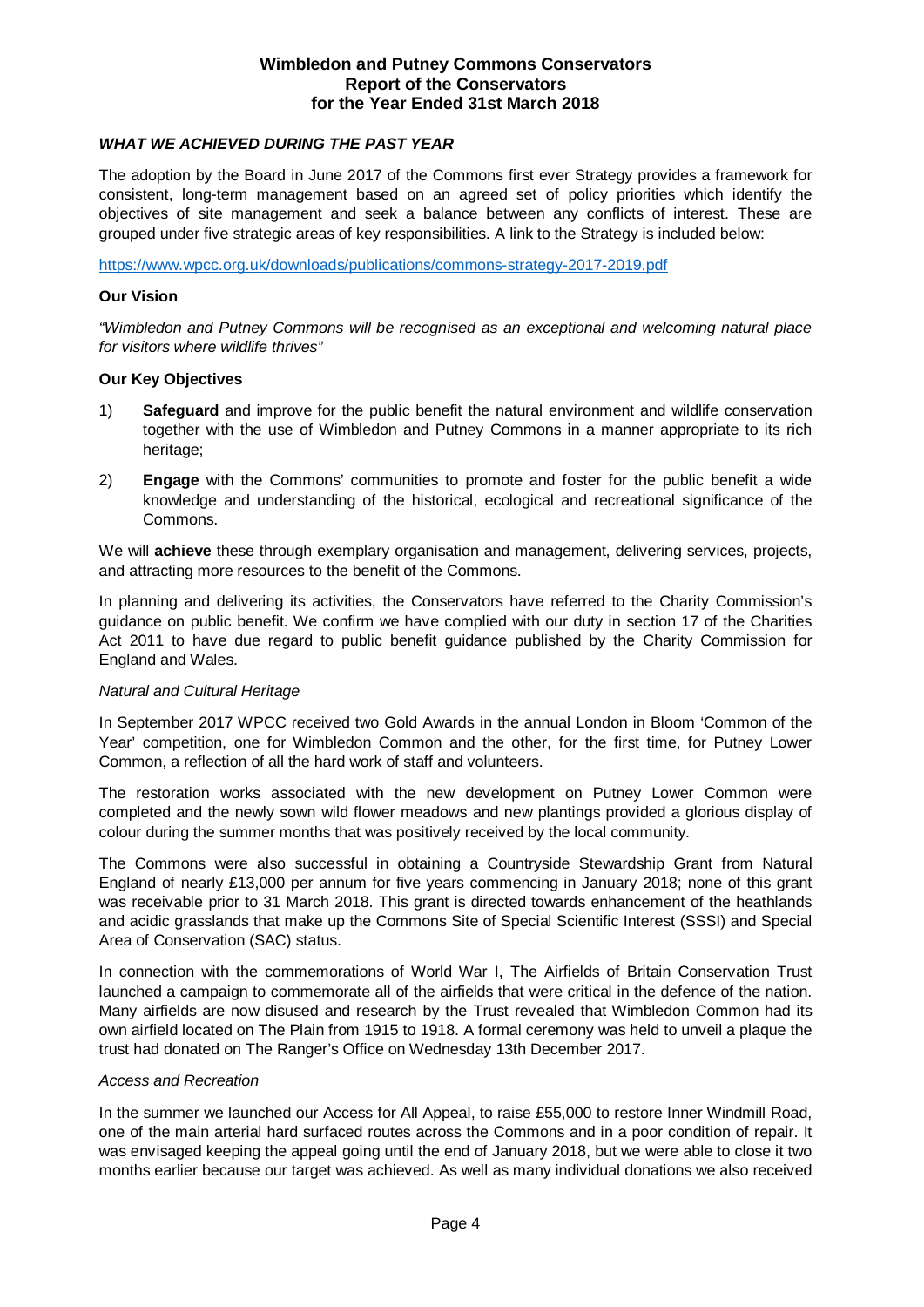a £4,500 grant from the Wimbledon Foundation, the grant making arm of the All England Lawn Tennis Club. Thank you to everyone who supported the appeal, works are now complete.

On the back of this initiative and working in partnership with Wimbledon Village Stables, a further £30,000 was raised to restore our horse rides, with work undertaken along Bluegate and Memorial Rides.

In November 2018 we introduced a voluntary car park donation scheme at the Windmill car park. Although early days, this has generated a very welcome additional  $£2,000$  in the period to  $31<sup>st</sup>$  March 2018. For people who want to support the Commons year round there is the opportunity of providing an annual one-off donation. This can be donated through Gift Aid increasing the benefit for our Charity, see the link below:

## https://www.wpcc.org.uk/downloads/charitygadsingledonation-(2).pdf

We continue to appeal to those who use the car park for commuter purposes not to do so as it disenfranchises those who genuinely want to visit and use the Commons and we will be considering what steps we can take to prevent them from doing so.

#### **Community**

We continued to develop our engagement strategy to better understand the visitor and stakeholder issues.

The Stakeholder Engagement Group met on four occasions and we were pleased that Roehampton Forum have been able to provide a representative. There are now fifteen members of the Group, representing many of the different constituencies using the Commons, from horse-riders and dog walkers to runners and golfers. Both Putney and Wimbledon amenity societies are represented, together with a number of local Residents' Associations.

The Wildlife and Conservation Forum met on seven occasions during the year. Under the Chairmanship of Dr R Taylor, the DEFRA Appointed Conservator, the group have been instrumental in progressing several initiatives, including the production of the annual Ecological and Environmental Monitoring Report see link below:

## https://www.wpcc.org.uk/downloads/nature/monitoring-report-2017---final.pdf

During the year some 471 volunteers have contributed approximately 3,500 voluntary hours to help protect and preserve the commons:

- $conservation$  work such as the scrub bashers who held 24 sessions with some 58 individuals and other conservation work including that done on Farm Bog by London Wildlife Trust;
- $e$ state work the introduction of a mid-week volunteer estate team in the autumn has so far attracted 16 people;
- monitoring work of the wildlife survey team, led by Dr R Taylor, our DEFRA appointed Conservator, which goes from strength to strength; 14 people have undertaken monitoring of specific flora and fauna, from butterfly transects to small mammals.

The Commons' involvement in the national Walking for Health programme started in June 2016. As part of this programme, over the past 12 months there have been 24 organised walks and 82 individuals have taken part. The highest number of people that attended a single event during this period was 28 walkers. With the assistance of three regular volunteers, we are able to provide two walks for each session to accommodate both moderate and slower walkers.

Partnerships are at the very heart of our work and a particular highlight of 2017 was the celebration of the bicentenary of the historic Windmill. Throughout the year working together with the Wimbledon Windmill Museum Trustees a number of events were held, including a Family Open Day, Volunteer Celebration and the Christmas Carol Concert. Having abandoned the entrance fee in 2017, visitor numbers to the museum soared from 2,421 in 2016 to a staggering 16,996 in 2017. The completion of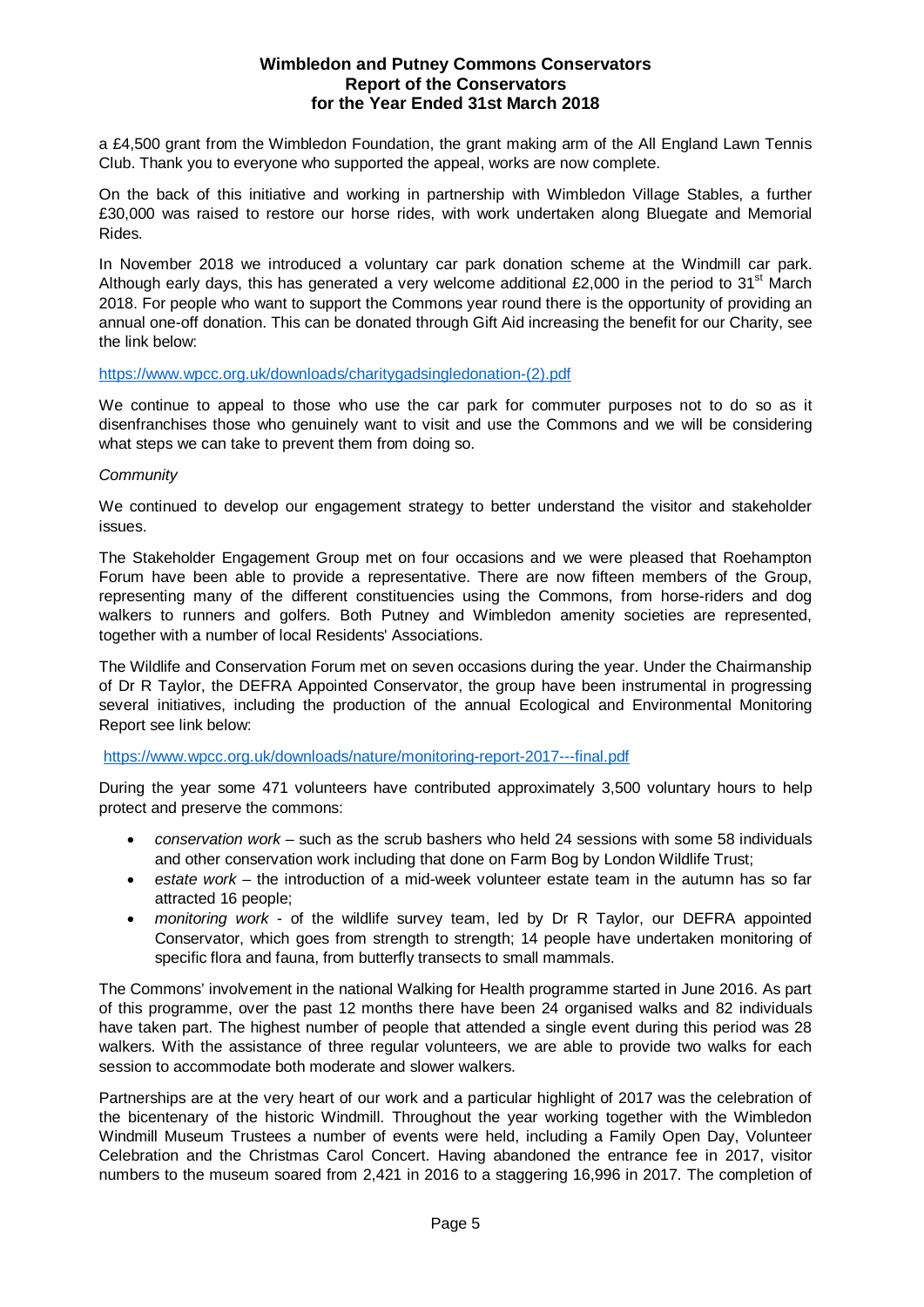Heritage Lottery funded work has seen the introduction of a new education programme and children's activities.

Working with The Royal Wimbledon Golf Club and endorsed by Natural England we are helping to enhance the biodiversity of the acidic grasslands/ heathlands of both the Royal Wimbledon golf course and the Commons, at no cost to WPCC. Both sites form part of the same SSSI and acidic grassland has been lifted from the Commons and placed at several sites on the golf course, whilst 'heather brashings' have been harrowed into the bare areas of ground on the Commons.

In the autumn discussions commenced with the South East Rivers Trust on a potentially exciting project to enhance the Beverley Brook. This formed the focus of our annual Winter Talk "Reviving London's Rivers – Challenges and Successes in SW London" organised by the Wildlife and Conservation Forum which was held on 13<sup>th</sup> February 2018. It was well attended with over 80 people.

During the summer and early autumn a consultation exercise was undertaken to gather views of the local community about the benches placed by The Spencer on the Putney Lower Common. A total of 1,239 responses were received of which a total of 96.5% of respondents supported the benches. The responses also demonstrated that 37% of people had utilised the benches but were not customers of The Spencer.

Another important part of the work of the Commons' staff is providing public reassurance and dealing with incidents, particularly those of an anti-social nature. This work is undertaken predominantly by the team of six Mounted Keepers, who undertake daily patrols of the Commons. During the course of the past year our Mounted Keepers have dealt with 1,063 specific incidents. Over half of these (568) have related specifically to interventions regarding dog behaviour or cyclists utilising non-designated paths. Rough sleepers have increased and there were 64 incidents last year where action was necessary to assist vulnerable people or move people off the Commons. There are numerous other incidents including lost children, littering, barbecues, parking and people foraging for fungi.

## Communication and Promotion

In 2017 we extended the range of events. In addition to the highly successful annual BioBlitz/Weekend of Nature held in June and the Commons Open Day held in September, there are now a range of bat walks, bird walks, fungi forays, treasure hunts and summer activities. Our events are aimed at engaging children and families to learn about the Commons - the Easter/Summer/Halloween treasure hunts attracted over 1,100 participants, many of whom commented that they had not visited the Commons previously.

Over the past year there have been 39 walks and talks connected with the Commons wildlife and history. These events have included staff led walks, school and university visits, talks to local residents associations and volunteer led nature walks. Over the year approximately 1,550 people have joined us for these events.

During 2017, we held our first Christmas Craft Fair and worked in collaboration with the Wimbledon Windmill Trustees to hold another very successful Christmas Carol Concert.

Throughout the year in addition to the Annual Newsletter, there is now an e-newsletter that is distributed electronically every six weeks or so. In addition, the Board issues Media Statements and publishes its Resolutions after each Board meeting and on specific issues as they arise.

#### **Governance**

The appointment of an Interim Manager in late May 2017 by the Charity Commission was welcomed by the Charity as a step towards bringing resolution to the long running issue of the easement at Putney Lower Common. The Commission have indicated that they will issue their final report from the Statutory Inquiry by the end of October 2018. It is not yet possible to determine what the financial impact for the Charity might be of the Commission's final report.

In appointing an Interim Manager, the Charity Commission stated: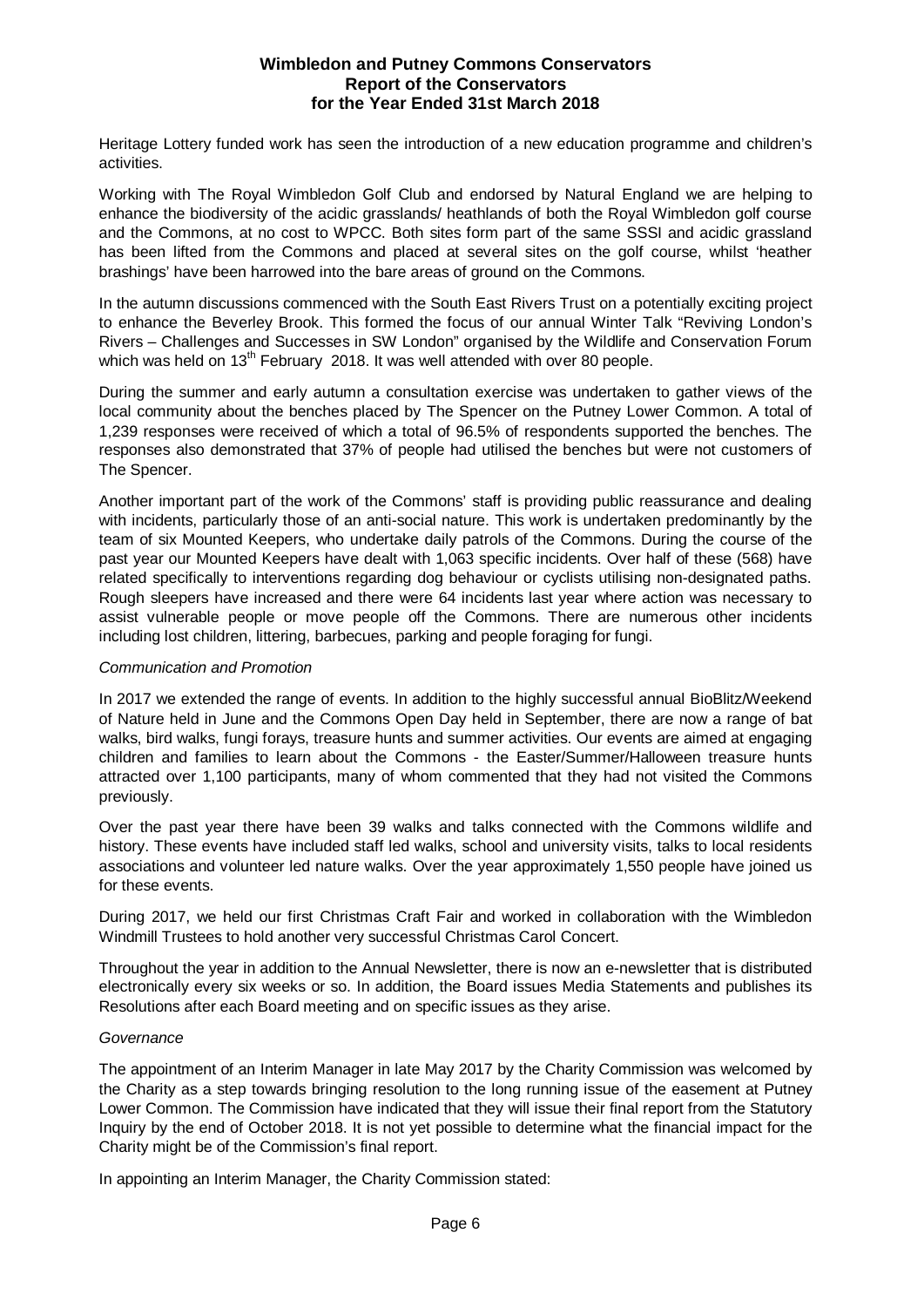The Commission considers that the trustees have demonstrated their ability and willingness to operate the charity and has decided that they should continue to do so.

On 2<sup>nd</sup> May 2017, having been through a thorough process with nine applicants, the Secretary of State for Defence approved the appointment of Mr Michael Rappolt, replacing Sir Ian Andrews (retired on 1st May 2017), who had been on the Board since 2009. Late in the year work commenced on the selection process for the appointment of a new Conservator by the Home Secretary, to fill the vacancy created by the completion of nine years on the Board by Mr Derek Frampton who retired from the Board on the  $4<sup>th</sup>$ January 2018. On the 14<sup>th</sup> March 2018, with eleven applications, having been received and considered the Home Secretary confirmed the appointment of Mr Nigel Ware.

In February 2018 the triennial elections were held and ten Candidates stood in the elections. One Conservator was re-elected and four new Conservators elected; the newly elected conservators took-up office on the  $4<sup>th</sup>$  April 2018. Turnout was up by 28% from 16.4% to 21.0% which was very much welcomed and demonstrated the effectiveness of the work that had been directed towards improving awareness amongst the levy-paying community. Another welcome trend in voting patterns was that the percentage of those electors voting on-line, at 46% of the total of those voting, was much higher this time than last and this has saved the WPCC in the region of £700 in postage.

The Charity also undertook a procurement process to appoint new accountants and auditors. Ten specialist charity auditors and accountancy firms were invited to submit a tender. Following an evaluation process and interviews Kreston Reeves LLP were appointed by the Board in February 2018.

## **What We Want to Achieve in 2018/19**

The focus for 2018/19 is to bring the new Board together and ensure that they are fully inducted, understand the legislative and policy framework under which the Charity operates and are fully conversant with the issues that have impacted on the management of the Charity over recent years. The new Board will need to review the priorities arising from the approved Strategy and develop its own aspirations.

We will continue to manage the Commons for visitors, users, and for wildlife and to work towards achieving 'favourable' status of the SSSI and SAC.

The main priorities for the year include:

Developing a Financially Sustainable Position for the Charity

- � Prepare a submission to Natural England for grant funding towards the enhancement of our woodlands;
- Launch further appeals to raise funds for specific projects including a Wildlife Garden;
- � Identify further opportunities for charitable fund-raising to support the objects of the Charity.

## Developing the Team

- Continue to invest in staff and volunteers;
- Further develop volunteering opportunities.

## Developing an Understanding of Commons' Visitors

� Undertake work to understand visitor opinions, their demographics and numbers visiting the Commons.

## Developing the Landscape and Infrastructure

- Prepare a Land Management Plan;
- � Undertake a condition survey of the Richardson Evans Memorial Playing Field pavilion.

## Developing the Effectiveness of Governance Arrangements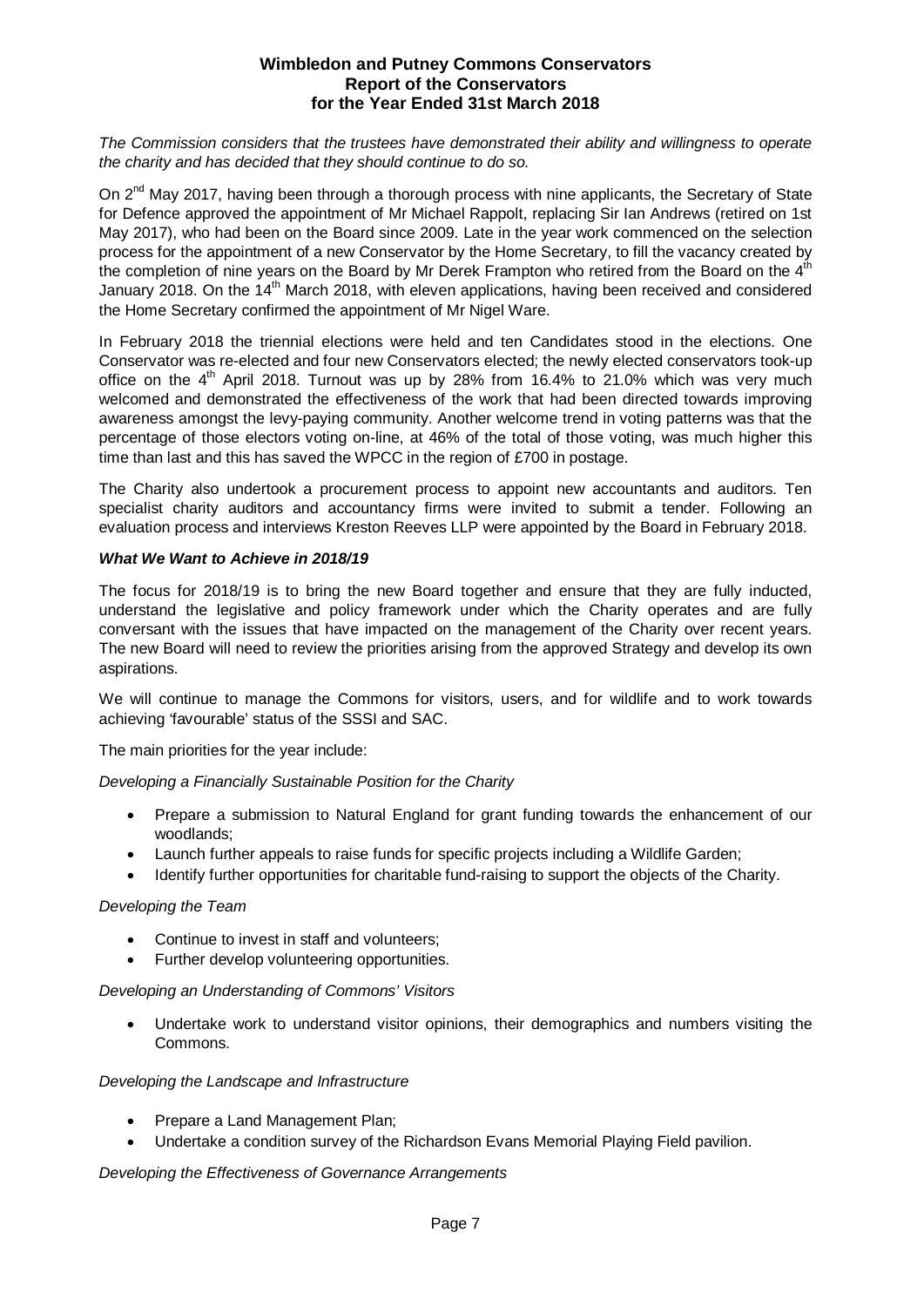- Deal with the conclusion of the Statutory Inquiry and act on its findings;
- Improve transparency:
- Through the work of the Constitution Working Party start to consider measures to enable more effective governance, without diluting the existing statutory powers and duties or changing the fundamental principles underlying the 1871 Act.

## **OUR FINANCIAL POSITION**

## **Financial Review**

The table below summarises the financial position for the year ended 31 March 2018:

|                                                                                             | <b>Unrestricted</b><br>funds<br>£,000 | <b>Restricted</b><br>funds<br>£,000 | <b>Total</b><br>funds<br>£,000 |
|---------------------------------------------------------------------------------------------|---------------------------------------|-------------------------------------|--------------------------------|
| Total income                                                                                | 1,663                                 | 100                                 | 1,763                          |
| Total expenditure before additional charges in respect of<br>defined benefit pension scheme | (1,617)                               | (45)                                | (1,662)                        |
| Net income before additional charges in respect of<br>defined benefit pension scheme        | 46                                    | 55                                  | 101                            |
| Additional charges in respect of defined benefit pension<br>scheme                          | (257)                                 |                                     | (257)                          |
| Net income/(expenditure) before investment losses                                           | (211)                                 | 55                                  | (156)                          |
| Net loss on investments                                                                     | (37)                                  |                                     | (37)                           |
| Net income/(expenditure) before other recognised gains<br>and losses                        | (248)                                 | 55                                  | (193)                          |
| Actuarial gain on defined benefit pension scheme                                            | 134                                   |                                     | 134                            |
| Net movement in funds for the year                                                          | (114)                                 | 55                                  | (59)                           |
| Total funds brought forward                                                                 | (1,041)                               | 25                                  | (1,016)                        |
| Total funds carried forward                                                                 | (1, 155)                              | 80                                  | (1075)                         |
| <b>Comprising:</b>                                                                          |                                       |                                     |                                |
| Negative pension reserve<br>Other reserves                                                  | (2,934)<br>1,779                      | 80                                  | (2,934)<br>1,859               |
| Total funds                                                                                 | (1, 155)                              | 80                                  | (1,075)                        |

The unrestricted income for the year was £119,921 greater than last year with the main increases being £81,319 in respect of the levy from residents in the levy-paying area and £53,066 in respect of sports facilities. The levy accounted for 68% (2017: 68%) of the total unrestricted income received by the Charity in the year.

In view of the on-going need properly to maintain the estate, the Conservators increased the 2018/19 levy to its maximum permitted level which will generate an additional £43,740 of income in the year ending 31 March 2019.

Total unrestricted expenditure on charitable activities for the year amounted to £1,617,286, before taking account of the additional charges in respect of the defined benefit pension scheme, which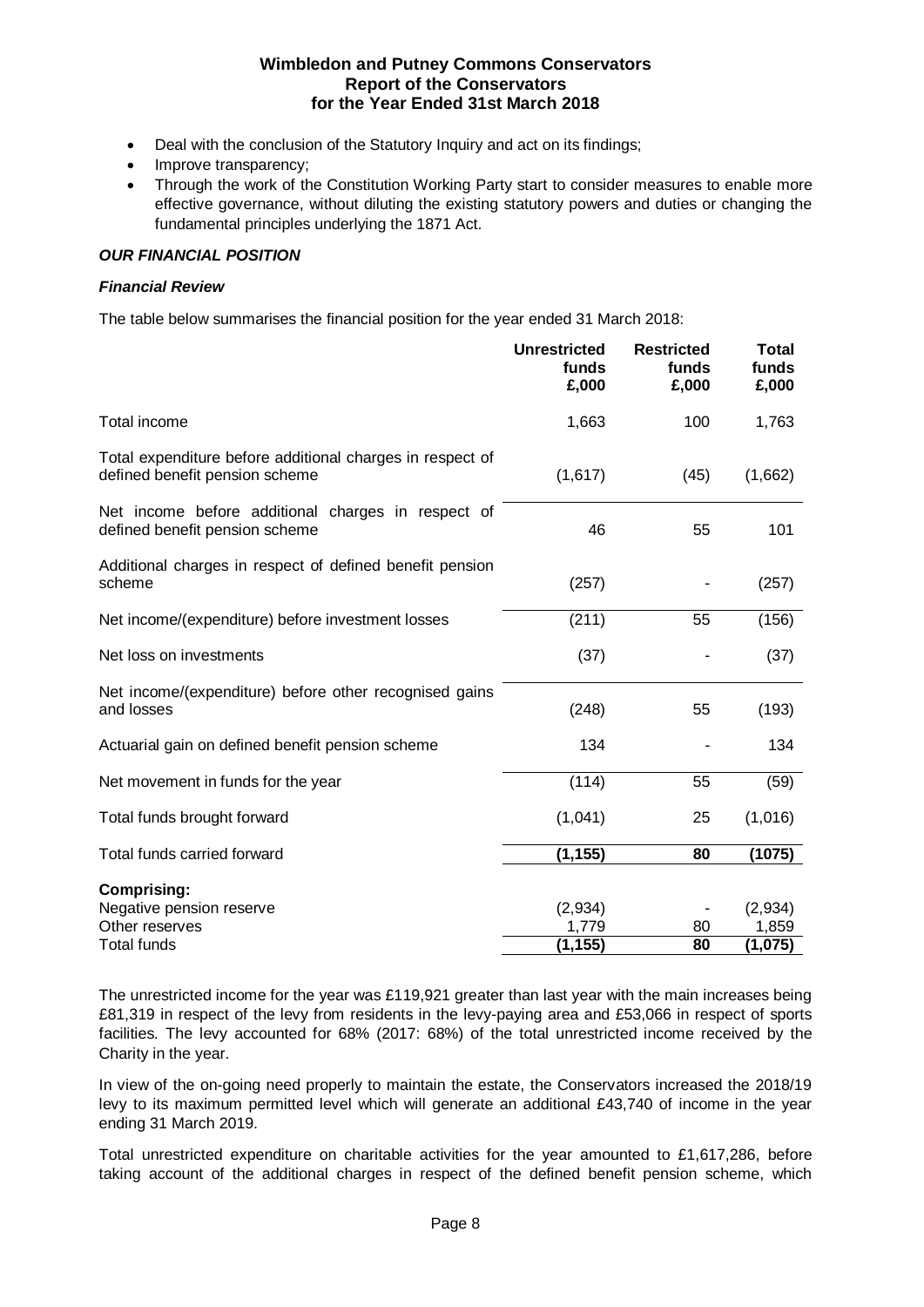represented a reduction of £271,615 over the previous year. The key changes in expenditure were as follows:

- A reduction in legal fees of £186,837
- � A reduction in pension shortfall payments of £79,000
- The costs of the interim manager of £24,500

During the 2017/18 year, the Conservators were able to achieve one of their top priorities which was to make a surplus at the operating level. The above table shows that for the year ended  $31<sup>st</sup>$  March 2018 there was an excess of unrestricted income over expenditure of £46,000 before taking account of the additional charges in respect of the defined benefit pension scheme - such additional charges do not of themselves result in a cash outflow for the Charity.

As a result of a decline in stock markets in the first quarter of 2018, the Charity incurred an unrealised loss on its investment portfolio of £36,918.

The overall movement in funds for the year was a decline in unrestricted funds of £114,602 and an increase in restricted funds of £54,804.

## **Pension Scheme**

The Charity is a member of the London Borough of Merton Local Government Pension Scheme (LGPS). As at 31<sup>st</sup> March 2018 the WPCC's pension deficit within the LGPS was £2,934,000. This represents a snapshot of WPCC's share of assets and liabilities in the LGPS that change year on year, depending on a range of different factors. The deficit at  $31<sup>st</sup>$  March 2017 was £2,811,000.

The contribution levels are set by the actuaries to the scheme based on the triennial actuarial valuation, which valuation is computed on a different basis to that used for accounting purposes. At the last actuarial valuation in 2016, the LGPS had assets sufficient to cover 94% of its accrued liabilities.

The London Borough of Merton has agreed a funding strategy with the LGPS, whereby the contributions are set at a level which is expected to result in the elimination of the deficit within a period of some 17 years. It should be noted that the pension liability included in the balance sheet does not represent a liability which is payable in the near future and its inclusion does not impact on the operating position of the WPCC.

Generally Accepted Accounting Practice (GAAP) in the United Kingdom requires the inclusion in WPCC's accounts of the deficit on the LGPS. The deficit itself is shown as a liability on the balance sheet with a corresponding amount charged to a negative pension reserve. The movements in the deficit from year to year are charged/credited within the Statement of Financial Activities and comprise primarily the current service cost of providing the pension, an interest charge on the pension liability and an actuarial gain or loss.

## **Risk Management**

The Wimbledon and Putney Commons Conservators Risk Management Strategy includes a risk register identifying the major risks to which the Charity is exposed. From this the Board prioritises its top ten risks in terms of the potential impact and likelihood of occurrence. These are reviewed regularly by the Board to assess the terms of the actions being taken to mitigate the risks and to consider any new risks.

During 2017/18 the principal risk remained the outcome of the Statutory Inquiry by the Charity Commission into the Putney Hospital Easement. This was mitigated by the appointment by the Charity Commission of an Interim Manager with a narrow remit to determine whether the non-conflicted Conservators' decision in February 2017 not to pursue the loss arising from the easement was in the best interests of the Charity. The Interim Manager's draft report is still to be received and will be followed in due course by the Charity Commission's final report. In the event that the Conservators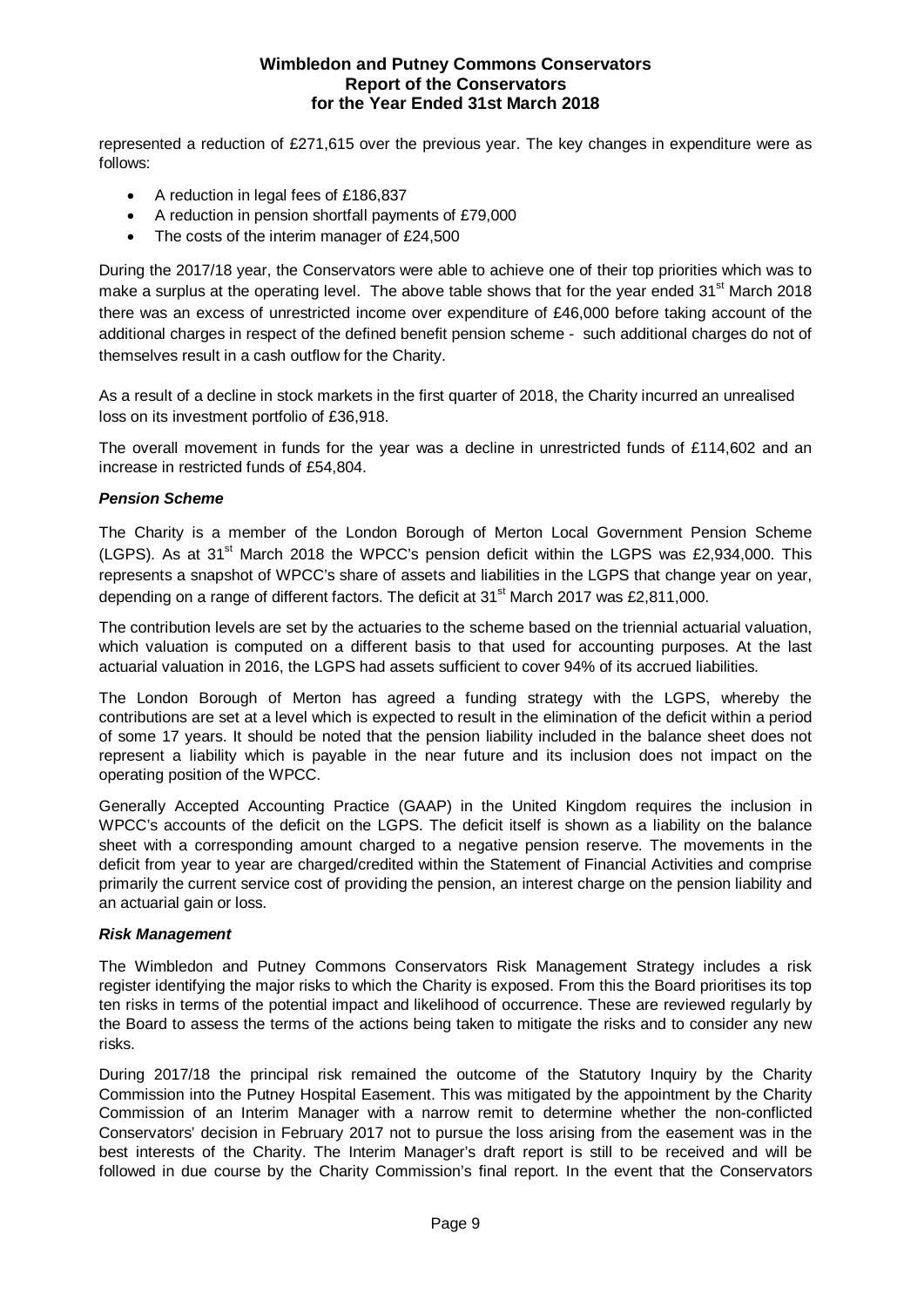were to be required to pursue the loss arising from the granting of the easement it is likely that this would result in the Charity having to incur substantial legal expenses.

The Charity Commission wrote to the Conservators on the 26<sup>th</sup> April 2018 advising that it had received complaints relating to the conduct of the Charity's recent triennial Conservator elections. The Commission stated in the letter that it had not reached a view on the validity of the complaints and allegations received and wished to give the Conservators an opportunity to comment on them before it reached a view. The Conservators have provided a detailed response to the Charity Commission. The Charity Commission has confirmed that it is investigating the matter within the existing Statutory Inquiry.

A Levy-payer advised the Conservators in early May 2018 that, having obtained a legal Opinion, the provision of 22 benches on Putney Lower Common was unlawful. At a Special Board meeting in late May 2018 the Board considered an Opinion it had commissioned from a barrister and approved a further Licence with the landlord of The Spencer for the period  $25<sup>th</sup>$  May 2018 to 31<sup>st</sup> October 2018.

Despite various amendments that have been introduced over the years, the administrative provisions of the 1871 Act have not been materially updated since 1871 and this presents a risk that has been acknowledged by the Charity Commission. A Constitution Working Group has been established to review the current arrangements. This is not about introducing a more permissive regime or diluting the fundamental purposes of the Charity, but to introduce a workable set of rules to enable the organisation to fulfil its core objectives in a  $21<sup>st</sup>$  century working environment.

Given the need to drawdown on General Funds over the previous two years, achieving a financial break-even remains a high risk. The focus on income generation and reducing expenditure have all helped to deliver the small operating surplus in 2017/18 before taking account of the additional LGPS charge described above.

The Charity is responsible for a diverse range of activities and continues to commit resources to health and safety including training and development of staff. An independent audit is provided through a Health and Safety Consultant.

## **Fund-raising**

During 2017/18 the Charity launched its first public appeal in many years for funding to support the restoration of the Inner Windmill Road. The Charity utilised the support of a fund-raising specialist to assist with launching and managing the public campaign. The person acting for the Charity was a full member of the Institute of Fundraising and abides by their code of conduct. Through a JustGiving page and notices on the Commons asking for donations, the target of £55,000 was reached in early December and the appeal was closed. Approaches were made to obtain grant-funding and a £4,000 grant was secured from the Wimbledon Foundation. The campaign was promoted through the Charity's e-newsletter and on the WPCC website. complaints relating to the conclude of the Chany's recent training Content (and the content of the content of the content of the content of the content of the content of the content of the content of the content of the con

A further campaign was launched with the Wimbledon Village Stables to raise funds to restore the horse-rides on the Common. During the year just over £30,000 was raised, again through JustGiving and donations by individuals.

The Charity received no formal complaints about its fund-raising activities. No directed marketing campaigns were undertaken to promote the fund-raising activities of the Charity. All funds received were designated under the Charity's restricted funds.

Where appropriate Gift Aid has been reclaimed from HMRC to maximise the funds towards these specific projects which form part of the charity's restricted funds.

## **Reserves**

At 31<sup>st</sup> March 2018 the Charity had unrestricted reserves (excluding the negative pension reserve of £2,934,000) of £1,778,474 and restricted reserves of £80,040. Within the unrestricted funds, £1,196,255 is attributable to the Mill House Fund which, at the time of its creation, was designated by the Conservators for use on land, buildings and investments.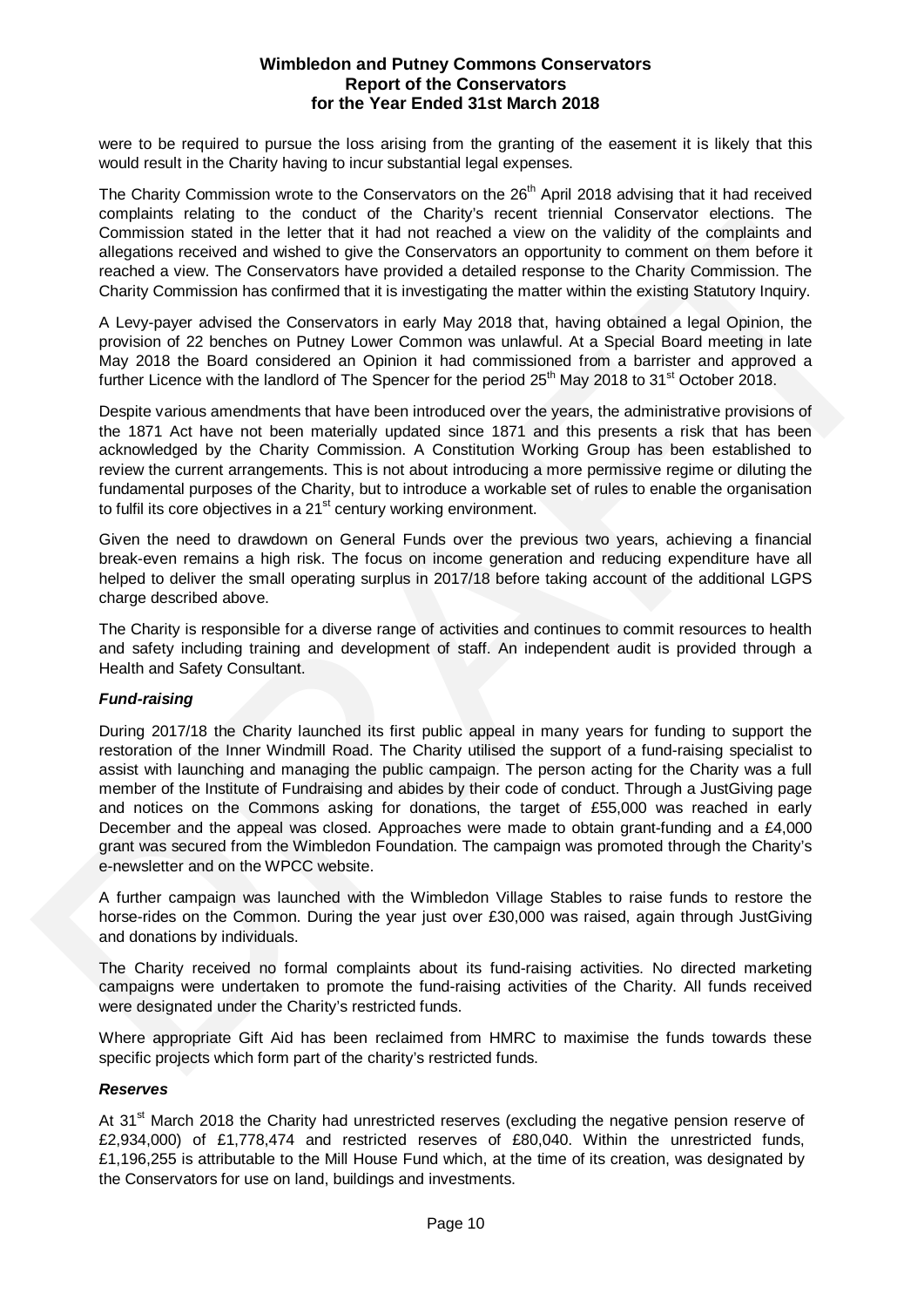The negative pension reserve represents the net liability in respect of the LGPS and is calculated in accordance with the specific requirements of the Financial Reporting Standard Applicable in the UK and Republic of Ireland (FRS 102). The net liability is being funded by regular contributions to the pension scheme out of the Charity's income at a rate determined by the scheme's actuary.

The following table sets out the Conservators' estimated potential requirements for unrestricted funds in the next few years for the purposes stated:

|    | a. Provision of working capital to cover day to day fluctuations in<br>income and expenditure and meet, in the short term, either<br>unexpected expenses or income shortfalls | £450,000 to £500,000 |
|----|-------------------------------------------------------------------------------------------------------------------------------------------------------------------------------|----------------------|
|    | b. The estimated cost of the next election of Conservators in 2021                                                                                                            | £55,000              |
|    | c. Possible additional payments to the Local Government Pension<br>Scheme following the next triennial actuarial valuation in 2019                                            | £200,000 to £250,000 |
|    | d. Potential litigation or legal costs arising as a result of the ongoing<br>Statutory Inquiry and other legal challenges                                                     | £75,000 to £125,000  |
|    | e. Renovation works to estate buildings                                                                                                                                       | £275,000 to £325,000 |
| f. | Costs associated with changes to the constitutional arrangements                                                                                                              | £50,000 to £75,000   |
|    | g. Funds to finance the investment in tangible fixed assets                                                                                                                   | £121,000             |

Overall this gives a total requirement of between £1,226,000 and £1,451,000, or £951,000 to £1,126,000 if the work on estate buildings is excluded as this would be charged to the designated Mill House Fund. As described above, the unrestricted funds at 31<sup>st</sup> March 2018, excluding the designated Mill House Fund and the negative pension reserve were £582,219 which is less than the total requirement described above. Should it prove necessary, the designation for all or part of the Mill House fund could be removed. Therefore, WPCC believes it has adequate resources to meet its reserves policy. Costs associated with changes to the constitutional arrangements  $£50,000$ <br>
Funds to finance the investment in tangible fixed assets  $£121,00$ <br>
Werall this gives a total requirement of between £1,226,000 and £1,451,00<br>
Or

## **Investment Management**

The Charity has placed the revenue remaining from the enforced sale of Mill House in the hands of its investment advisers Charlwood Leigh.

These investments were put in place by Charlwood Leigh on behalf of the Wimbledon and Putney Conservators in 2007. The Conservators adopted a low to medium risk investment strategy with the risk rating of the funds in the region of 4/10 with 10 being of the highest risk nature and 1 the lowest.

The Charity's principal objective from the investment is protecting the capital against inflation whilst attempting to produce the income streams formerly delivered from the rent of the Mill House property, which were in the region of £30,000 per annum. The Conservators review the investment performance on a regular basis with their advisors Charlwood Leigh.

As at 1st April 2017, the collective investment account had a value of £1,563,289.68. As at the 31st March 2018 the value stood at £1,526,371.67 – a fall in value of £36,918.01 equating to a capital loss of 2.36%. During the period the total dividends paid were £35,572.74. For the same period the FTSE All Share fell by 2.40%.

The Charity's assets can be invested widely and are diversified by asset class, geographical spread and by business sector and market caps. This reduces the level of overall risk should a company, sector or country fall out of favour with investors.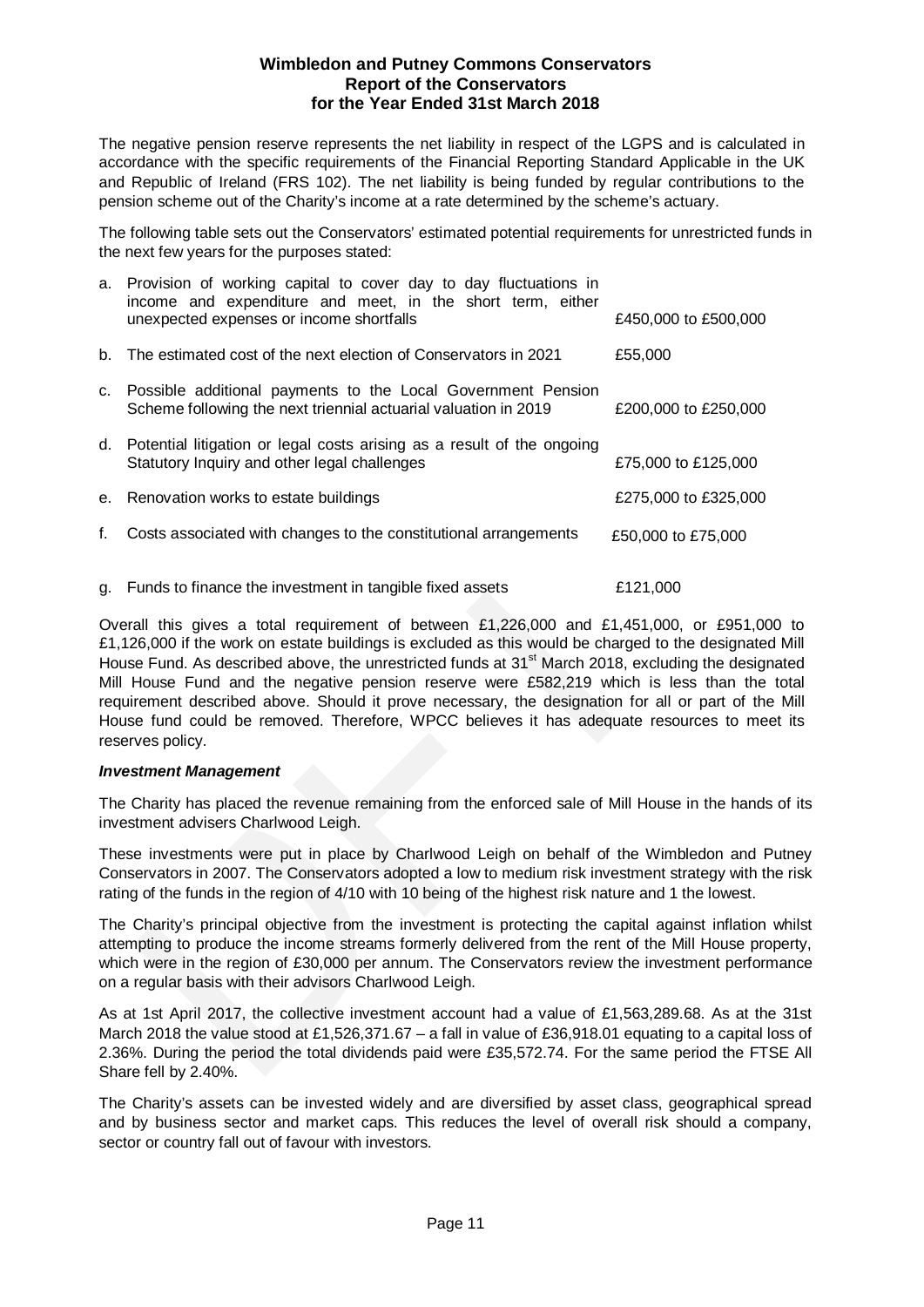## **Going Concern**

The Conservators have considered the Charity's forecasts for the next three years and believe that the Charity has sufficient funds to continue to operate for the foreseeable future. Accordingly, the Conservators continue to adopt the going concern basis in the preparation of the accounts.

Although the net pensions liability computed under FRS 102 is substantial, the Conservators presently anticipate that any increase in funding that may be required after the next actuarial valuation in 2019 will be manageable within the Charity's resources.

## **STRUCTURE, GOVERNANCE AND MANAGEMENT**

#### **Objectives and Activities**

The Wimbledon and Putney Commons Act 1871 ("the 1871 Act"; see link below) incorporated the Wimbledon and Putney Commons Conservators as a body of persons. The 1871 Act set out the Conservators' statutory functions and duties, and it conferred powers on the corporate body. Section 8 of the 1871 Act provides:-

"There shall be a body of Conservators for carrying this Act into execution, the full number of whom shall be eight, and who are hereby incorporated by the name of the Wimbledon and Putney Commons Conservators, and by that name shall be one body corporate, with perpetual succession and a common seal, and with power to take and hold and to dispose of (by grant, demise, or otherwise) land and other property (which body corporate is in this Act referred to as the Conservators)."

https://www.wpcc.org.uk/downloads/publications/1871-act-amended2.pdf

The preamble to the 1871 Act requires the Conservators to keep the Commons:

"open and unenclosed and unbuilt on, and to protect… and preserve the same for public and local use, for purposes of exercise and recreation and other purposes".

In addition, the Conservators have duties under the 1871 Act:

- � to preserve the natural aspect and state of the Commons;
- � to protect and manage trees, heather, gorse and other vegetation;
- � not to sell, lease, grant or in any manner dispose of any part of the Commons, except as expressed under the 1871 Act.

In April 1972 the site was registered as a charity with a founding objective:

"to preserve the Commons as open spaces for purposes of exercise and recreation and other purposes."

Under the Wimbledon and Putney Commons (Special Levies) Regulations 1990, as amended by the Wimbledon and Putney Commons (Special Levies) (Amendment) Regulations 1993, WPCC have the power to raise a "special levy". This is collected by the boroughs of Wandsworth, Merton and Kingston in a proportion relevant to the number of "D" Band properties in each borough within the levy-paying area. The boroughs pass on this levy by way of an addition to the Council Tax on properties in the area.

Under Section 84 of the Act the Conservators have the power to make byelaws to regulate and control the use of the land for which they are responsible.

Governance is prescribed within the separate Commissioners Clauses Act 1847, as amended by the 1871 Act that deals with the constitution and regulation of the organisation.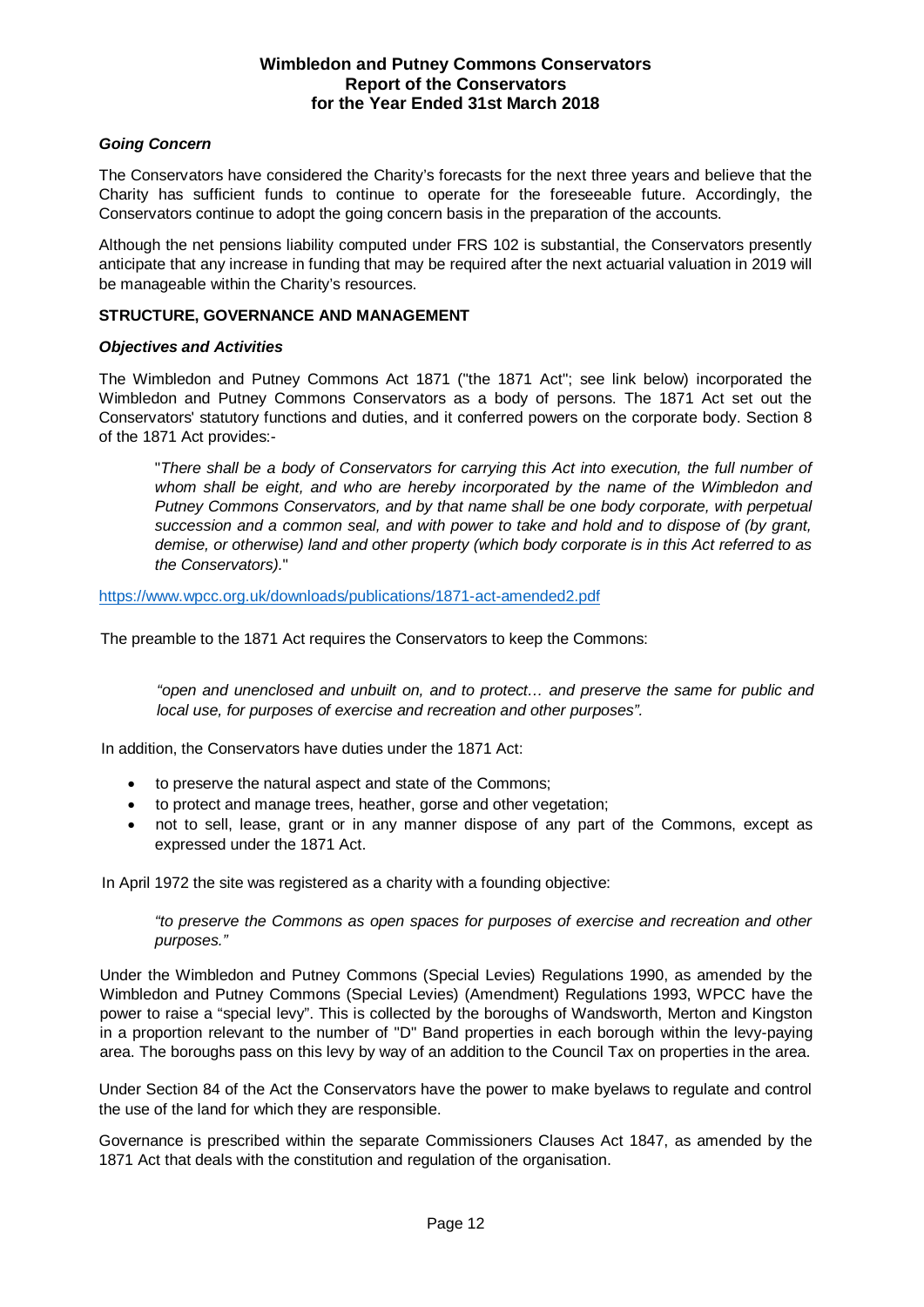The Commons are comprised of 461 hectares (1,140 acres) and contain a wide variety of landscapes, buildings, infrastructure and visitor facilities. Unlike land that is constituted as parkland, the glory of the Commons is that they are a relic of the former manorial lands.

As stewards of the Commons and through our independent governance structure, Conservators safeguard the natural aspect and condition so that the Commons are safe, available, welcoming and accessible for all.

This requires the WPCC to:

- � conserve, enhance and protect the Commons natural aspect and wildlife for present and future generations to enjoy;
- � demonstrate sound governance and financial discipline by constantly reviewing operational procedures and all aspects of management;
- seek to balance the enjoyment of the majority of users who come for informal activity and appreciation of the Commons quiet natural aspect with the needs of groups who undertake formal and/or more rigorous recreational activities;
- � improve understanding and identity of Wimbledon and Putney Commons and interpret its rich and varied heritage;
- work in partnership with stakeholders to promote and achieve the Vision;
- improve facilities used for organised recreation, sport and events;
- � encourage volunteering as a rewarding activity engaging people of all ages and abilities;
- � work in an environmentally sustainable manner.

The Commons are a part of the UK series of Sites of Special Scientific Interest (SSSI) reflecting the importance of their grassland and heathland habitats. Under European Conservation Law they are also a Special Area of Conservation (SAC) with importance for beetles and insect diversity. The Commons are also designated as Metropolitan Open Land, which affords the land the same level of protection as the Green Belt.

In planning and delivering its activities, the Conservators have referred to the Charity Commission's guidance on public benefit. We confirm that we have complied with our duty in Section 17 of the Charities Act 2011 to have due regard to public benefit guidance published by the Charity Commission.

## **Structure**

The Board consists of eight Conservators. Five Conservators are elected triennially by those who live within the levy-paying area who are entitled and registered to vote, if their place of residence (or place treated as their residence) is within three-quarters of a mile of Wimbledon Common or anywhere within the old Parish of Putney. The 1990 Election Bye-laws supplement the requirements under the 1871 Act prescribing the timescales and procedures for undertaking the triennial elections.

Three other Conservators are appointed by central government departments – currently the Department of Environment, Farming and Rural Affairs (DEFRA), the Home Office and the Ministry of Defence.

## **Governance**

The work of the Charity is overseen by the Board of Conservators, more commonly today referred to as Trustees in this context. The Board of Conservators sets policy and is responsible for the conduct of WPCC's affairs and for ensuring that the Charity operates in accordance with its founding legislation, charity law and other statutory requirements/byelaws. The role of the Board is to develop and agree the Charity's vision, mission, values and strategy. The Board is responsible for implementing and monitoring the strategy through a three year rolling business plan, which includes a financial plan.

The Chairman is elected from within the Board on an annual basis. The Board meets on a bi-monthly basis or more frequently as required. The Board receives regular reports at its meetings on the financial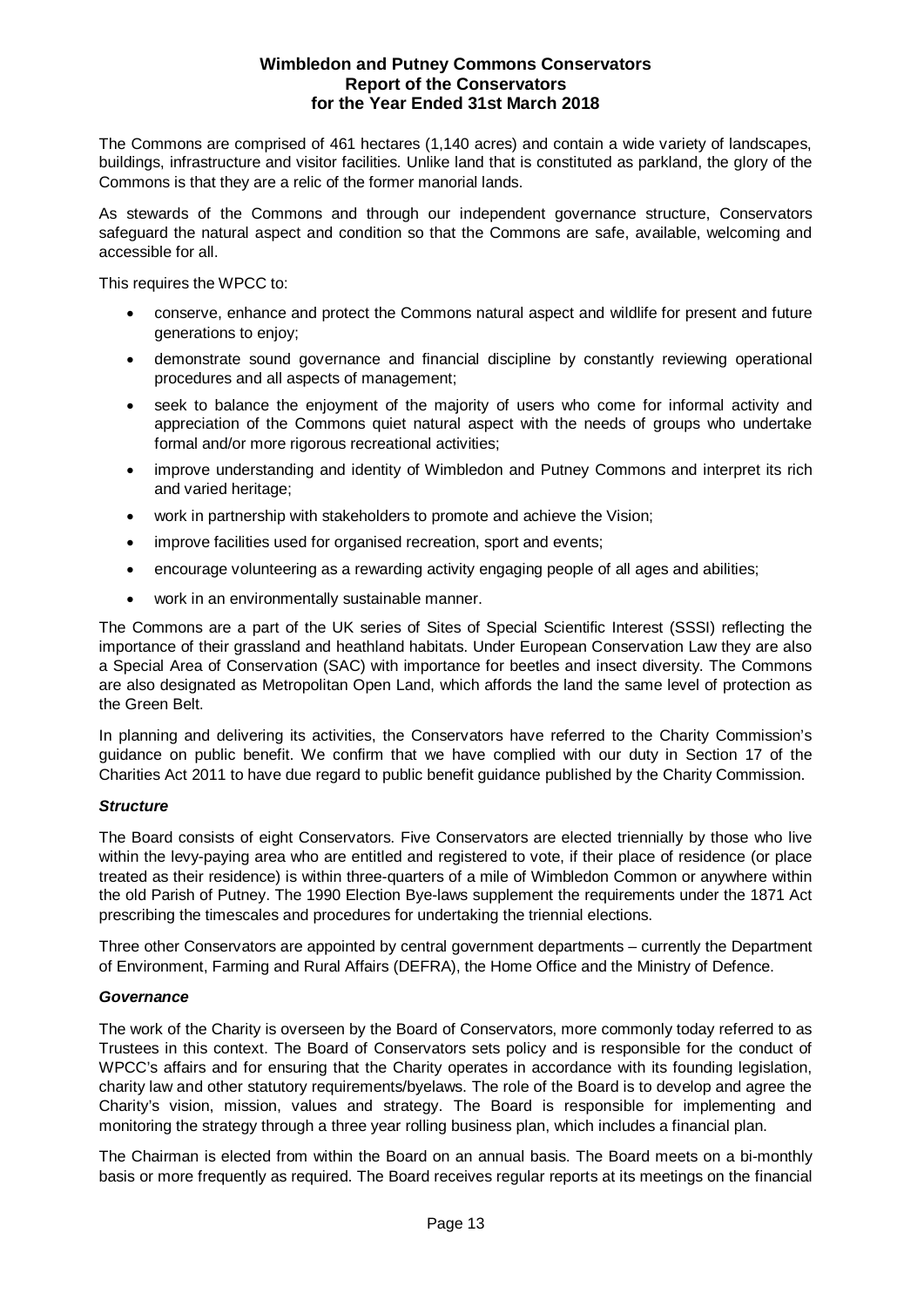status of the Charity and how progress is being made against approved budgets, the status of its investments, together with reviewing the Top X risks. Reports are also brought to the Board on operational and property matters as required.

Since the year end, the Board has established two Committees:

## � **Audit and Risk Committee**

On behalf of the Board of Conservators, it is the responsibility of the Audit and Risk Committee (ARC) independently to:

- o monitor the integrity of the annual financial statements of WPCC, reviewing significant financial reporting issues and judgements contained in them;
- o ensure effective policies and procedures and compliance systems for managing risk are in place and to review their effectiveness;
- o make recommendations to the Board of Conservators in all matters in relation to the external auditor;
- o ensure effective procedures and safeguards are in place to monitor the prevention of fraud and corruption;
- o prepare and publish an annual report of the work of the ARC; and
- o report back to the Board of Conservators on all matters where decisions are required unless, exceptionally, authority has been delegated to the ARC by the Board of Conservators in respect of a particular matter.

#### � **Finance and Investment Committee**

On behalf of the Board of Conservators it is the responsibility of the Finance and Investment Committee (FIC) to be responsible for:

- o Scrutinising and overseeing all financial and investment aspects of WPCC so as to ensure short and long term viability of WPCC;
- o reporting back to the Board on all matters where decisions are required unless specifically delegated by the Board**.**

Terms of Reference for the Audit and Risk Committee have been approved by the Board and placed on the WPCC website. The Terms of Reference for the Finance and Investment Committee once approved by the Board will also be placed on the Charity's website.

The Board has commenced a review of the constitution of the Charity. The Charity Commission has previously acknowledged concerns about the Charity's governing documents. The underlying principles of the Charity to preserve, protect and enhance the Commons and make it available for exercise and recreation cannot be changed. The initial task over the coming months is to consider what is working well, what is not working and what needs to be done to improve the constitutional arrangements of the Charity. If any changes were to be proposed these would be subject to consultation with the public and stakeholders and would require further legislation.

The Conservators have established a Stakeholder Group which is a body of people with knowledge and interest in the Commons, providing views and suggestions to the Board. There are currently fifteen members of the Stakeholder Engagement Group, representing local organisations. In addition, there is a Conservation and Wildlife Forum with volunteer experts supporting the Commons' staff in their role of protecting the natural environment of the Commons.

Following their election or appointment to the Board of Conservators, each Conservator receives a briefing pack outlining their role, together with information on WPCC, its founding legislation, its policies, structures and work.

Each new Conservator completes a register of interests which is updated annually and whenever any changes occur. Each Conservator also completes a related party transaction form.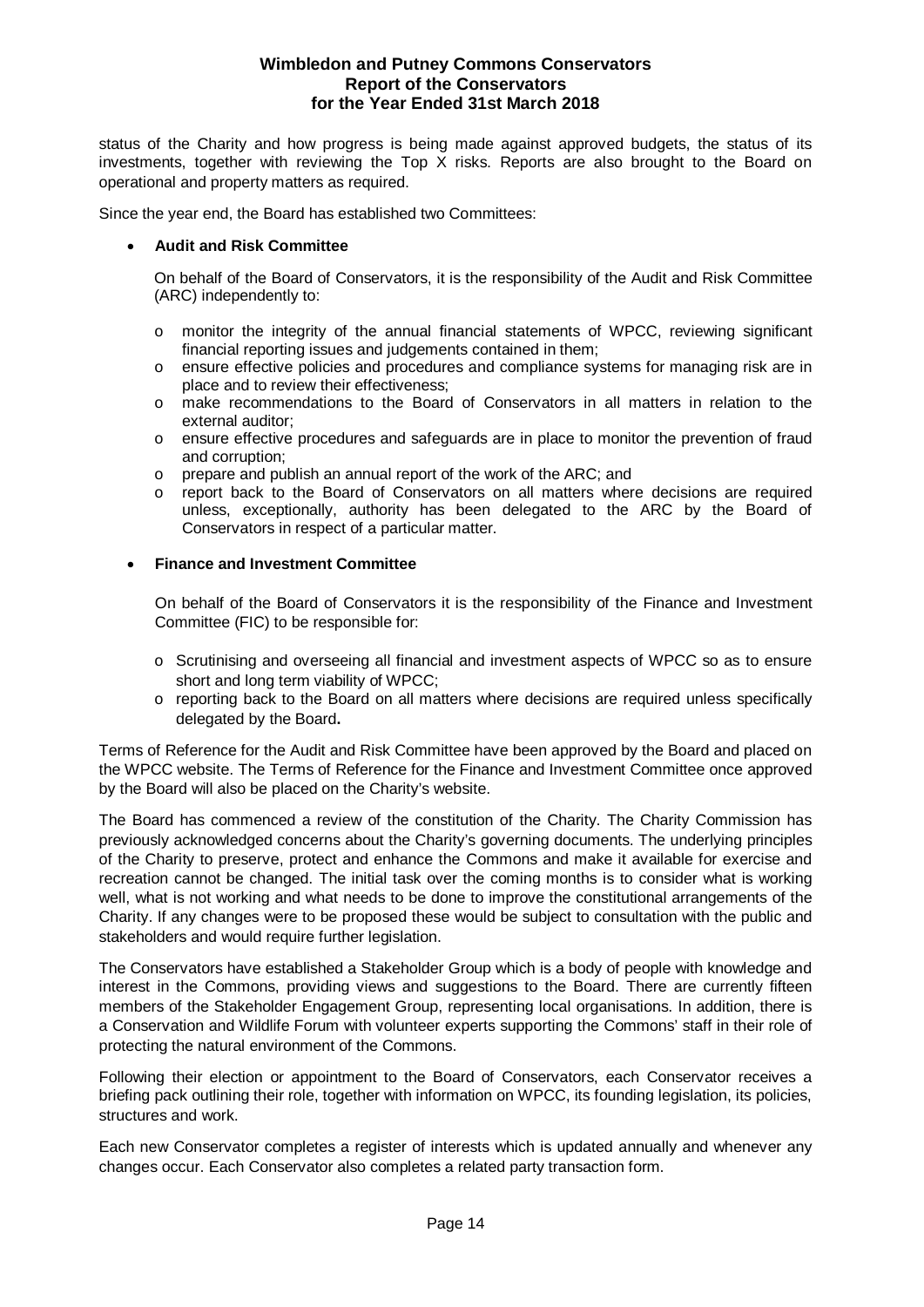A formal induction process is provided for each new Conservator. All Conservators are offered opportunities to learn more about the WPCC's work, through individual meetings with staff and site visits.

#### **Management**

The day-to-day management of the Charity is delegated by the Board of Conservators to the Chief Executive who has overall responsibility to the Board for the effective planning, performance, management, direction and leadership of Wimbledon and Putney Commons in accordance with policies and budgets set by the Board. The Chief Executive is supported by the Senior Leadership Team consisting of the:

Chief Operations Manager - responsible for direction of all staff and day-to-day operations activity;

Deputy Clerk and Ranger - responsible for finance, administration, HR and election/ appointment of Conservators.

PA/Communication Officer – responsible as PA to the Chief Executive, secretariat to the Board, communications and filming/events.

Conservation and Engagement Officer – responsible for conservation/ecology and public engagement.

#### **Pay policy for senior staff**

The Board considers that the Conservators and Senior Leadership Team comprise the key management personnel of the charity in charge of directing, controlling, running and operating the Charity on a day to day basis. All Conservators give of their time freely and the founding Act prohibits any Conservator receiving remuneration or holding any office of profit.

The pay of staff is reviewed annually by the Board as part of its budget preparation process. The Finance and Investment Committee has a responsibility to consider staff remuneration within their Terms of Reference for the Chief Executive and members of the Senior Leadership Team.

## **CONSERVATORS' RESPONSIBILITY STATEMENT**

The Conservators acknowledge their responsibility for the preparation of the financial statements for each financial year in accordance with Section 2 of the 1871 Act, which are required to give a true and fair view of the state of affairs of the Charity and of the incoming resources and application of resources, including the income and expenditure, surplus or deficit of the Charity for that period.

The Conservators are also responsible for preparing the Report of the Conservators and the financial statements in accordance with applicable charity law and United Kingdom Accounting Standards (United Kingdom Generally Accepted Accounting Practice (GAAP)) under FRS 102.

The law applicable to charities in England & Wales requires the Conservators to prepare financial statements for each financial year which give a true and fair view of the state of affairs of the charity and of the incoming resources and application of resources of the charity for that period.

In preparing these financial statements, the Conservators are required to:

- select suitable accounting policies and then apply them consistently;
- � observe the methods and principles in the Charity Statement of Recommended Practice (SORP);
- make judgements and estimates that are reasonable and prudent;
- state whether applicable UK Accounting Standards have been followed, subject to any material departures, which should be disclosed and explained in the financial statements; and
- � prepare the financial statements on a going concern basis unless it is inappropriate to presume that the Charity will continue in operation.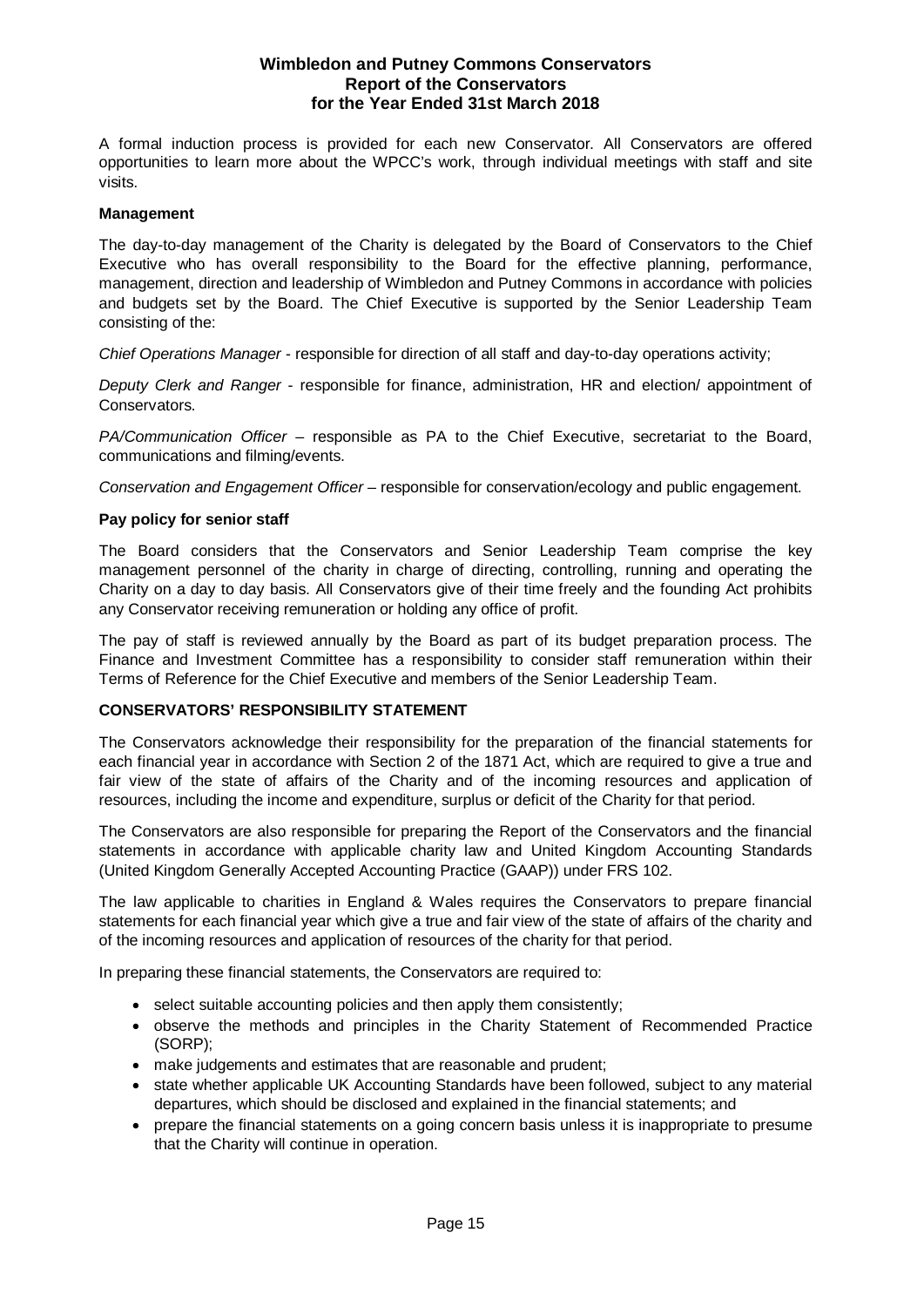The Board of Conservators is responsible for keeping proper accounting records which disclose with reasonable accuracy at any time the financial position of the Charity and to enable them to ensure that the financial statements comply with the Charities Act 2011, the Charity (Accounts and Reports) Regulations 2008 and the provisions of the 1871 Act. The Board of Trustees is also responsible for safeguarding the assets of the Charity and hence for taking reasonable steps for the prevention and detection of fraud and other irregularities.

## **Statement as to disclosure to our auditors**

In so far as the trustees are aware at the time of approving the Conservators' annual report:

- � There is no relevant information, being information needed by the auditor in connection with preparing their report, of which the charity's auditor is unaware; and
- � The Conservators, having made enquiries of fellow Conservators and the Charity's auditor that they ought to have individually taken, have each taken steps that she/he is obliged to take as a Conservator in order to make themselves aware of any relevant audit information and to establish that the auditor is aware of that information.

Approved by order of the Board of Conservators on 27th June 2018 and signed on its behalf by:

Mrs D Neil Mills (Chairman) Elected Conservator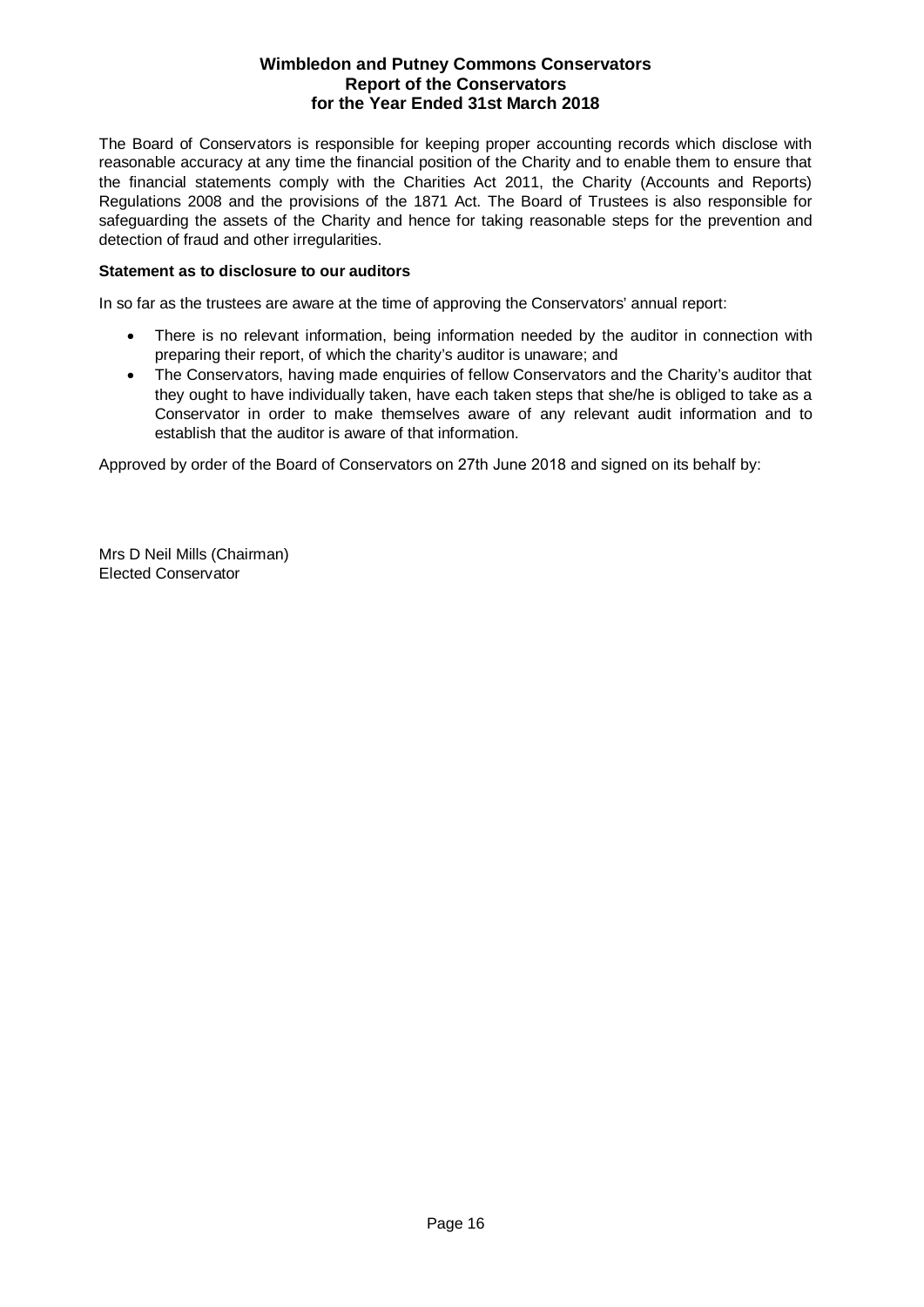#### **Independent auditors' report to the Conservators of Wimbledon and Putney Commons Conservators**

#### **Opinion**

We have audited the financial statements of Wimbledon and Putney Commons Conservators (the 'charity') for the year ended 31 March 2018 which comprise the Statement of financial activities, the Balance sheet, the Statement of cash flows and the related notes, including a summary of significant accounting policies. The financial reporting framework that has been applied in their preparation is applicable law and United Kingdom Accounting Standards, including Financial Reporting Standard 102 'The Financial Reporting Standard applicable in the UK and Republic of Ireland' (United Kingdom Generally Accepted Accounting Practice).

In our opinion the financial statements:

- � give a true and fair view of the state of the charity's affairs as at 31 March 2018 and of its incoming resources and application of resources for the year then ended;
- have been properly prepared in accordance with United Kingdom Generally Accepted Accounting Practice; and
- have been prepared in accordance with the requirements of the Charities Act 2011.

#### **Basis for opinion**

We conducted our audit in accordance with International Standards on Auditing (UK) (ISAs (UK)) and applicable law. We have been appointed as auditor under section 144 of the Charities Act 2011 and report in accordance with regulations made under section 154 of that Act.

Our responsibilities under those standards are further described in the Auditors' responsibilities for the audit of the financial statements section of our report. We are independent of the charity in accordance with the ethical requirements that are relevant to our audit of the financial statements in the United Kingdom, including the Financial Reporting Council's Ethical Standard, and we have fulfilled our other ethical responsibilities in accordance with these requirements. We believe that the audit evidence we have obtained is sufficient and appropriate to provide a basis for our opinion.

#### **Use of our report**

This report is made solely to the charity's trustees, as a body, in accordance with Part 4 of the Charities (Accounts and Reports) Regulations 2008. We have been appointed as auditor under section 144 of the Charities Act 2011 and report in accordance with regulations made under section 154 of that Act.

Our audit work has been undertaken so that we might state to the charity's trustees those matters we are required to state to them in an Auditors' report and for no other purpose. To the fullest extent permitted by law, we do not accept or assume responsibility to anyone other than the charity and its trustees, as a body, for our audit work, for this report, or for the opinions we have formed.

## **Conclusions relating to going concern**

We have nothing to report in respect of the following matters in relation to which the ISAs (UK) require us to report to you where:

- � the Conservators' use of the going concern basis of accounting in the preparation of the financial statements is not appropriate; or
- � the Conservators have not disclosed in the financial statements any identified material uncertainties that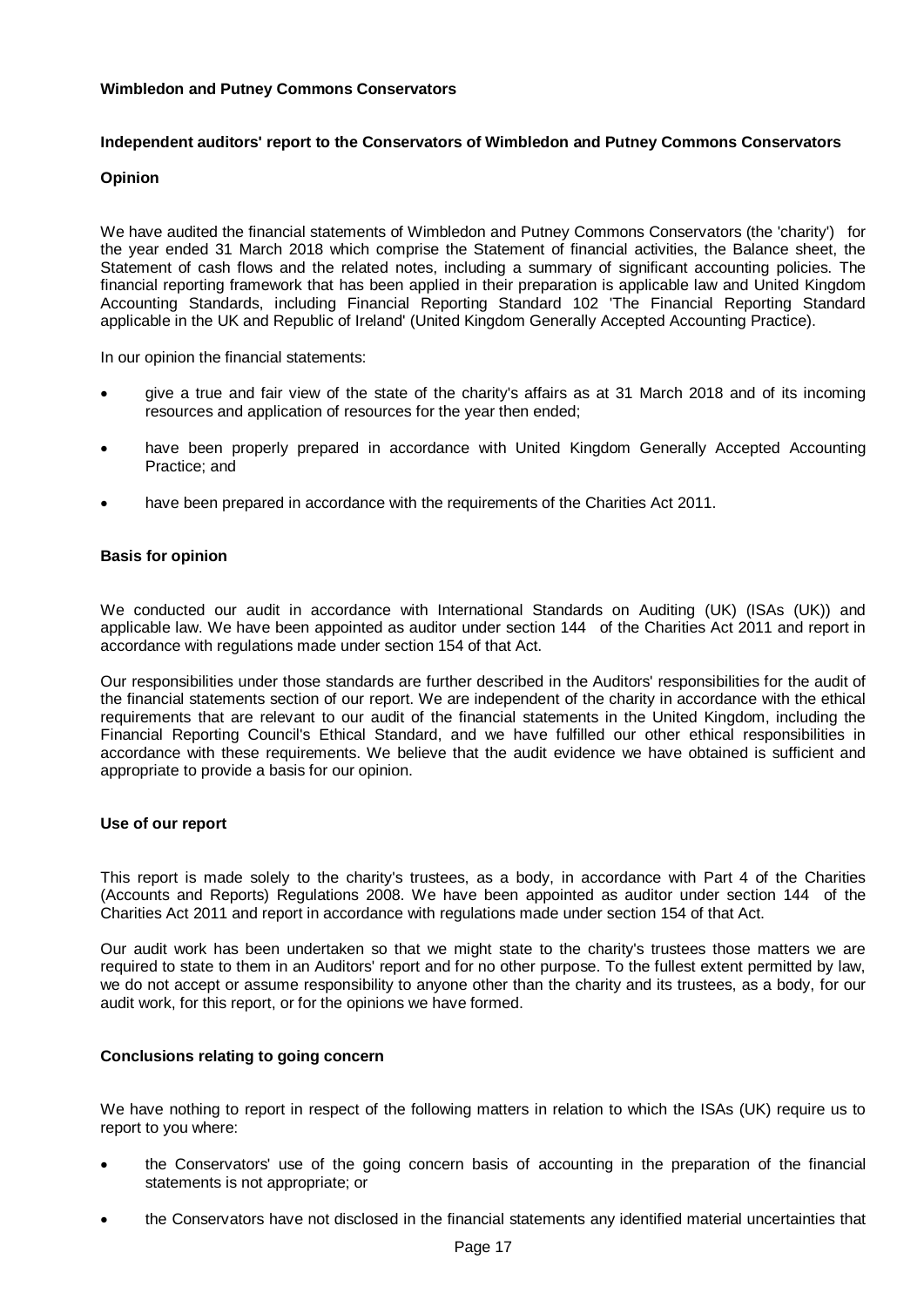### **Independent auditors' report to the Conservators of Wimbledon and Putney Commons Conservators**

may cast significant doubt about the charity's ability to continue to adopt the going concern basis of accounting for a period of at least twelve months from the date when the financial statements are authorised for issue.

## **Other information**

The Conservators are responsible for the other information. The other information comprises the information included in the Annual report, other than the financial statements and our Auditors' report thereon. We have been appointed as auditor under section 144 of the Charities Act 2011 and report in accordance with regulations made under section 154 of that Act.

Our opinion on the financial statements does not cover the other information and we do not express any form of assurance conclusion thereon.

In connection with our audit of the financial statements, our responsibility is to read the other information and, in doing so, consider whether the other information is materially inconsistent with the financial statements or our knowledge obtained in the audit or otherwise appears to be materially misstated. If we identify such material inconsistencies or apparent material misstatements, we are required to determine whether there is a material misstatement in the financial statements or a material misstatement of the other information. If, based on the work we have performed, we conclude that there is a material misstatement of this other information, we are required to report that fact.

We have nothing to report in this regard.

## **Matters on which we are required to report by exception**

We have nothing to report in respect of the following matters where the Charities (Accounts and Reports) Regulations 2008 requires us to report to you if, in our opinion:

- � the information given in the Conservators' report is inconsistent in any material respect with the financial statements; or
- sufficient accounting records have not been kept; or
- � the financial statements are not in agreement with the accounting records and returns; or
- we have not received all the information and explanations we require for our audit.

### **Responsibilities of Conservators**

As explained more fully in the Conservators' responsibilities statement, the Conservators are responsible for the preparation of financial statements which give a true and fair view, and for such internal control as the Conservators determine is necessary to enable the preparation of financial statements that are free from material misstatement, whether due to fraud or error.

In preparing the financial statements, the Conservators are responsible for assessing the charity's ability to continue as a going concern, disclosing, as applicable, matters related to going concern and using the going concern basis of accounting unless the Conservators either intend to liquidate the charity or to cease operations, or have no realistic alternative but to do so.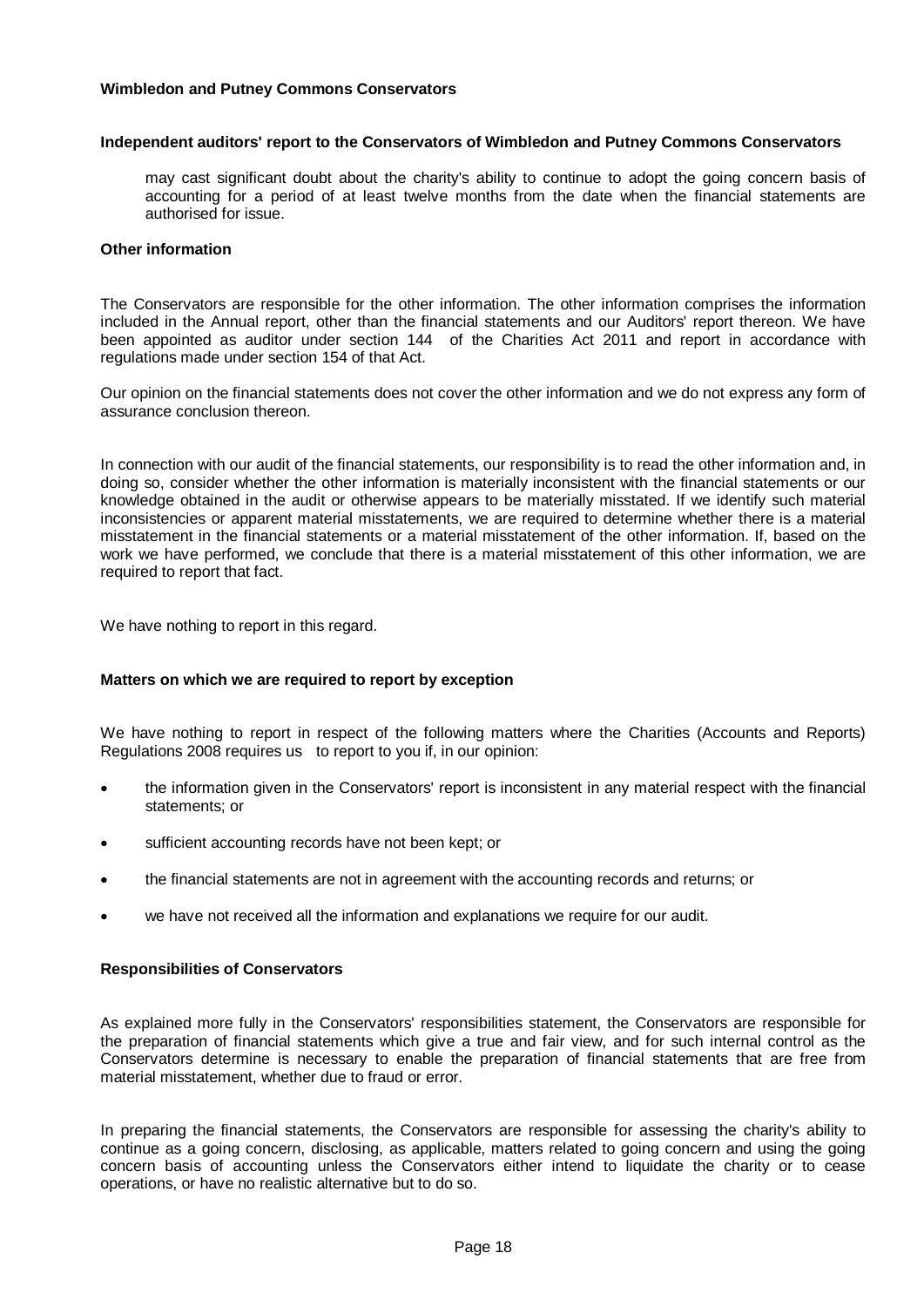#### **Independent auditors' report to the Conservators of Wimbledon and Putney Commons Conservators**

#### **Auditors' responsibilities for the audit of the financial statements**

We have been appointed as auditor under section 144 of the Charities Act 2011 and report in accordance with regulations made under section 154 of that Act.

Our objectives are to obtain reasonable assurance about whether the financial statements as a whole are free from material misstatement, whether due to fraud or error, and to issue an Auditors' report that includes our opinion. Reasonable assurance is a high level of assurance, but is not a guarantee that an audit conducted in accordance with ISAs (UK) will always detect a material misstatement when it exists. Misstatements can arise from fraud or error and are considered material if, individually or in the aggregate, they could reasonably be expected to influence the economic decisions of users taken on the basis of these financial statements.

A further description of our responsibilities for the audit of the financial statements is located on the Financial Reporting Council's website at: www.frc.org.uk/auditorsresponsibilities. This description forms part of our Auditors' report.

#### **Kreston Reeves LLP**

Statutory Auditor and Chartered Accountants

9 Donnington Park 85 Birdham Road **Chichester** West Sussex PO20 7AJ Date:

Kreston Reeves LLP is eligible to act as an auditor in terms of section 1212 of the Companies Act 2006.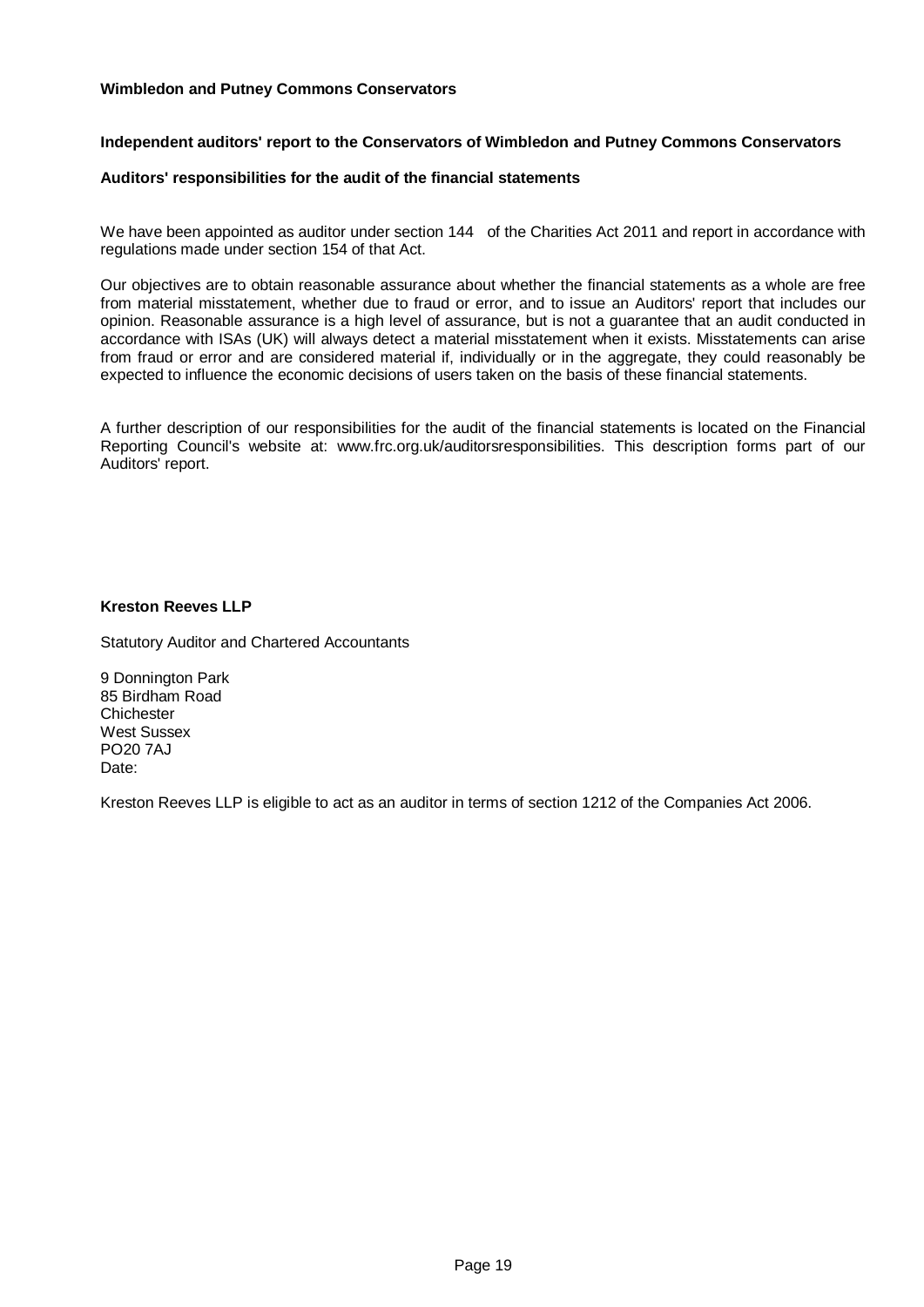### **Statement of financial activities For the year ended 31 March 2018**

|                                                                                                                                                                               | <b>Note</b>                                  | <b>Unrestricted</b><br>funds<br>2018<br>£ | <b>Restricted</b><br>funds<br>2018<br>£ | <b>Total</b><br>funds<br>2018<br>£   | Total<br>funds<br>2017<br>£        |
|-------------------------------------------------------------------------------------------------------------------------------------------------------------------------------|----------------------------------------------|-------------------------------------------|-----------------------------------------|--------------------------------------|------------------------------------|
| Income from:                                                                                                                                                                  |                                              |                                           |                                         |                                      |                                    |
| Donations<br>Charitable activities<br>Investments                                                                                                                             | $\overline{\mathbf{c}}$<br>$\mathbf{3}$<br>4 | 28,607<br>1,598,307<br>35,688             | 88,208<br>11,730<br>$\blacksquare$      | 116,815<br>1,610,037<br>35,688       | 23,238<br>1,525,818<br>39,329      |
| <b>Total income</b>                                                                                                                                                           |                                              | 1,662,602                                 | 99,938                                  | 1,762,540                            | 1,588,385                          |
| <b>Expenditure on:</b>                                                                                                                                                        |                                              |                                           |                                         |                                      |                                    |
| Charitable activities                                                                                                                                                         | 5,6                                          | 1,874,286                                 | 45,134                                  | 1,919,420                            | 2,074,619                          |
| <b>Total expenditure</b>                                                                                                                                                      |                                              | 1,874,286                                 | 45,134                                  | 1,919,420                            | 2,074,619                          |
| Net income / (expenditure) before<br>investment gains/(losses)<br>Net gains/(losses) on investments<br>Net income / (expenditure) before other<br>recognised gains and losses | 11                                           | (211, 684)<br>(36,918)<br>(248, 602)      | 54,804<br>54,804                        | (156, 880)<br>(36,918)<br>(193, 798) | (486, 234)<br>141,156<br>(345,078) |
| Actuarial gains on defined benefit scheme                                                                                                                                     |                                              | 134,000                                   |                                         | 134,000                              | 19,000                             |
| Net movement in funds                                                                                                                                                         |                                              | (114, 602)                                | 54,804                                  | (59, 798)                            | (326,078)                          |
| <b>Reconciliation of funds:</b>                                                                                                                                               |                                              |                                           |                                         |                                      |                                    |
| Total funds brought forward                                                                                                                                                   |                                              | (1,040,924)                               | 25,236                                  | (1,015,688)                          | (689,610)                          |
| <b>Total funds carried forward</b>                                                                                                                                            |                                              | (1, 155, 526)                             | 80,040                                  | (1,075,486)                          | (1,015,688)                        |

The notes on pages 23 to 38 form part of these financial statements.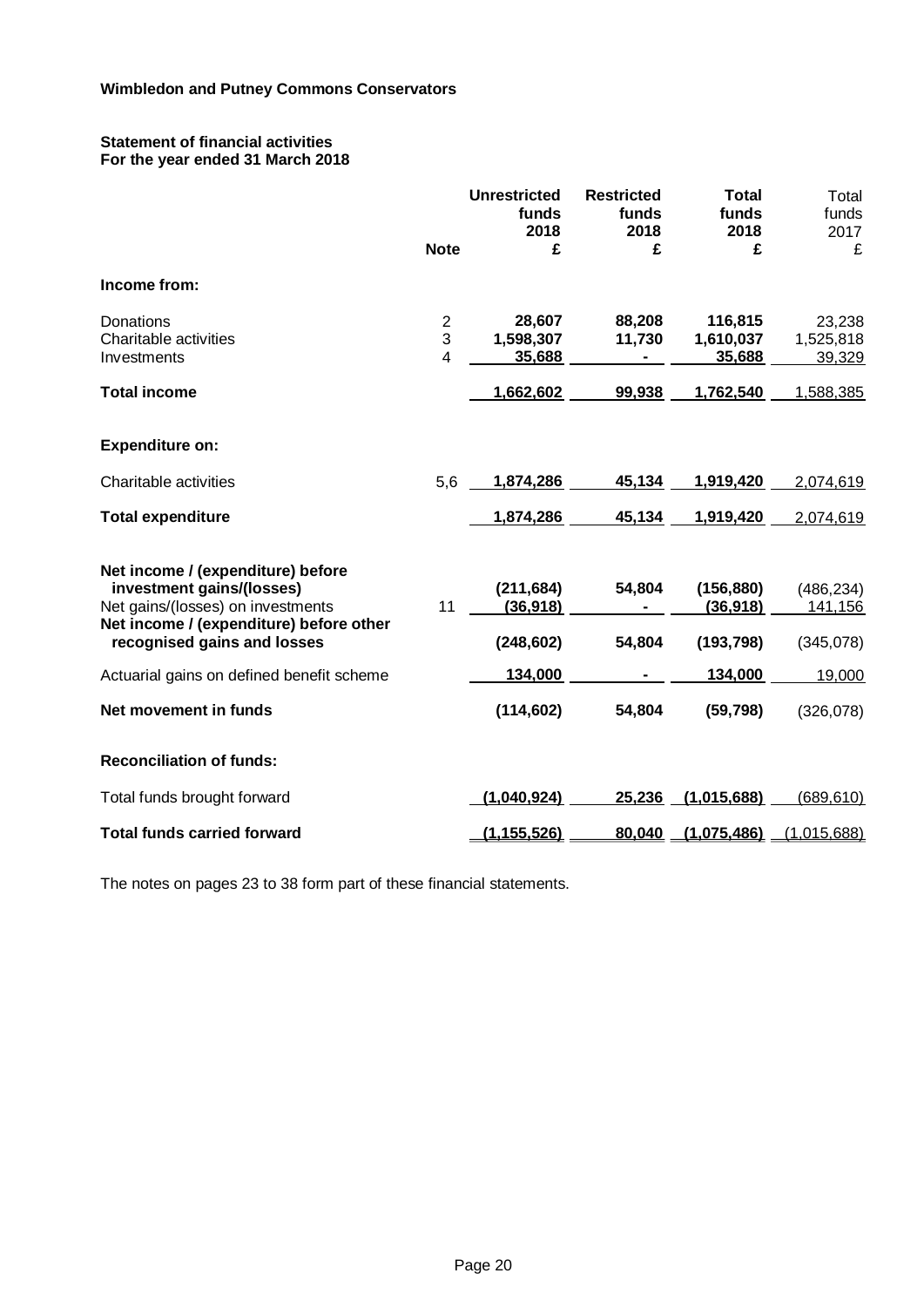# **Balance sheet**

|  | As at 31 March 2018 |  |
|--|---------------------|--|
|  |                     |  |

|                                                                                                      | <b>Note</b> | £                                           | 2018<br>£                                            | £                                     | 2017<br>£                                          |
|------------------------------------------------------------------------------------------------------|-------------|---------------------------------------------|------------------------------------------------------|---------------------------------------|----------------------------------------------------|
| <b>Fixed assets</b>                                                                                  |             |                                             |                                                      |                                       |                                                    |
| Tangible assets                                                                                      | 10          |                                             | 120,603                                              |                                       | 137,310                                            |
| Investments                                                                                          | 11          |                                             | 1,526,371                                            |                                       | 1,563,289                                          |
| <b>Current assets</b>                                                                                |             |                                             | 1,646,974                                            |                                       | 1,700,599                                          |
| <b>Stocks</b><br><b>Debtors</b><br>Cash at bank and in hand                                          | 12<br>13    | 825<br>131,502<br><u>297,957</u><br>430,284 |                                                      | 1,122<br>73,618<br>136,569<br>211,309 |                                                    |
| Creditors: amounts falling due within one<br>year                                                    | 14          | (206, 128)                                  |                                                      | (95, 211)                             |                                                    |
| <b>Net current assets</b>                                                                            |             |                                             | 224,156                                              |                                       | 116,098                                            |
| <b>Total assets less current liabilities</b>                                                         |             |                                             | 1,871,130                                            |                                       | 1,816,697                                          |
| Creditors: amounts falling due after more<br>than one year                                           | 15          |                                             | (12, 616)                                            |                                       | (21, 385)                                          |
| Net assets excluding pension scheme<br><b>liabilities</b>                                            |             |                                             | 1,858,514                                            |                                       | 1,795,312                                          |
| Defined benefit pension scheme liability                                                             | 23          |                                             | (2,934,000)                                          |                                       | (2,811,000)                                        |
| Net liabilities including pension scheme<br>liabilities                                              |             |                                             | (1,075,486)                                          |                                       | (1,015,688)                                        |
| <b>Charity Funds</b>                                                                                 |             |                                             |                                                      |                                       |                                                    |
| <b>Restricted funds</b>                                                                              | 18          |                                             | 80,040                                               |                                       | 25,236                                             |
| Unrestricted funds<br>General conservancy fund<br>Defined benefit pension scheme<br>Designated funds | 18<br>18    |                                             | 582,219<br>(2,934,000)<br>1,196,255<br>(1, 155, 526) |                                       | 524,880<br>(2,811,000)<br>1,245,196<br>(1,040,924) |
| <b>Total deficit</b>                                                                                 |             |                                             | (1,075,486)                                          |                                       | (1,015,688)                                        |

The financial statements were approved by the Conservators on 27th June 2018 and signed on their behalf, by:

Mrs D Neil Mills (Chairman) Elected Conservator

The notes on pages 23 to 38 form part of these financial statements.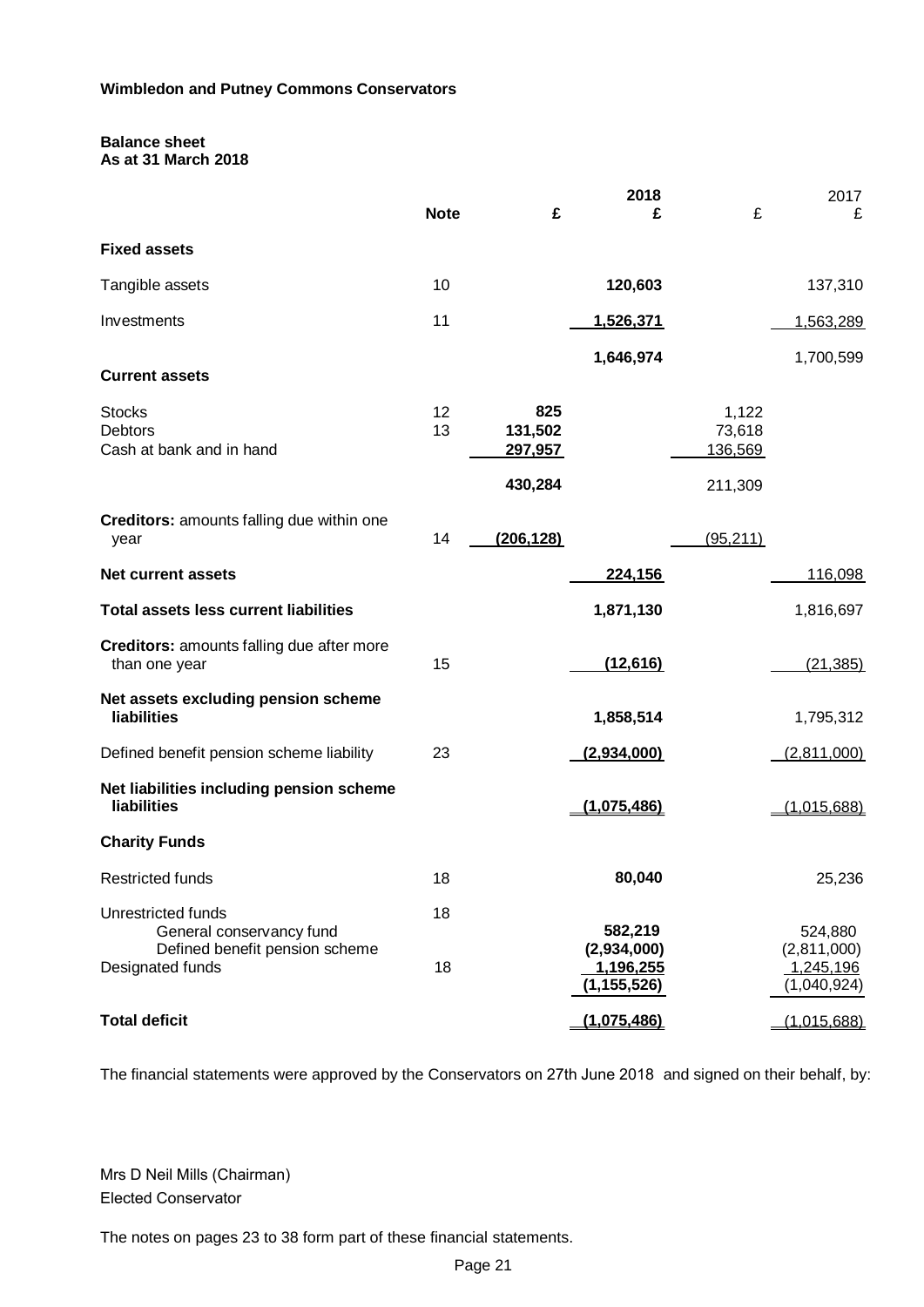## **Statement of cash flows For the year ended 31 March 2018**

|                                                                                                                                                                                                                       | <b>Note</b> | 2018<br>£                                    | 2017<br>£                              |
|-----------------------------------------------------------------------------------------------------------------------------------------------------------------------------------------------------------------------|-------------|----------------------------------------------|----------------------------------------|
| Cash flows from operating activities                                                                                                                                                                                  |             |                                              |                                        |
| Net cash provided by/(used in) operating activities                                                                                                                                                                   | 20          | 159,217                                      | (557, 771)                             |
| Cash flows from investing activities:<br>Dividends and interest from investments<br>Proceeds from the sale of tangible fixed assets<br>Purchase of tangible fixed assets<br>Net cash provided by investing activities |             | 35,688<br>4,250<br><u>(28,998)</u><br>10,940 | 39,329<br>11,251<br>(1, 130)<br>49,450 |
| Cash flows from financing activities:<br>Repayments of borrowings                                                                                                                                                     |             | (8,769)                                      | <u>(9,695)</u>                         |
| Net cash used in financing activities                                                                                                                                                                                 |             | (8,769)                                      | <u>(9,695)</u>                         |
| Change in cash and cash equivalents in the year                                                                                                                                                                       |             | 161,388                                      | (518, 016)                             |
| Cash and cash equivalents brought forward                                                                                                                                                                             |             | 136,569                                      | 654,585                                |
| Cash and cash equivalents carried forward                                                                                                                                                                             | 21          | 297,957                                      | 136,569                                |

The notes on pages 23 to 38 form part of these financial statements.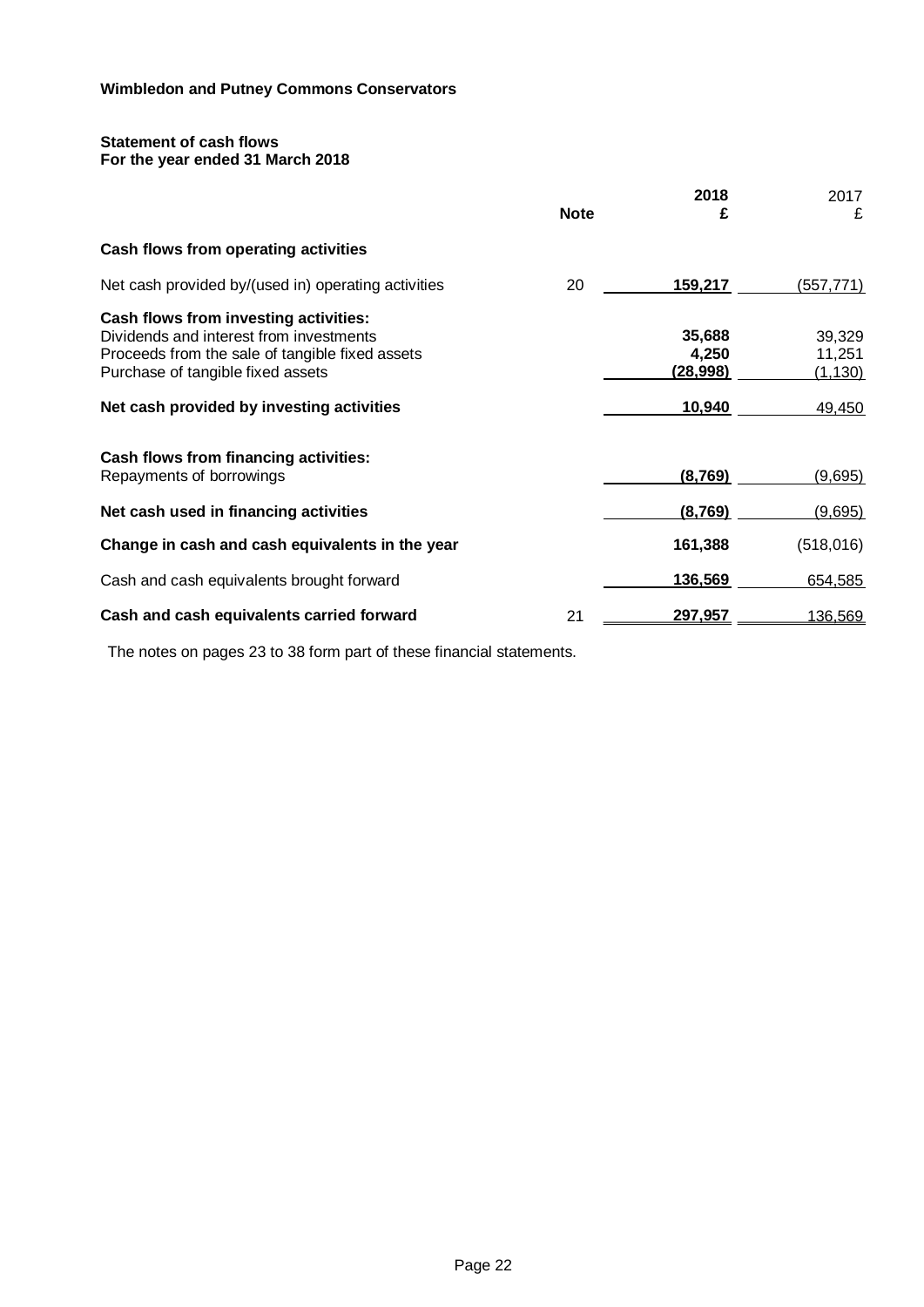#### **1. Accounting policies**

#### **1.1 General information and basis of preparation of financial statements**

Wimbledon and Putney Commons Conservators is an unincorporated charity in England. The address of the registered office is given in the charity information on page 1 of these financial statements. The nature of the charity's operations and principal activities are included within the Conservators' report.

The financial statements of the charity, which is a public benefit entity under FRS 102, have been prepared in accordance with the Charities SORP (FRS 102) 'Accounting and Reporting by Charities: Statement of Recommended Practice applicable to charities preparing their accounts in accordance with the Financial Reporting Standard applicable in the UK and Republic of Ireland (FRS 102) (effective 1 January 2015)', Financial Reporting Standard 102 'The Financial Reporting Standard applicable in the UK and Republic of Ireland' and the Charities Act 2011.

The financial statements have been prepared under the historical cost convention, modified to include certain items at fair value.

The financial statements have been prepared to give a 'true and fair' view and have departed from the Charities (Accounts and Reports) Regulations 2008 only to the extent required to provide a 'true and fair view'. This departure has involved following the Accounting and Reporting by Charities: Statement of Recommended Practice applicable to charities preparing their accounts in accordance with the Financial Reporting Standard applicable in the UK and Republic of Ireland (FRS 102) issued on 16 July 2014 rather than the Accounting and Reporting by Charities: Statement of Recommended Practice effective from 1 April 2005 which has since been withdrawn.

#### **1.2 Going concern**

The financial statements have been prepared on a going-concern basis, despite there being an overall deficit after taking into account the net pension obligations. These obligations are long term and the Conservators have prepared detailed cash flow forecasts to ensure the Charity can continue to operate at least over the next two years. This is in accordance with relevant Accounting Standards and policies as required by "Statement of Recommended Practice - Accounting by Charities"

#### **1.3 Income**

All income is recognised once the charity has entitlement to the income, it is probable that the income will be received and the amount of income receivable can be measured reliably.

Donated services or facilities are recognised when the charity has control over the item, any conditions associated with the donated item have been met, the receipt of economic benefit from the use of the charity of the item is probable and that economic benefit can be measured reliably. In accordance with the Charities SORP (FRS 102), general volunteer time is not recognised but see page 5 of the Conservators' report for more information about their contribution.

On receipt, donated professional services and donated facilities are recognised on the basis of the value of the gift to the charity which is the amount the charity would have been willing to pay to obtain services or facilities of equivalent economic benefit on the open market; a corresponding amount is then recognised in expenditure in the period of receipt.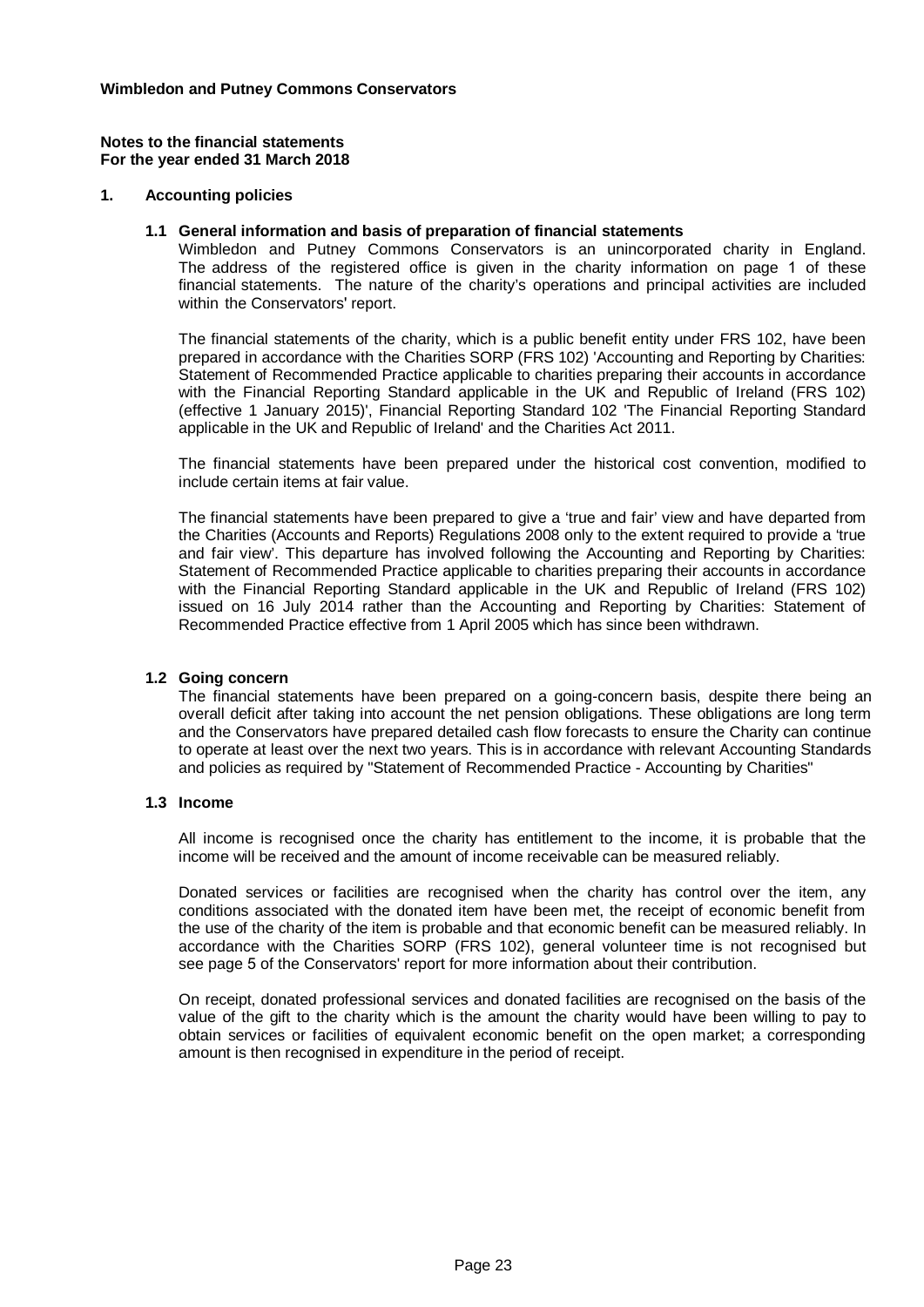#### **Notes to the financial statements For the year ended 31 March 2018**

## **1. Accounting policies (continued)**

#### **1.4 Expenditure**

Expenditure is recognised once there is a legal or constructive obligation to transfer economic benefit to a third party, it is probable that a transfer of economic benefits will be required in settlement and the amount of the obligation can be measured reliably. Expenditure is classified by activity. The costs of each activity are made up of the total of direct costs and shared costs, including support costs involved in undertaking each activity. Direct costs attributable to a single activity are allocated directly to that activity. Shared costs which contribute to more than one activity and support costs which are not attributable to a single activity are apportioned between those activities on a basis consistent with the use of resources. Central staff costs are allocated on the basis of time spent, and depreciation charges allocated on the portion of the asset's use.

Support costs are those costs incurred directly in support of expenditure on the objects of the charity.

## **1.5 Tangible fixed assets and depreciation**

Tangible fixed assets are carried at cost, net of depreciation and any provision for impairment. Depreciation is provided at rates calculated to write off the cost of fixed assets, less their estimated residual value, over their expected useful lives on the following bases:

| Commons plant and machinery |                          | 25% on reducing balance |
|-----------------------------|--------------------------|-------------------------|
| Playing fields equipment    | $\overline{\phantom{a}}$ | 25% on reducing balance |

A review for impairment of a fixed asset is carried out if events or changes in circumstances indicate that the carrying value of any fixed asset may not be recoverable. Shortfalls between the carrying value of fixed assets and their recoverable amounts are recognised as impairments. Impairment losses are recognised in the Statement of financial activities.

## **1.6 Heritage assets**

The value of the Commons land and buildings owned by the Conservators has not been included in the balance sheet. Under the 1871 Act none of the properties can be sold and therefore have no market value in the Conservators' hands. For this reason, no depreciation on land or buildings is shown. Under the 1871 Act, the charity may not use the property values as security to overdraw on its bank account. The insurance value of the buildings is £9.5 million agreed with the Conservators' Insurance Brokers SBJ Bluefin (UK) Limited on 1 April 2016, being their estimate of the cost of rebuilding all the properties on the Common.

#### **1.7 Investments**

Investments are recognised initially at fair value which is normally the transaction price excluding transaction costs. Subsequently, they are measured at fair value with changes recognised in 'net gains / (losses) on investments' in the SoFA if the shares are publicly traded or their fair value can otherwise be measured reliably. Other investments are measured at cost less impairment.

## **1.8 Interest receivable**

Interest on funds held on deposit is included when receivable and the amount can be measured reliably by the charity; this is normally upon notification of the interest paid or payable by the Bank.

#### **1.9 Taxation**

The charity is exempt from taxation on its income and gains falling within part 11 of the Corporation Tax Act 2010 or section 256 of the Taxation of Chargeable Gains Act 1992 to the extent that they are applied to its charitable activities.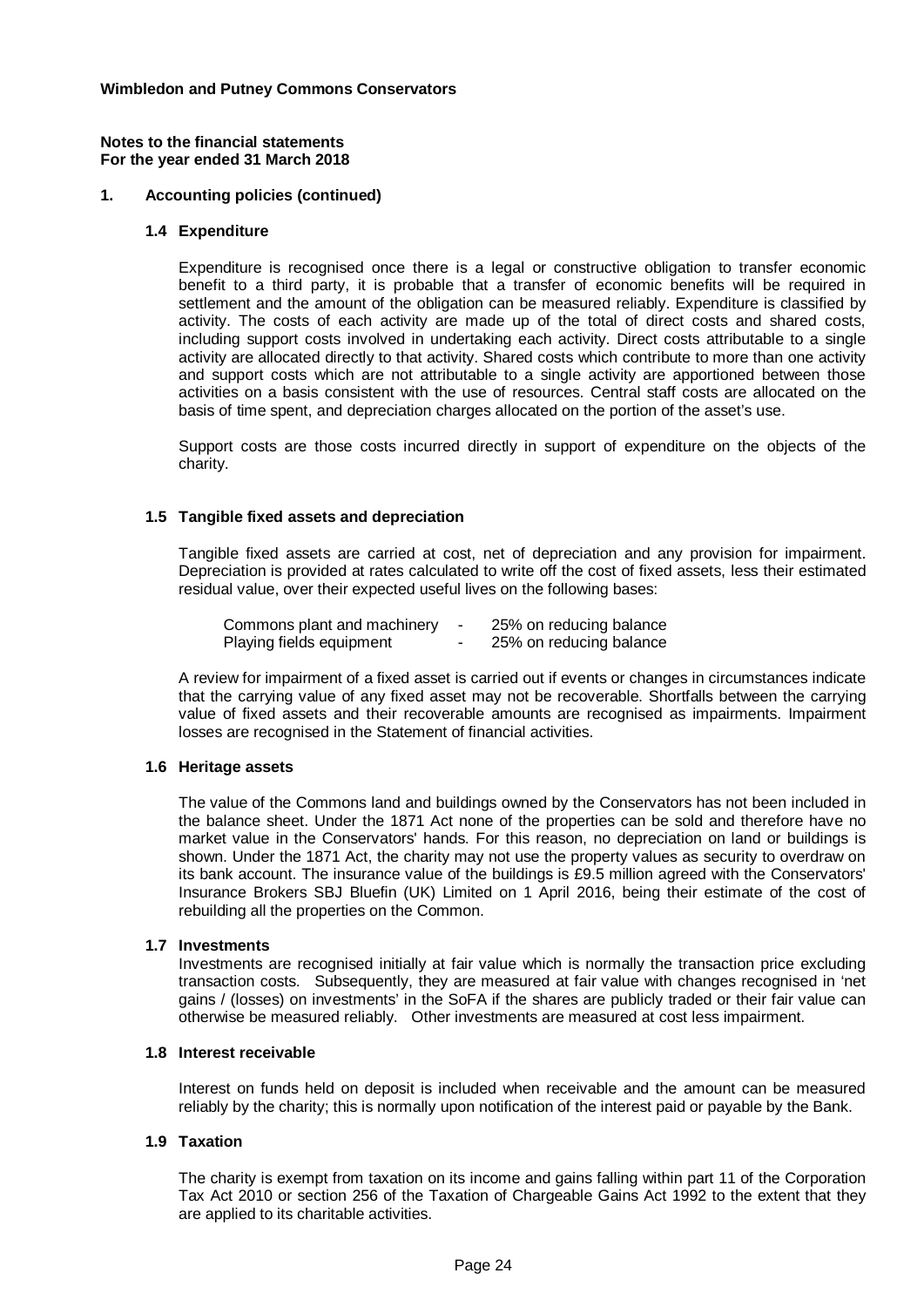#### **Notes to the financial statements For the year ended 31 March 2018**

## **1. Accounting policies (continued)**

#### **1.10 Leasing and hire purchase**

Assets obtained under hire purchase contracts and finance leases are capitalised as tangible fixed assets. Assets acquired by finance lease are depreciated over the shorter of the lease term and their useful lives. Assets acquired by hire purchase are depreciated over their useful lives. Finance leases are those where substantially all of the benefits and risks of ownership are assumed by the charity. Obligations under such agreements are included in creditors net of the finance charge allocated to future periods. The finance element of the rental payment is charged to the Statement of financial activities so as to produce a constant periodic rate of charge on the net obligation outstanding in each period.

#### **1.11 Stocks**

This represents the stock of publications, maps, postcards, and Christmas cards at the lower figure of either cost or net realisable value at the balance sheet date. No value has been attributed to the stock held of the book 'Wimbledon Common and Putney Heath - A Natural History' as the cost of publication has already been covered by donations and sales. Future sales will be included in income as and when they occur.

#### **1.12 Debtors**

Trade and other debtors are recognised at the settlement amount after any trade discount offered. Prepayments are valued at the amount prepaid net of any trade discounts due.

#### **1.13 Cash at Bank and in hand**

Cash at bank and in hand includes cash and short term highly liquid investments with a short maturity of three months or less from the date of acquisition or opening of the deposit or similar account.

#### **1.14 Liabilities and provisions**

Liabilities are recognised when there is an obligation at the Balance sheet date as a result of a past event, it is probable that a transfer of economic benefit will be required in settlement, and the amount of the settlement can be estimated reliably. Liabilities are recognised at the amount that the charity anticipates it will pay to settle the debt or the amount it has received as advanced payments for the goods or services it must provide. Provisions are measured at the best estimate of the amounts required to settle the obligation. Where the effect of the time value of money is material, the provision is based on the present value of those amounts, discounted at the pre-tax discount rate that reflects the risks specific to the liability. The unwinding of the discount is recognised within interest payable and similar charges.

#### **1.15 Financial instruments**

The charity only has financial assets and financial liabilities of a kind that qualify as basic financial instruments. Basic financial instruments are initially recognised at transaction value and subsequently measured at their settlement value with the exception of bank loans which are subsequently measured at amortised cost using the effective interest method.

#### **1.16 Pensions**

The charity operates a defined benefits pension scheme and the pension charge is based on an interim actuarial valuation dated 31 March 2018. The latest full actuarial valuation is dated 31 March 2016.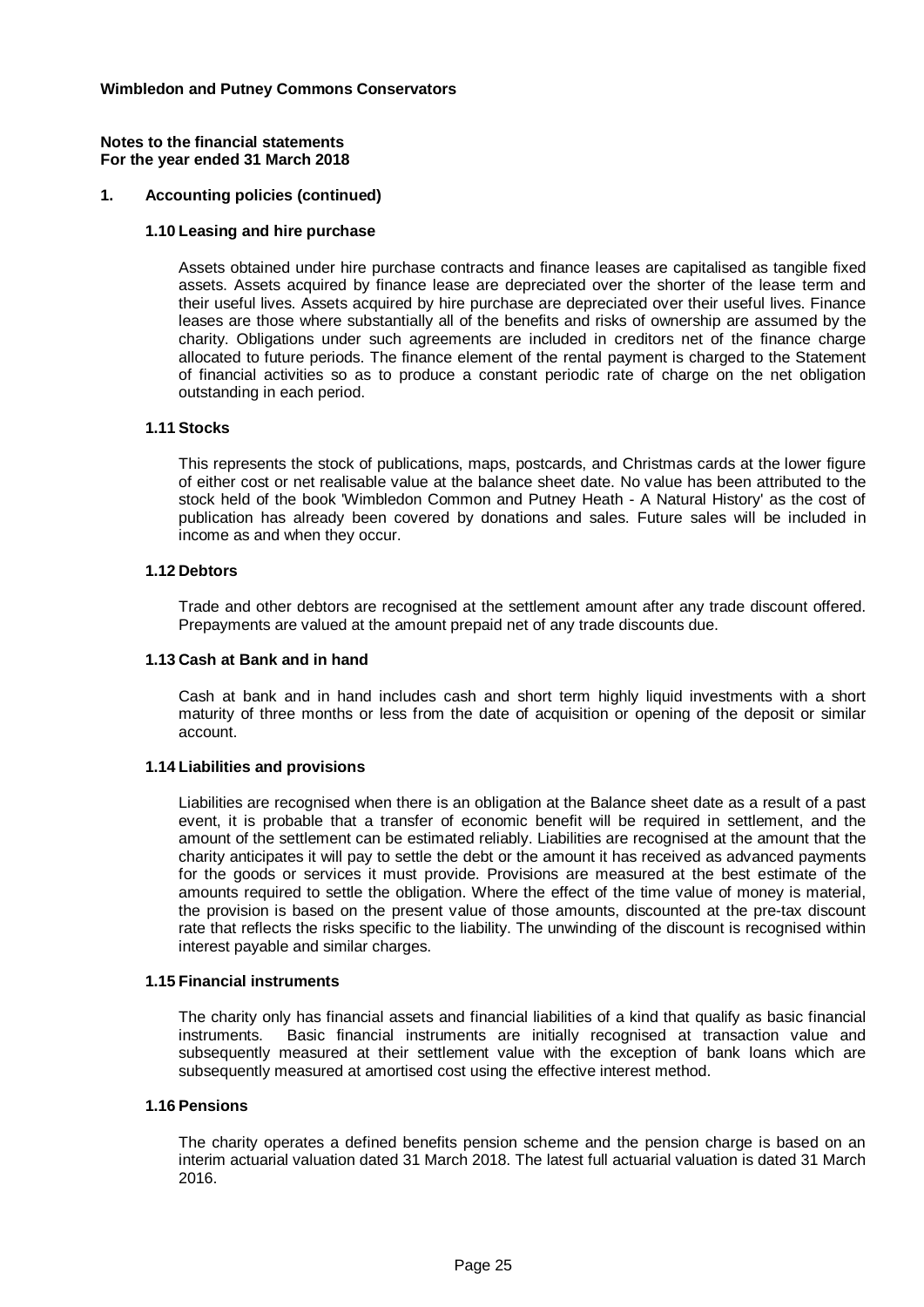#### **1. Accounting policies (continued)**

Pension scheme assets are measured at fair value and liabilities are measured on an actuarial basis using the projected unit credit method and discounted at a rate equivalent to the current rate of return on a high quality corporate bond of equivalent term and currency to the liabilities. The actuarial valuations are obtained at least triennially and are updated at each Balance sheet date. The amounts charged to operating surplus are the current service costs and the costs of scheme introductions, benefit changes, settlements and curtailments. They are included as part of staff costs as incurred. Net interest on the net defined benefit liability/asset is also recognised in the Statement of financial activities incorporating income and expenditure account and comprises the interest cost on the defined benefit obligation and interest income on the scheme assets, calculated by multiplying the fair value of the scheme assets at the beginning of the period by the rate used to discount the benefit obligations. The difference between the interest income on the scheme assets and the actual return on the scheme assets is recognised in other recognised gains and losses.

#### **1.17 Fund accounting**

General funds are unrestricted funds which are available for use at the discretion of the Conservators in furtherance of the general objectives of the charity and which have not been designated for other purposes.

Designated funds comprise unrestricted funds that have been set aside by the Conservators for particular purposes. The aim and use of each designated fund is set out in the notes to the financial statements.

Restricted funds are funds which are to be used in accordance with specific restrictions imposed by donors or which have been raised by the charity for particular purposes. The costs of raising and administering such funds are charged against the specific fund. The aim and use of each restricted fund is set out in the notes to the financial statements.

## **1.18 Critical accounting estimates and areas of judgment**

As detailed in note 21 the company operates a defined benefit pension scheme for the benefit of employees. The cost of operating the scheme is determined using actuarial valuations undertaken by the scheme actuary. Their valuation involves making assumptions about discount rates, future salary increases, mortality rates and future pension increases. Due to the complexity of the valuation, the underlying assumptions and the long term nature of the scheme, such estimates are subject to significant uncertainty.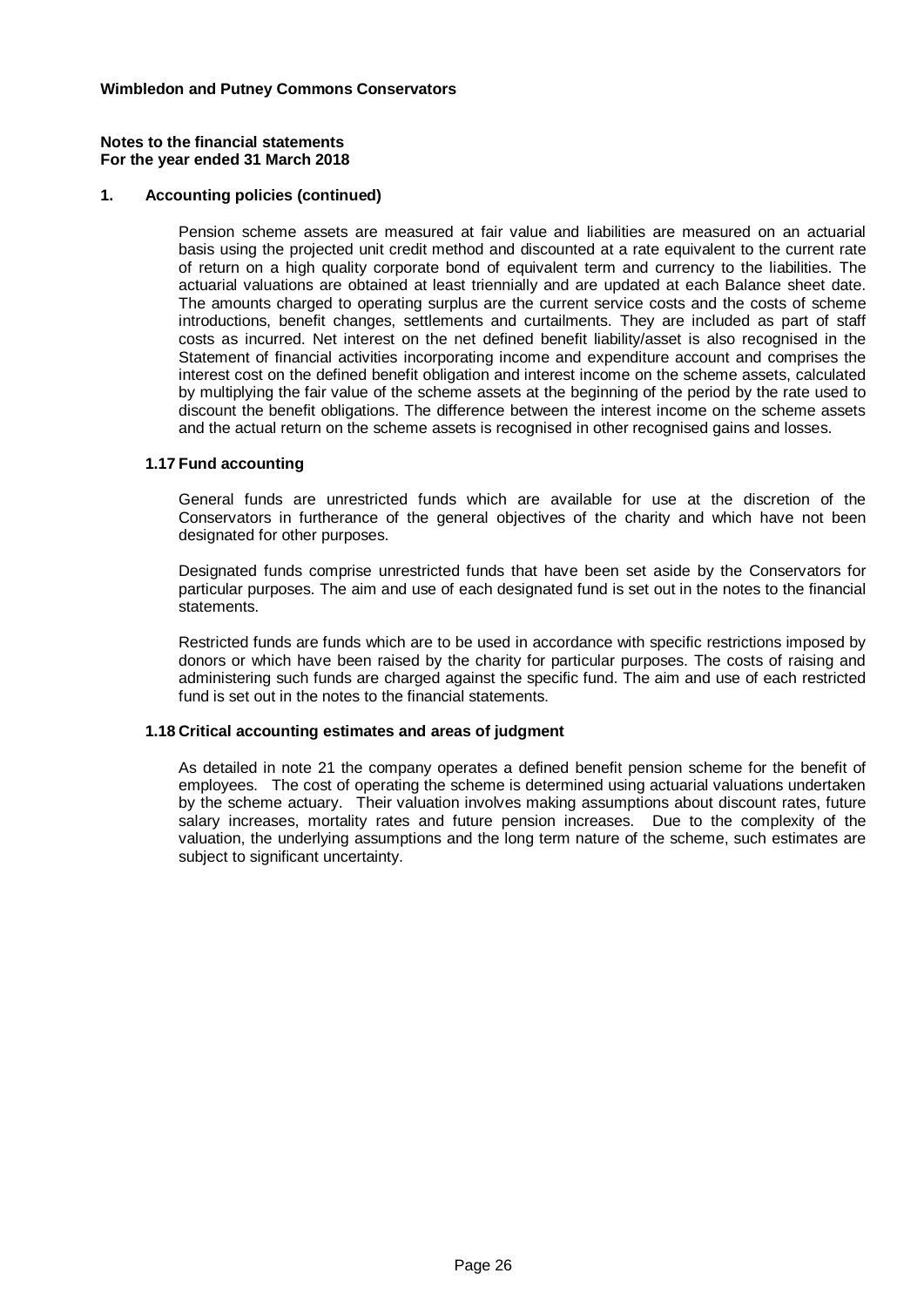## **2. Income from donations and legacies**

|                                                                                   | <b>Unrestricted</b><br>funds<br>2018<br>£ | <b>Restricted</b><br>funds<br>2018<br>£ | <b>Total</b><br>funds<br>2018<br>£   | Total<br>funds<br>2017<br>£ |
|-----------------------------------------------------------------------------------|-------------------------------------------|-----------------------------------------|--------------------------------------|-----------------------------|
| Golf club contributions<br>Footpath appeal<br>Horseride appeal<br>Other donations | 16,592<br>12,015                          | 57,112<br>31.096                        | 16,592<br>57,112<br>31,096<br>12,015 | 16,078<br>7,160             |
| Total donations and legacies                                                      | 28,607                                    | 88,208                                  | <u>116,815</u>                       | 23,238                      |
| Total 2017                                                                        | 23,238                                    |                                         | 23,238                               |                             |

## **3. Income from charitable activities**

|                                                                                                                                                                                                                                                                           | <b>Unrestricted</b><br>funds<br>2018<br>£                                      | <b>Restricted</b><br>funds<br>2018<br>£ | <b>Total</b><br>funds<br>2018<br>£                                                       | Total<br>funds<br>2017<br>£                                                              |
|---------------------------------------------------------------------------------------------------------------------------------------------------------------------------------------------------------------------------------------------------------------------------|--------------------------------------------------------------------------------|-----------------------------------------|------------------------------------------------------------------------------------------|------------------------------------------------------------------------------------------|
| Levy received from councils<br>Higher level stewardship scheme<br>Woodland management grant scheme<br>Windmill restoration income<br>Sports facilities<br>Property rent and wayleaves<br>Rent from filming and fairs<br>Logs and timber sales<br><b>Publication sales</b> | 1,136,954<br>5,988<br>6,789<br>269,829<br>103,111<br>50,325<br>23,014<br>2,297 | 11,730                                  | 1,136,954<br>5,988<br>6,789<br>11,730<br>269,829<br>103,111<br>50,325<br>23,014<br>2,297 | 1,055,635<br>5,988<br>6,789<br>55,525<br>216,763<br>102,705<br>55,263<br>24,539<br>2,611 |
| Total 2017                                                                                                                                                                                                                                                                | 1,598,307<br>1,470,293                                                         | 11,730<br>55,525                        | 1,610,037<br>,525,818                                                                    | .525,818                                                                                 |

## **4. Investment income**

|                   | Unrestricted<br>funds<br>2018 | <b>Restricted</b><br>funds<br>2018 | Total<br>funds<br>2018 | Total<br>funds<br>2017<br>£ |
|-------------------|-------------------------------|------------------------------------|------------------------|-----------------------------|
| Investment income | 35,688                        | $\blacksquare$                     | 35,688                 | 39,329                      |
| Total 2017        | 39,329                        |                                    | 39.329                 |                             |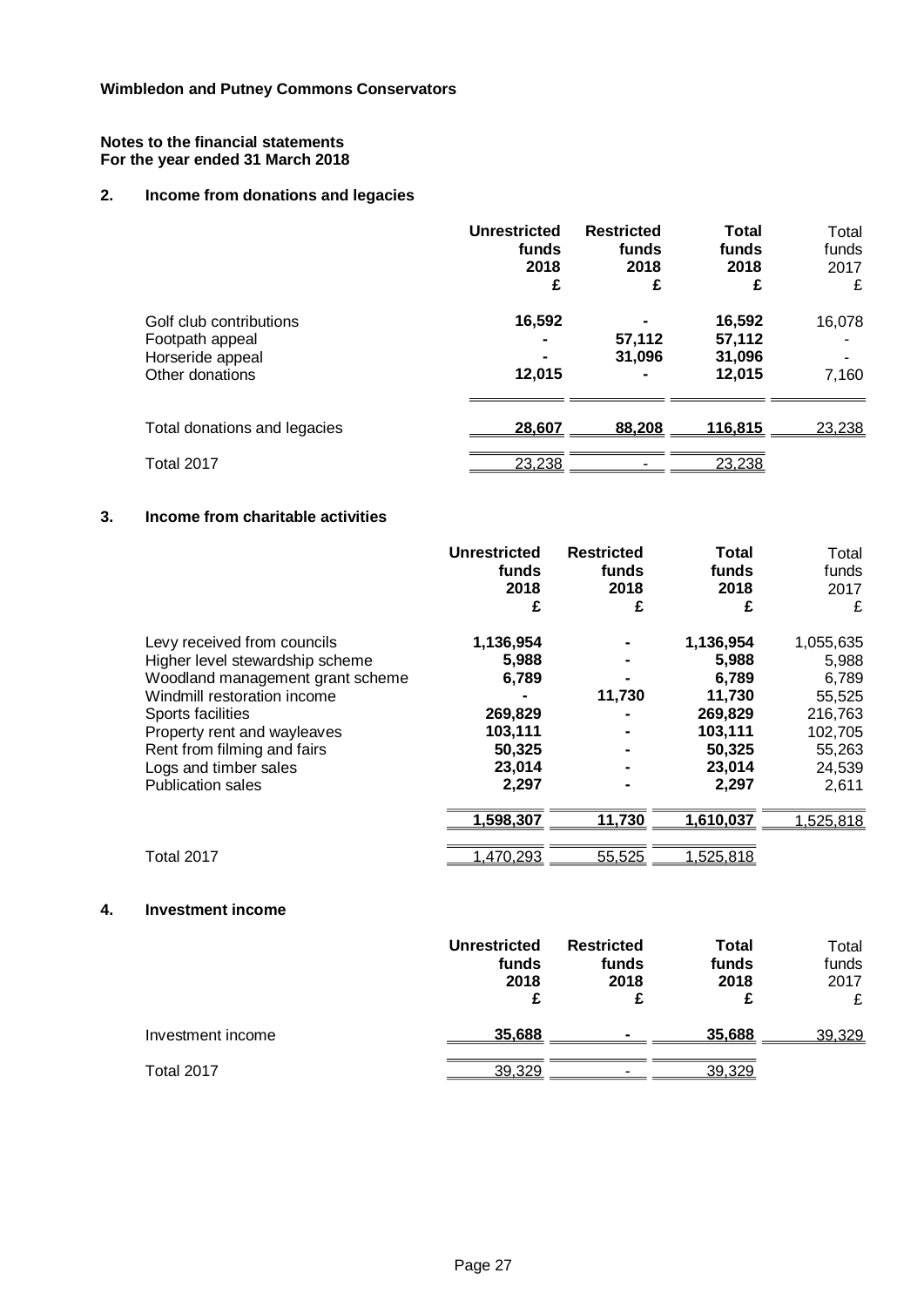Interim manager cost

## **5. Direct costs**

|    |                                     | <b>Charitable</b><br>activities<br>£ | <b>Total</b><br>2018<br>£ | Total<br>2017<br>£ |
|----|-------------------------------------|--------------------------------------|---------------------------|--------------------|
|    | Windmill                            | 22,078                               | 22,078                    | 109,777            |
|    | Keepers & commons security          | 530,118                              | 530,118                   | 529,841            |
|    | Commons maintenance                 | 403,423                              | 403,423                   | 415,240            |
|    | Playing fields maintenance          | 195,166                              | 195,166                   | 187,912            |
|    | Property maintenance & improvements | 151,209                              | 151,209                   | 180,466            |
|    |                                     | 1,301,994                            | 1,301,994                 | ,423,236           |
|    |                                     |                                      |                           |                    |
|    | Total 2017                          | 1,423,236                            | 1,423,236                 |                    |
| 6. | <b>Support costs</b>                |                                      |                           |                    |
|    |                                     | <b>Charitable</b>                    | <b>Total</b>              | Total              |
|    |                                     | activities                           | 2018                      | 2017               |
|    |                                     | £                                    | £                         | £                  |
|    | Administration staff salaries       | 84,596                               | 84,596                    | 104,935            |
|    | Audit and accountancy               | 13,000                               | 13,000                    | 11,040             |
|    | Office expenses                     | 16,790                               | 16,790                    | 23,719             |
|    | Insurance                           | 11,274                               | 11,274                    | 4,090              |
|    | Utilities and services              | 16,555                               | 16,555                    | 18,281             |
|    | Advertising and printing            | 21,640                               | 21,640                    | 18,712             |
|    | Computer and IT support             | 12,084                               | 12,084                    | 9,186              |
|    | Events                              | 5,806                                | 5,806                     | 6,210              |
|    | Council tax                         | 22,376                               | 22,376                    | 22,195             |
|    | Defined benefit pension cost        | 203,998                              | 203,998                   | 106,000            |
|    | Profit/loss on sale of fixed assets | 86                                   | 86                        | (9,821)            |
|    | Interest cost on pension liability  | 74,000                               | 74,000                    | 89,000             |
|    | Legal fees                          | 44,254                               | 44,254                    | 231,091            |

Professional fees **14,084 16,745**<br>
Election expenses **16,745**<br> **16,745**<br> **16,745** Election expenses **52,383 52,383** -

Total 2017 651,383

**617,426 617,426** 651,383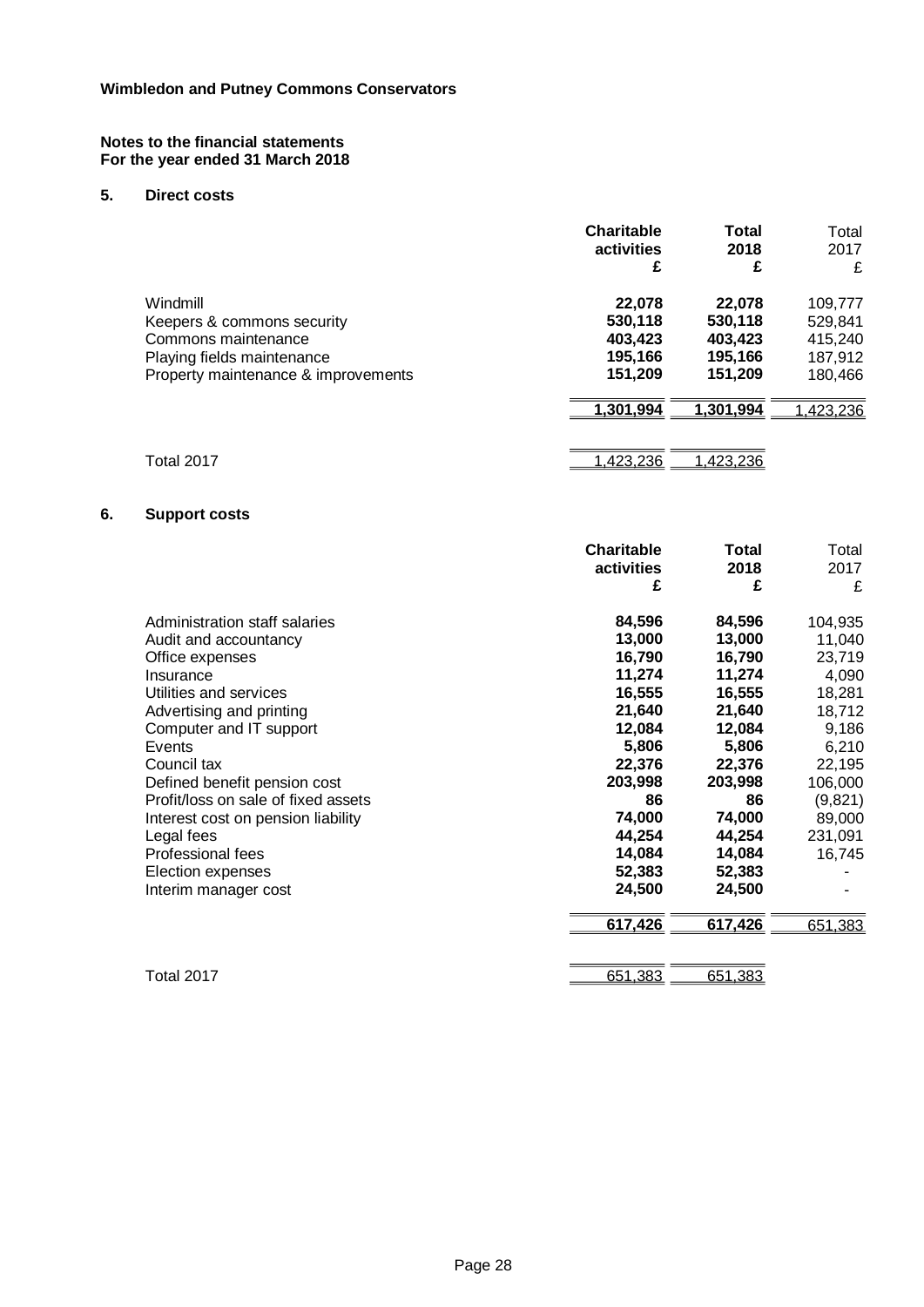#### **Notes to the financial statements For the year ended 31 March 2018**

## **7. Net income/(expenditure)**

This is stated after charging:

|                                                                  | 2018   | 2017          |
|------------------------------------------------------------------|--------|---------------|
| Depreciation of tangible fixed assets:<br>- owned by the charity | 41.369 | <u>40,301</u> |

#### **8. Auditors' remuneration**

The Auditor's remuneration amounts to an Audit fee of £9,500 (2017 - £8,985), and amounts relating to non audit services of £3,500(2017 - £2,035).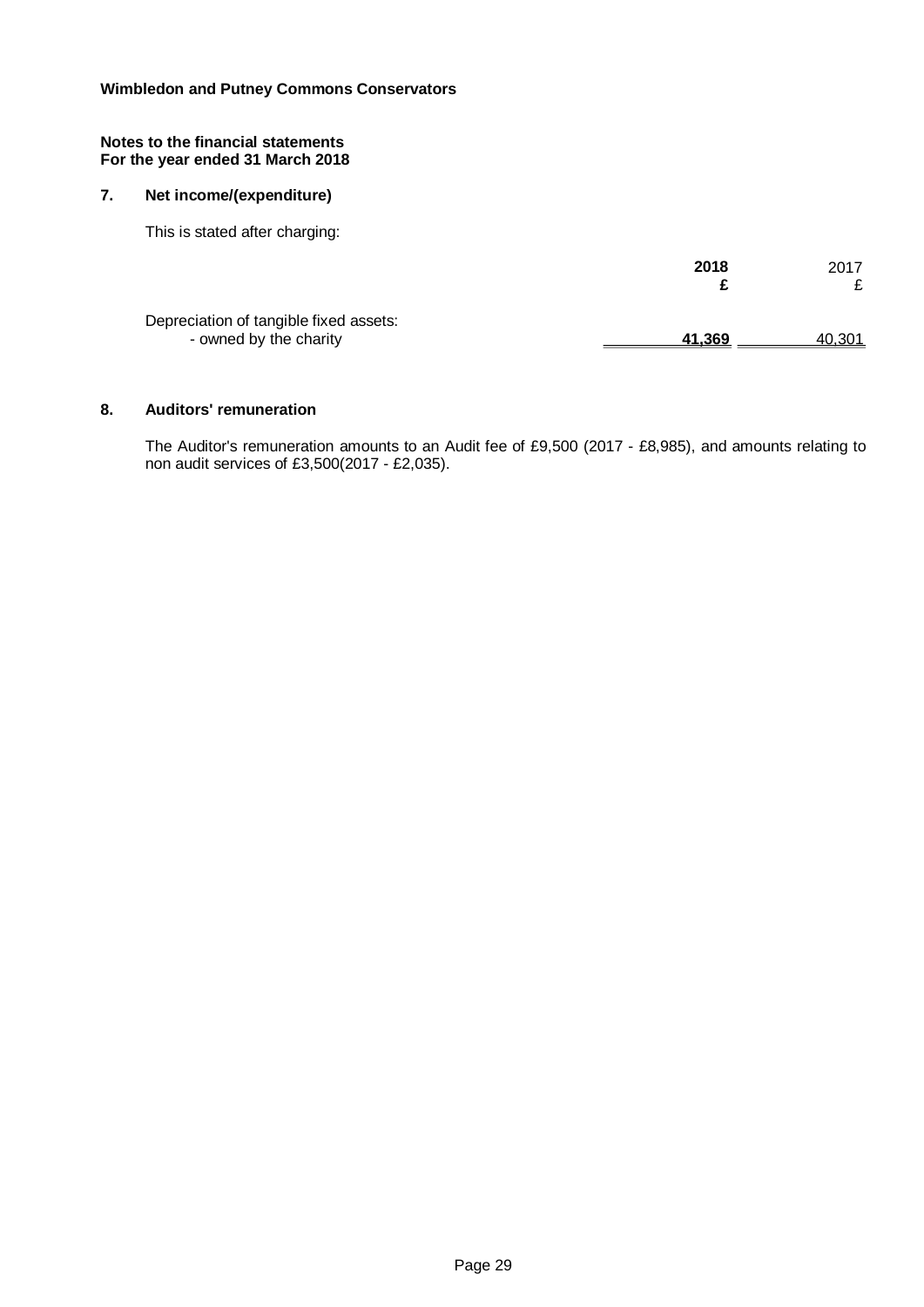#### **Notes to the financial statements For the year ended 31 March 2018**

## **9. Staff costs**

The average number of persons employed by the charity during the year was as follows:

|                                          | 2018<br>No. | 2017<br>No. |
|------------------------------------------|-------------|-------------|
| <b>Chief Executive</b>                   |             |             |
| <b>Chief Operations Manager</b>          |             |             |
| Deputy Clerk and Ranger                  |             |             |
| Administration                           |             |             |
| <b>Wildlife and Conservation Officer</b> |             |             |
| Security                                 |             |             |
| Maintenance                              |             |             |
| <b>Playing Fields</b>                    |             |             |
| Property                                 |             |             |
|                                          | <u>23</u>   | 22          |
| The number of higher paid employees was: |             |             |
|                                          | 2018<br>No. | 2017<br>No. |
| In the band £80,001 - £90,000            |             |             |

The Board considers that the Conservators and Senior Leadership Team comprise the key management personnel of the charity in charge of directing, controlling, running and operating the Charity on a day to day basis. The Senior leadership team consists of the Chief Executive Officer, Chief Operations Manager, Deputy Clerk & Ranger, Conservation & Engagement Officer and PA to Chief Executive and Communications Officer

Total key management personnel remuneration for the year was £324,066 (2017: £318,903).

#### **Staff salaries**

|                                                                    | 2018<br>£                    | 2017<br>£                    |
|--------------------------------------------------------------------|------------------------------|------------------------------|
| Wages and salaries<br>Social security costs<br>Other pension costs | 825,001<br>87,213<br>300,398 | 814,799<br>80,626<br>216,000 |
| Total                                                              | 1,212,612                    | <u>1,111,425</u>             |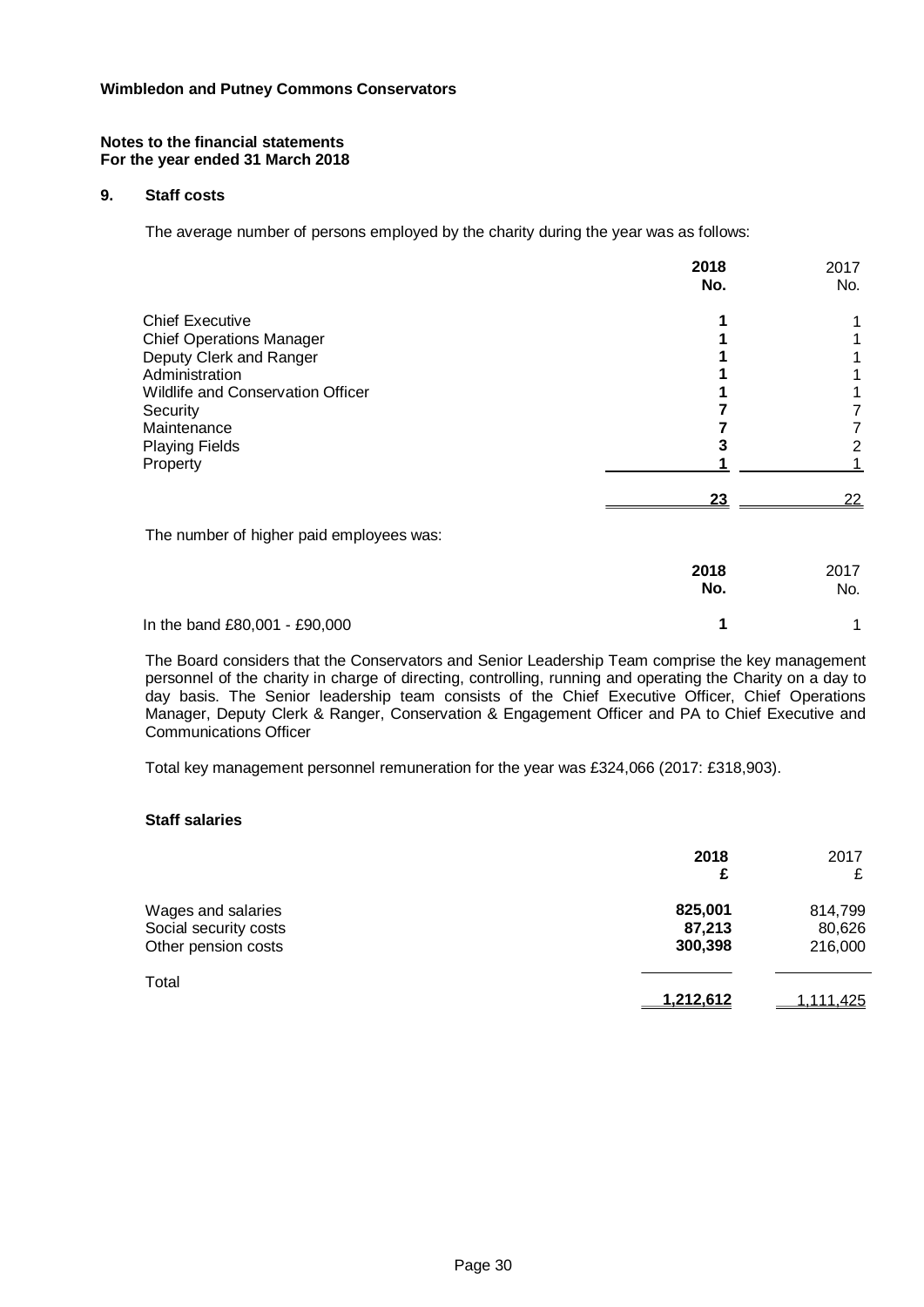## **10. Tangible fixed assets**

**11.** 

|                                                                                                                       | <b>Commons</b><br>plant and<br>machinery<br>£ | <b>Playing</b><br>fields<br>equipment<br>£ | <b>Total</b><br>£              |
|-----------------------------------------------------------------------------------------------------------------------|-----------------------------------------------|--------------------------------------------|--------------------------------|
| Cost                                                                                                                  |                                               |                                            |                                |
| At 1 April 2017<br>Additions<br>Disposals                                                                             | 271,149<br>1,248<br>(2,000)                   | 81,177<br>27,750<br>(12, 250)              | 352,326<br>28,998<br>(14, 250) |
| At 31 March 2018                                                                                                      | 270,397                                       | 96,677                                     | 367,074                        |
| <b>Depreciation</b>                                                                                                   |                                               |                                            |                                |
| At 1 April 2017<br>Charge for the year<br>On disposals                                                                | 162,120<br>27,361<br>(1,755)                  | 52,896<br>14,008<br>(8, 159)               | 215,016<br>41,369<br>(9,914)   |
| At 31 March 2018                                                                                                      | 187,726                                       | 58,745                                     | 246,471                        |
| Net book value                                                                                                        |                                               |                                            |                                |
| At 31 March 2018                                                                                                      | 82,671                                        | 37,932                                     | 120,603                        |
| At 31 March 2017                                                                                                      | 109,029                                       | 28,281                                     | 137,310                        |
| The net book value of assets held under finance leases or hire purchase contracts, included above, are<br>as follows: |                                               |                                            |                                |
|                                                                                                                       |                                               | 2018<br>£                                  | 2017<br>£                      |
| Commons plant and machinery                                                                                           |                                               | 24,489                                     | 32,652                         |
| <b>Fixed asset investments</b>                                                                                        |                                               |                                            | Listed<br>securities<br>£      |
| <b>Market value</b>                                                                                                   |                                               |                                            |                                |
| At 1 April 2017<br><b>Revaluations</b>                                                                                |                                               |                                            | 1,563,289<br>(36,918)          |
| At 31 March 2018                                                                                                      |                                               |                                            | 1,526,371                      |
| <b>Historical cost</b>                                                                                                |                                               |                                            | 1,500,000                      |
| Investments at market value comprise:                                                                                 |                                               | 2018<br>£                                  | 2017<br>£                      |
| <b>Listed investments</b>                                                                                             |                                               | 1,526,371                                  | 1,563,290                      |
|                                                                                                                       |                                               |                                            |                                |

All the fixed asset investments are held in the UK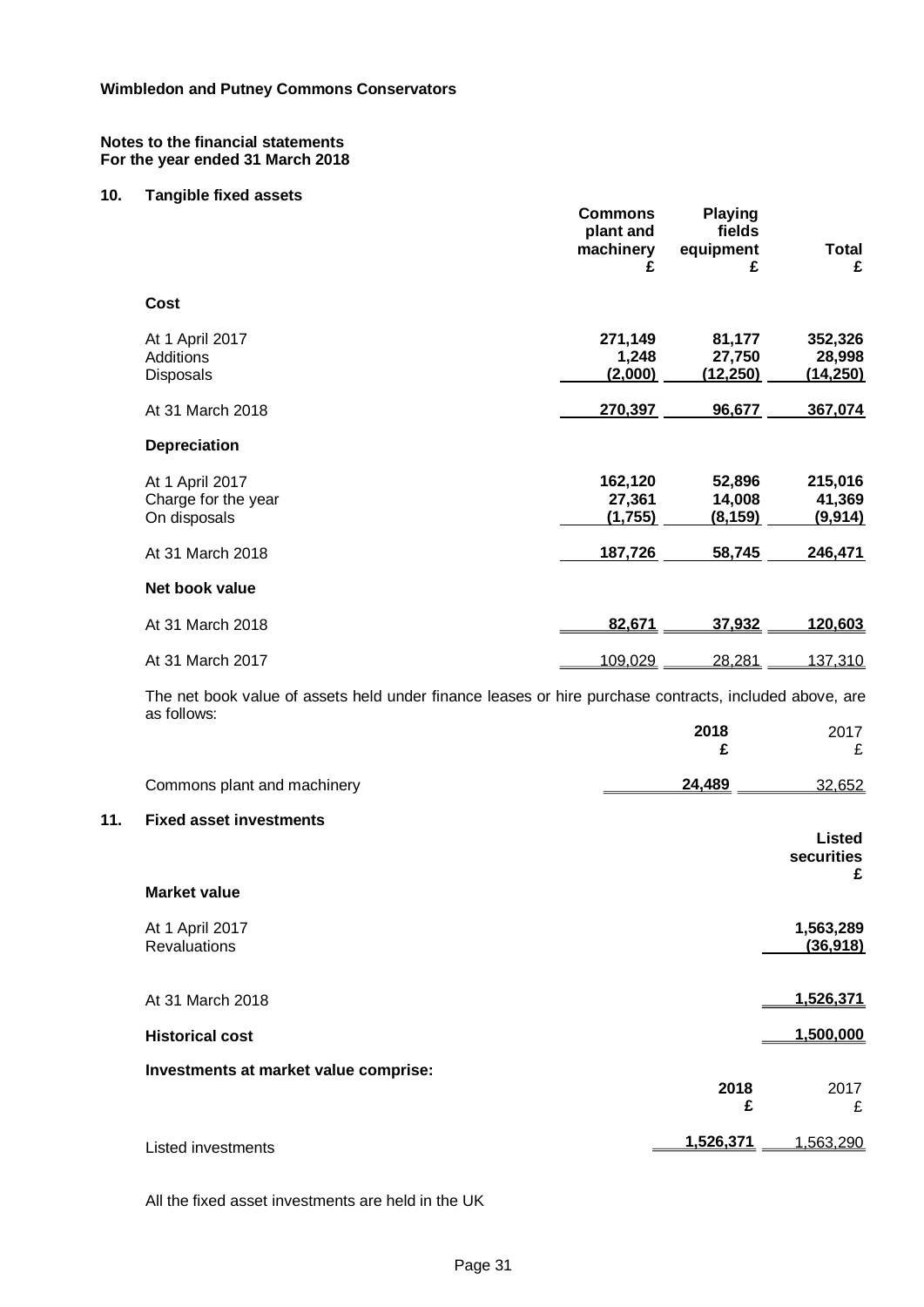## **12. Stocks**

|     |                                                                                                                                               | 2018<br>£                            | 2017<br>£                          |
|-----|-----------------------------------------------------------------------------------------------------------------------------------------------|--------------------------------------|------------------------------------|
|     | Finished goods and goods for resale                                                                                                           | 825                                  | 1,122                              |
| 13. | <b>Debtors</b>                                                                                                                                |                                      |                                    |
|     |                                                                                                                                               | 2018<br>£                            | 2017<br>£                          |
|     | Trade debtors<br>Other debtors                                                                                                                | 77,737<br>53,765                     | 39,670<br>33,948                   |
|     |                                                                                                                                               | 131,502                              | 73,618                             |
| 14. | Creditors: Amounts falling due within one year                                                                                                |                                      |                                    |
|     |                                                                                                                                               | 2018<br>£                            | 2017<br>£                          |
|     | Net obligations under finance leases and hire purchase contracts<br><b>Trade creditors</b><br>Other creditors<br>Accruals and deferred income | 5,470<br>134,033<br>51,625<br>15,000 | 7,147<br>44,353<br>33,911<br>9,800 |
|     |                                                                                                                                               | 206,128                              | 95,211                             |
| 15. | Creditors: Amounts falling due after more than one year                                                                                       |                                      |                                    |
|     |                                                                                                                                               | 2018<br>£                            | 2017<br>£                          |
|     | Net obligations under finance leases and hire purchase contracts                                                                              | 12,616                               | 21,385                             |
|     | Obligations under finance leases and hire purchase contracts, included above, are payable as follows:                                         |                                      |                                    |
|     |                                                                                                                                               | 2018<br>£                            | 2017<br>£                          |
|     | Between one and five years                                                                                                                    | 12,616                               | 21,385                             |
| 16. | <b>Financial instruments</b>                                                                                                                  |                                      |                                    |
|     |                                                                                                                                               | 2018<br>£                            | 2017<br>£                          |
|     | Financial assets measured at fair value through income and<br>expenditure                                                                     | 1,526,371                            | 1,563,290                          |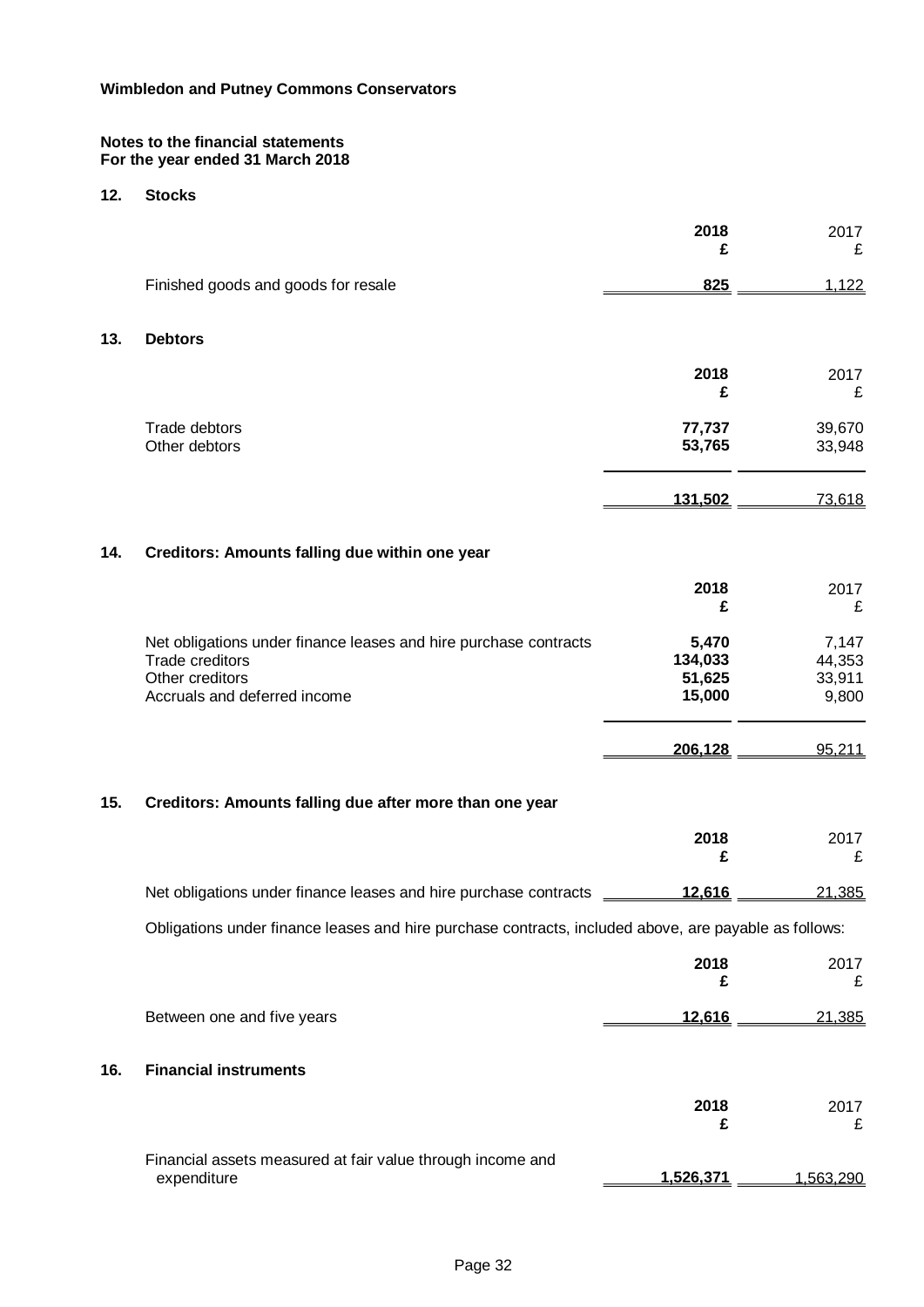#### **Notes to the financial statements For the year ended 31 March 2018**

The fair value of these assets is readily obtainable as there is a ready market for their sale at publicly listed prices.

The gain/(loss) on these assets during the period was -£36,918 (2017: £141,156).

The interest income generated by these assets during the period was £35,688 (2017: £39,329).

## **17. Prior year adjustment**

Investments held by the charity have been re-classified from current asset investments, as shown in the prior year financial statements, to fixed asset investments. This is to accurately reflect the Conservators' intentions to hold the investments for more than 12 months.

#### **18. Statement of funds**

#### **Statement of funds - current year**

|                                                                         | <b>Balance at</b><br>1 April 2017<br>£ | £                          | Income Expenditure<br>£    | <b>Transfers</b><br>in/out<br>£ | Gains/<br>(Losses)<br>£ | <b>Balance</b> at<br>31 March<br>2018<br>£ |
|-------------------------------------------------------------------------|----------------------------------------|----------------------------|----------------------------|---------------------------------|-------------------------|--------------------------------------------|
| <b>Designated funds</b>                                                 |                                        |                            |                            |                                 |                         |                                            |
| Mill House<br><b>Election Sinking Fund</b>                              | 1,197,196<br>48,000                    | 27,331                     | (52, 383)                  | 4,383                           | (28, 272)               | 1,196,255                                  |
|                                                                         | 1,245,196                              | 27,331                     | (52, 383)                  | 4,383                           | (28, 272)               | 1,196,255                                  |
| <b>General funds</b>                                                    |                                        |                            |                            |                                 |                         |                                            |
| <b>General Conservancy</b><br>fund<br><b>Defined Benefit Pension</b>    | 524,880<br>(2,811,000)                 | 1,635,271                  | (1, 564, 903)<br>(257,000) | (4, 383)                        | (8,646)<br>134,000      | 582,219<br>(2,934,000)                     |
|                                                                         | (2, 286, 120)                          | 1,635,271                  | (1,821,903)                | (4, 383)                        | 125,354                 | (2,351,781)                                |
| <b>Total Unrestricted funds</b>                                         | (1,040,924)                            | 1,662,602                  | (1,874,286)                |                                 | 97,082                  | (1, 155, 526)                              |
| <b>Restricted funds</b>                                                 |                                        |                            |                            |                                 |                         |                                            |
| <b>Windmill Restoration Fund</b><br>Footpath Appeal<br>Horseride Appeal | 25,236                                 | 11,730<br>57,112<br>31,096 | (15,992)<br>(29, 142)      |                                 |                         | 20,974<br>57,112<br>1,954                  |
|                                                                         | 25,236                                 | 99,938                     | (45, 134)                  |                                 |                         | 80,040                                     |
| Total of funds                                                          | (1.015.688)                            | 1,762,540                  | (1,919,420)                |                                 | 97,082                  | (1,075,486)                                |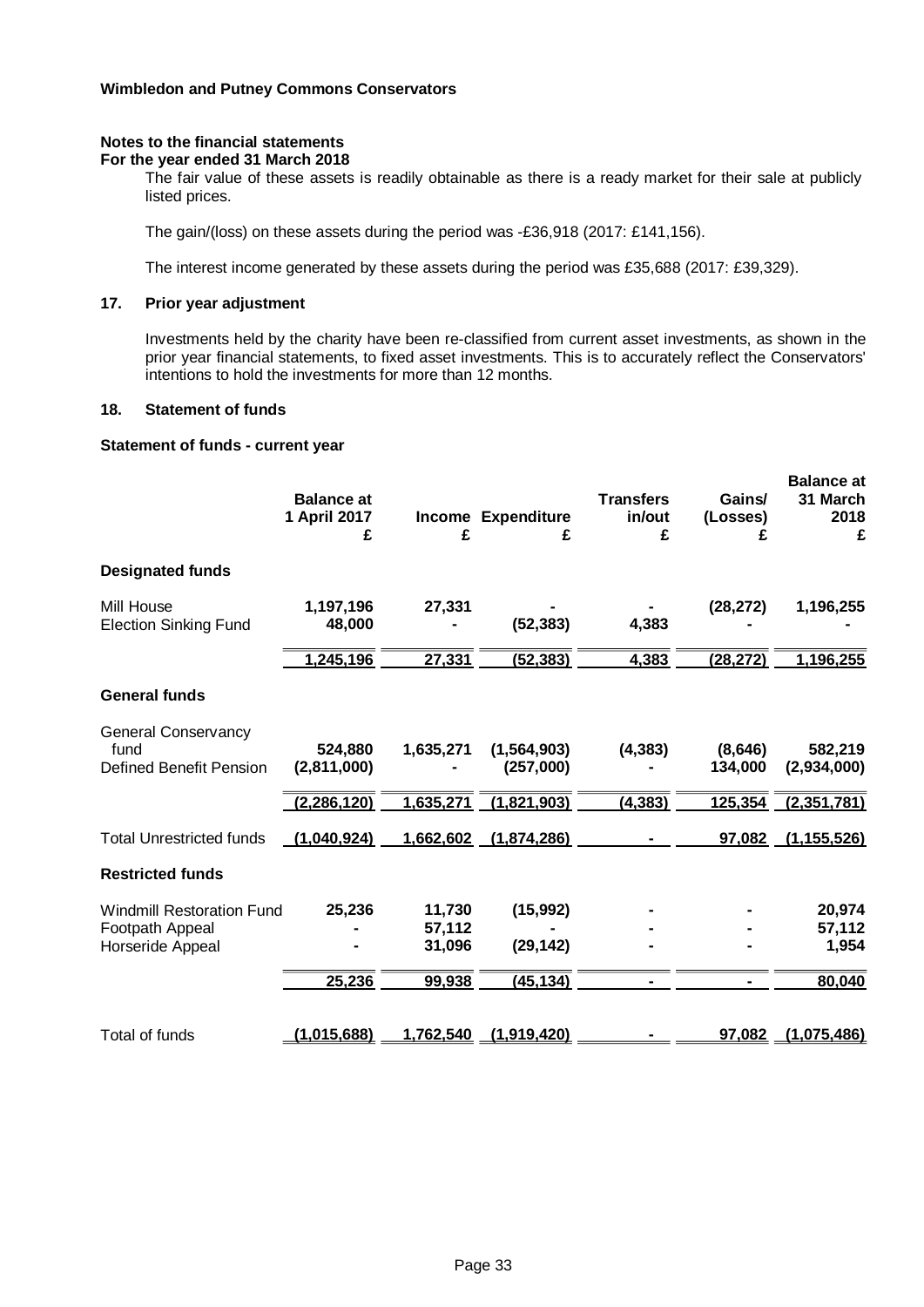## **18. Statement of funds (continued)**

#### **Statement of funds - prior year**

|                                                                      | Balance at 1<br>April 2016<br>£ | Income<br>£ | Expenditure<br>£        | <b>Transfers</b><br>in/out<br>£ | Gains/<br>(Losses)<br>£ | Balance at<br>31 March<br>2017<br>£ |
|----------------------------------------------------------------------|---------------------------------|-------------|-------------------------|---------------------------------|-------------------------|-------------------------------------|
| <b>Designated funds</b>                                              |                                 |             |                         |                                 |                         |                                     |
| Mill House<br><b>Election Sinking Fund</b>                           | 1,132,431<br>32,000             |             | (76, 391)               | 16,000                          | 141,156                 | 1,197,196<br>48,000                 |
|                                                                      | 1,164,431                       |             | (76, 391)               | 16,000                          | 141,156                 | 1,245,196                           |
| <b>General funds</b>                                                 |                                 |             |                         |                                 |                         |                                     |
| <b>General Conservancy</b><br>Fund<br><b>Defined Benefit Pension</b> | 810,709<br>(2,739,000)          | 1,542,681   | (1,812,510)<br>(91,000) | (16,000)                        | 19,000                  | 524,880<br>(2,811,000)              |
|                                                                      | 1,928,291)                      | 1,542,681   | (1,903,510)             | (16,000)                        | 19,000                  | (2, 286, 120)                       |
| <b>Total Unrestricted funds</b>                                      | (763, 860)                      | 1,542,681   | (1,979,901)             |                                 | 160,156                 | (1,040,924)                         |
| <b>Restricted funds</b>                                              |                                 |             |                         |                                 |                         |                                     |
| <b>Windmill Restoration Fund</b>                                     | 74,250                          | 55,525      | (104, 539)              |                                 |                         | 25,236                              |
|                                                                      | 74,250                          | 55,525      | (104, 539)              |                                 |                         | 25,236                              |
| <b>Total of funds</b>                                                | (689,610)                       | 1,598,206   | (2,084,440)             |                                 | 160,156                 | (1,015,688)                         |

The Election Sinking Fund is maintained to provide for the fees and costs of conducting the triennial election of five Conservators.

The Mill House Investment Fund represents the funds remaining out of the proceeds of the enforced sale of Mill House. This amount has been ring fenced by the Conservators to be expended only on land, buildings and investments.

The Windmill Restoration fund represents the fund remaining from a Heritage Lottery Grant received for use restoring the Windmill, on Windmill Road.

The Defined Benefit Pension Fund represents the defined benefit pension scheme liability.

The Footpath appeal fund includes the donated income and related expenditure on the footpath restoration campaign run during the year ended 31 March 2018.

The Horseride appeal fund includes donated income and related expenditure on the horse ride route restoration campaign started during the year ended 31 March 2018.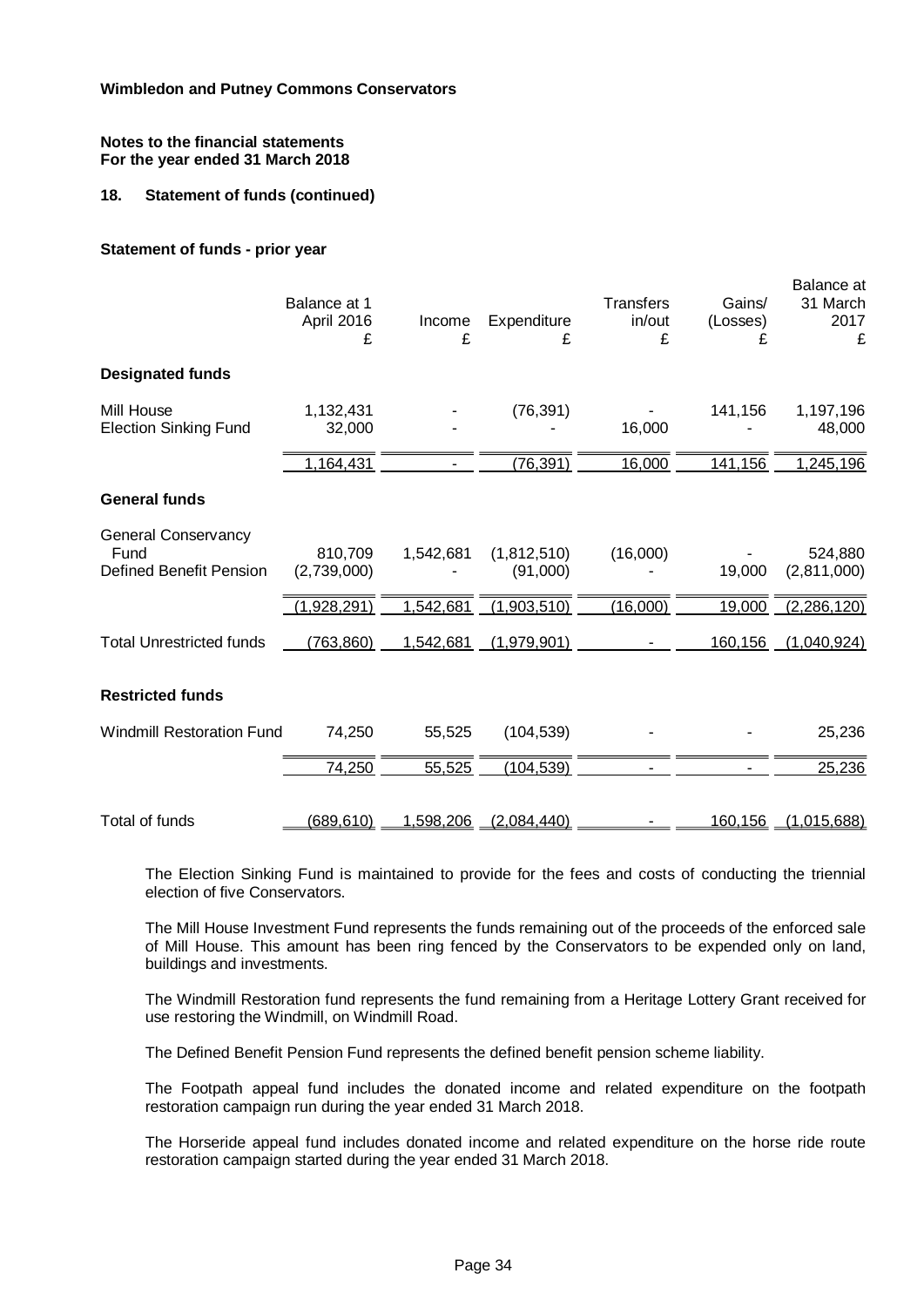## **19. Analysis of net assets between funds**

### **Analysis of net assets between funds - current year**

|                                        | <b>Unrestricted</b> | <b>Restricted</b> | <b>Total</b> |
|----------------------------------------|---------------------|-------------------|--------------|
|                                        | funds               | funds             | funds        |
|                                        | 2018                | 2018              | 2018         |
|                                        | £                   | £                 | £            |
| Tangible fixed assets                  | 120,603             |                   | 120,603      |
| Fixed asset investments                | 1,526,371           |                   | 1,526,371    |
| Current assets                         | 350,244             | 80,040            | 430,284      |
| Creditors due within one year          | (206,128)           |                   | (206,128)    |
| Creditors due in more than one year    | (12, 616)           |                   | (12, 616)    |
| Provisions for liabilities and charges | (2,934,000)         |                   | (2,934,000)  |
|                                        | (1, 155, 526)       | 80,040            | (1,075,486)  |

## **Analysis of net assets between funds - prior year**

|                                        | Unrestricted | Restricted     | Total              |
|----------------------------------------|--------------|----------------|--------------------|
|                                        | funds        | funds          | funds              |
|                                        | 2017         | 2017           | 2017               |
|                                        | £            | £              | £                  |
| Tangible fixed assets                  | 137,310      | 25,236         | 137,310            |
| Current assets                         | 1,749,363    |                | 1,774,599          |
| Creditors due within one year          | (95, 212)    |                | (95, 212)          |
| Creditors due in more than one year    | (21, 385)    |                | (21,385)           |
| Provisions for liabilities and charges | (2,811,000)  |                | (2,811,000)        |
|                                        | ,040,924)    | <u>25,236 </u> | <u>(1,015,688)</u> |

# **20. Reconciliation of net movement in funds to net cash flow from operating activities**

|                                                                         | 2018<br>£  | 2017<br>£  |
|-------------------------------------------------------------------------|------------|------------|
| Net expenditure for the year (as per Statement of Financial Activities) | (193, 798) | (345,078)  |
| <b>Adjustment for:</b>                                                  |            |            |
| Depreciation charges                                                    | 41,369     | 40,301     |
| Gains/(losses) on investments                                           | 36,918     | (141,156)  |
| Dividends and interest from investments                                 | (35, 688)  | (39, 329)  |
| Loss/(profit) on the sale of fixed assets                               | 86         | (9,821)    |
| Decrease in stocks                                                      | 297        | 270        |
| (Increase)/decrease in debtors                                          | (57,883)   | 17,603     |
| Increase/(decrease) in creditors                                        | 110,916    | (141, 561) |
| Expenditure in dispute                                                  |            | (30,000)   |
| Pension fund adjustments                                                | 257,000    | 91,000     |
| Net cash provided by/(used in) operating activities                     | 159,217    | (557,771)  |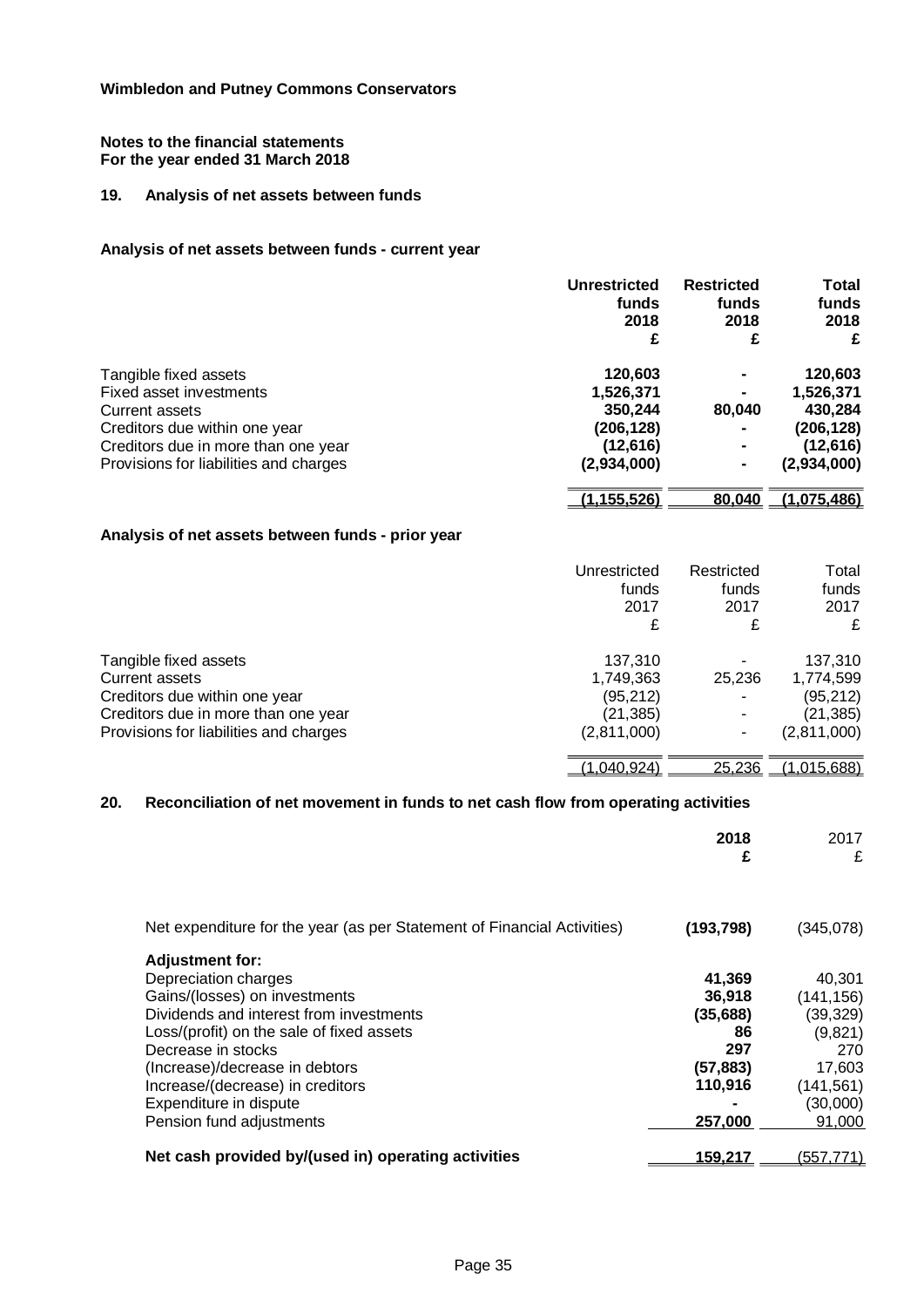#### **21. Analysis of cash and cash equivalents**

|                          | 2018<br>£ | 2017<br>£ |
|--------------------------|-----------|-----------|
| Cash in hand and at bank | 297,957   | 136,569   |
| Total                    | 297,957   | 136.569   |

#### **22. Contingent liabilities**

On 18 August 2016 the Charity Commission opened a statutory enquiry relating to the granting of an easement in August 2014. The enquiry was to consider the potential financial loss to the charity as a result of the grant of easement being made at undervalue.

On 31 May 2017 the Commission appointed an interim manager to consider the trustees decision not to take further action in respect of the loss suffered by the charity in this respect.

The Conservators have taken legal advice and concluded the possibility of a positive outcome in pursuing the loss was small. The risk that further costs would be incurred and would also not be recovered was significant and therefore no action was to be taken in recovery.

The interim manager's draft report is not yet finalised. Once it has been submitted to the Charity Commission they will issue a final report and detail any required actions by the charity.

In the event that the Conservators are required by the Charity Commission to pursue the loss arising it is likely that the charity will have to incur substantial legal expenses. As part of the reserves policy the Conservators have set aside an amount of between £75k and £125k being a best estimate of the obligation that may arise.

#### **23. Pension commitments**

Retirement benefits to employees of WPCC are provided by the Local Government Pension Scheme (LGPS) which is a defined benefit scheme.

The LGPS is a funded scheme, administered by the London Borough of Merton. Contributions are set every three years as a result of an actuarial valuation of the fund. There are no minimum funding requirements but the contributions are generally set to target a funding level of 100%, using actuarial assumptions.

In general, participating defined benefit schemes mean that the employer is exposed to a number of risks:

- Investment risk

- Interest rate risk
- Inflation risk
- Longevity risk (where members live longer than assumed)

In addition many unrelated employers participate in the London Borough of Merton scheme, and there is a potential orphan liability risk where employers who leave the Fund with insufficient resources to cover their pension obligations, will leave a deficit in the scheme that may fall on the remaining employers. There is however no way of ascertaining the potential loss, should such an event take place.

The date of the most interim actuarial valuation was 31 March 2018. The latest full actuarial valuation is dated 31 March 2016.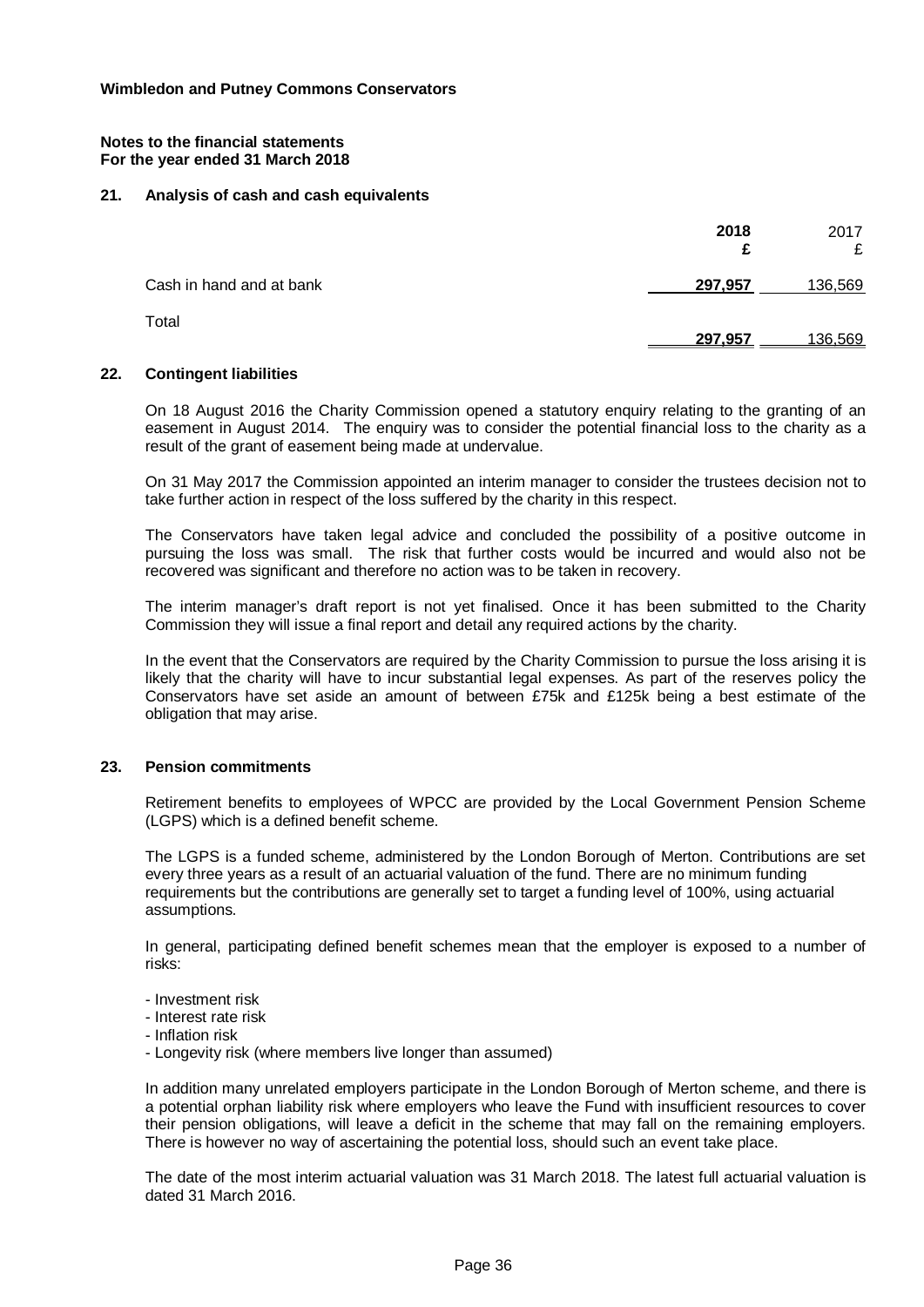#### **Notes to the financial statements For the year ended 31 March 2018**

## **23. Pension commitments (continued)**

Principal actuarial assumptions at the Balance sheet date (expressed as weighted averages) :

|                           | 2018     | 2017  |
|---------------------------|----------|-------|
| Discount rate at 31 March | 2.55%    | 2.70% |
| Future salary increases   | 3.85%    | 4.10% |
| Future pension increases  | $2.35\%$ | 2.60% |

The assets in the scheme and the expected rates of return were:

|                              | Fair value at<br>31 March | Fair value at<br>31 March |
|------------------------------|---------------------------|---------------------------|
|                              | 2018                      | 2017                      |
|                              | £                         | £                         |
| Equities                     | 4,922,000                 | 4,772,000                 |
| Property                     | 234,000                   | 225,000                   |
| Cash                         | 31,000                    | 45,000                    |
| Gilts                        | 1,556,000                 | 1,606,000                 |
| Total market value of assets | 6,743,000                 | 6,648,000                 |

The actual return on scheme assets was £142,000.

The amounts recognised in the Statement of financial activities are as follows:

|                                                                                                  | 2018                             | 2017                             |
|--------------------------------------------------------------------------------------------------|----------------------------------|----------------------------------|
| Current service cost<br>Administrative expenses<br>Net Interest on the defined liability (asset) | (329,000)<br>(5,000)<br>(74,000) | (216,000)<br>(6,000)<br>(89,000) |
| Total                                                                                            | (408,000)                        | <u>(311,000)</u>                 |

Movements in the present value of the defined benefit obligation were as follows:

|                                          | 2018<br>£ | 2017<br>£ |
|------------------------------------------|-----------|-----------|
| Opening defined benefit obligation       | 9,459,000 | 8,153,000 |
| Interest cost                            | 253,000   | 273,000   |
| Contributions by scheme participants     | 57.000    | 56,000    |
| Change in financial assumptions          | (171,000) | 1,569,000 |
| Change in demographic assumptions        |           | 112,000   |
| Experience gain on defined benefits paid |           | (618,000) |
| Current service cost                     | 329,000   | 216,000   |
| Benefits paid                            | (250,000) | (302,000) |
| Closing defined benefit obligation       | 9,677,000 | 9,459,000 |